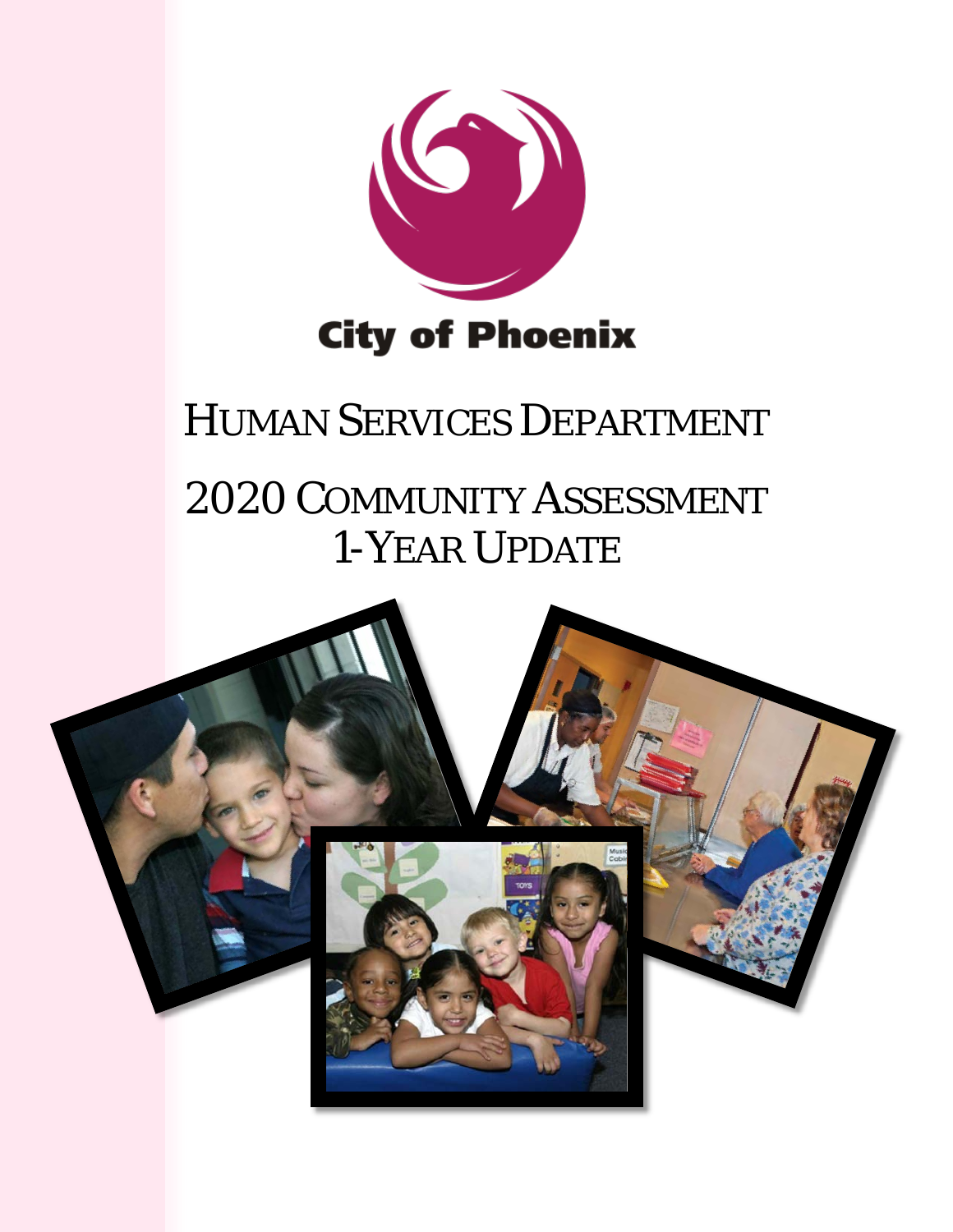## CITY OF PHOENIX HUMAN SERVICES DEPARTMENT 2020 COMMUNITY ASSESSMENT 1-YEAR UPDATE

## PREPARED BY:

BURNS & ASSOCIATES, INC. 3030 NORTH THIRD STREET **SUITE 200** PHOENIX, AZ 85012 WWW.BURNSHEALTHPOLICY.COM

JULY 27, 2020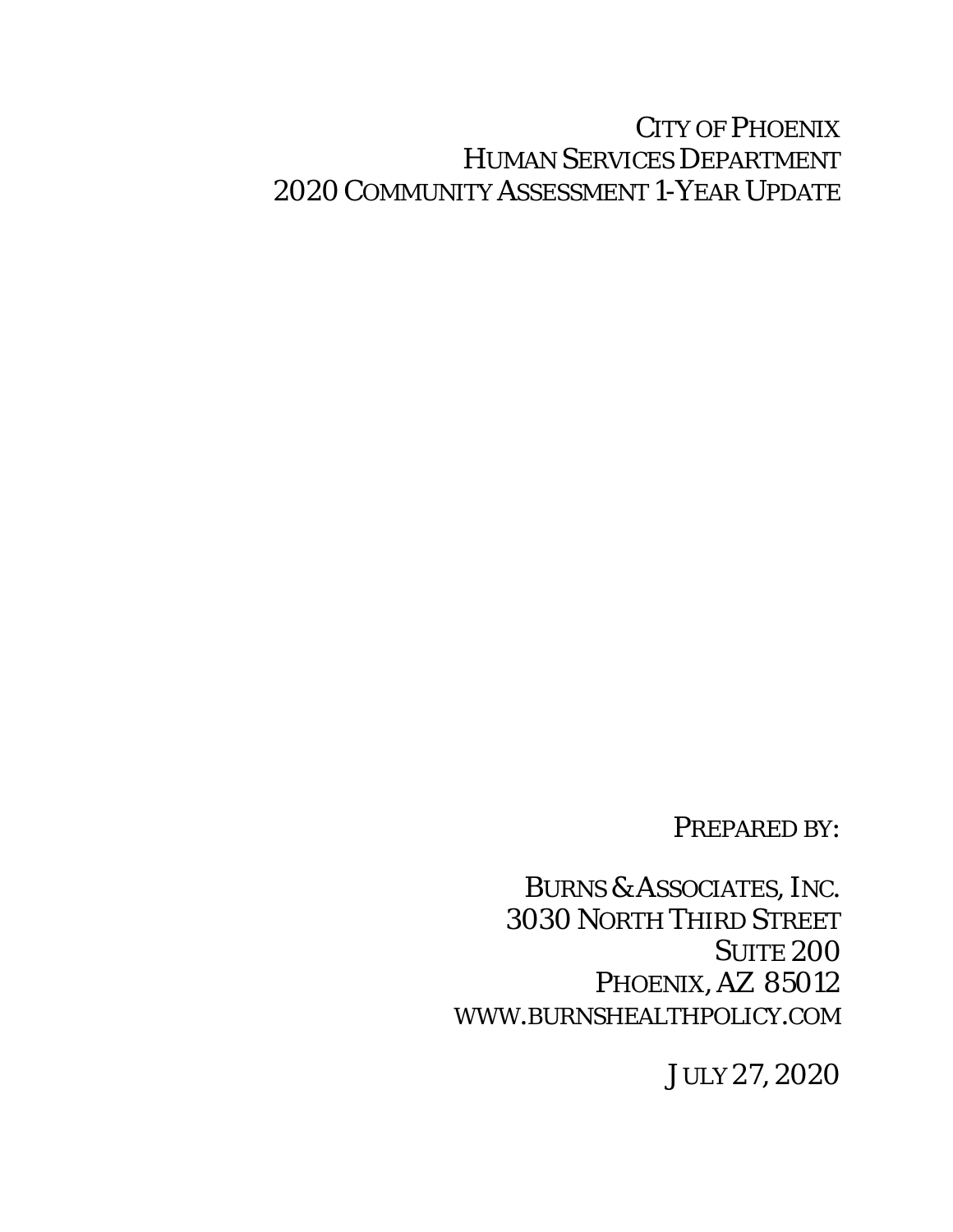## **Table of Contents**

## **List of Appendices**

Appendix A-I: Select Demographics of Phoenix Residents by Village

Appendix A-II: Select Demographics of Phoenix Residents Living in Poverty by Village

Appendix A-III: Calculated Poverty Rates for Select Demographics by Village

Appendix B-I: Select Demographics of Residents in School Districts Served by Phoenix Head Start

Appendix B-II: Select Demographics of Residents in Poverty in School Districts Served by Phoenix Head Start

Appendix B-III: Select Demographics of Children Under 5 Years of Age Living in Poverty in School Districts Served by Phoenix Head Start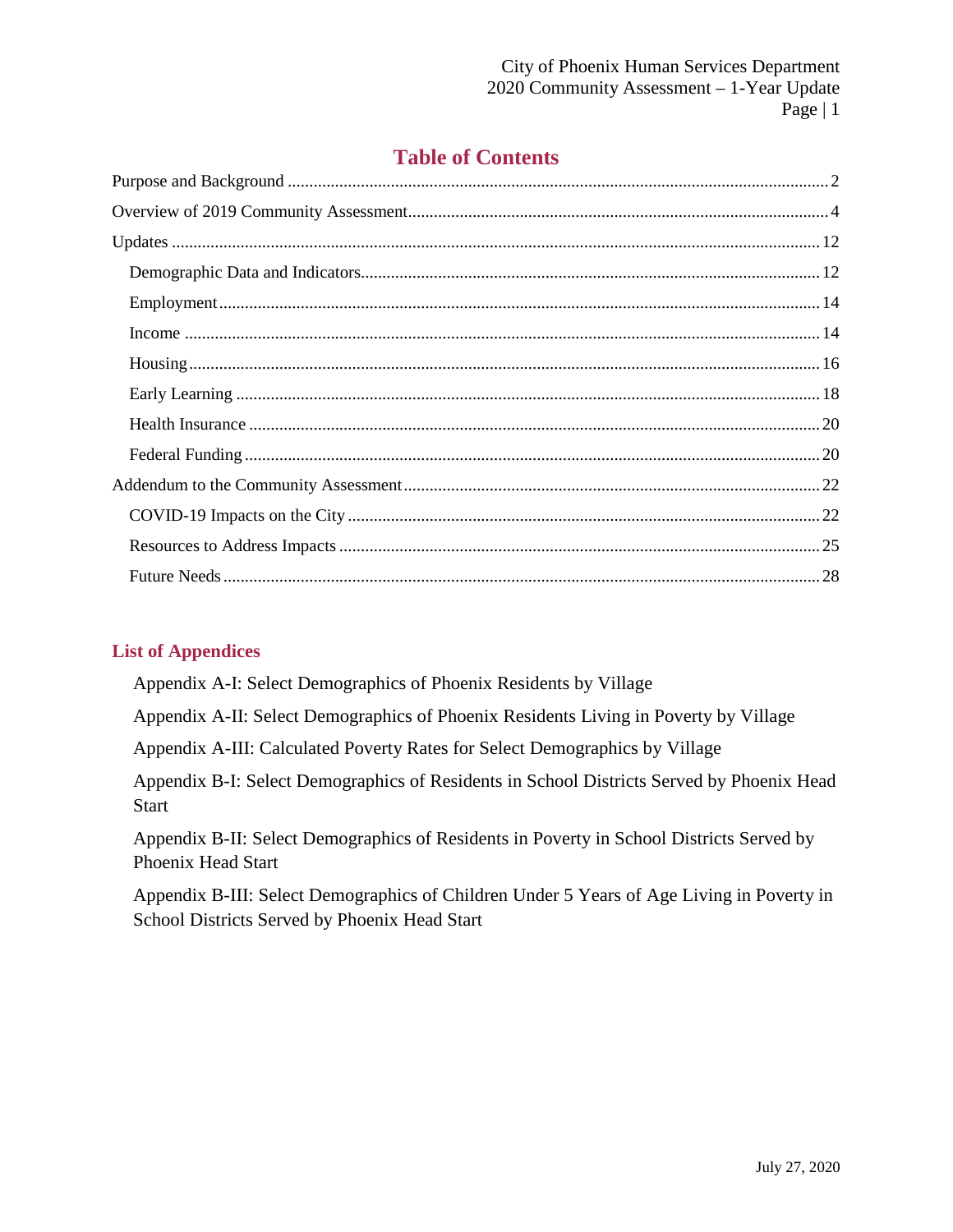## <span id="page-3-0"></span>**Purpose and Background**

The City of Phoenix Human Services Department (HSD) delivers a variety of social services for Phoenix residents. Those services range from Early Head Start and Head Start programs to senior centers, from rental and utility assistance for families in crisis to shelter services for those experiencing homelessness, and from assistance for victims of domestic violence and sexual assault to workforce development.

Some of these programs are funded, in part, by federal funds, including Head Start grants and the Community Services Block Grant (CSBG). Both of these funding sources require grantees to conduct periodic community assessments.

Federal Head Start regulations<sup>[1](#page-3-1)</sup> mandate the purpose and requirements of Community-Wide Strategic Planning and Needs Assessments:

(1) To design a program that meets community needs, and builds on strengths and resources, a program must conduct a community assessment at least once over the five-year grant period. The community assessment must use data that describes community strengths, needs, and resources and include, at a minimum:

- (i) The number of eligible infants, toddlers, preschool age children, and expectant mothers, including their geographic location, race, ethnicity, and languages they speak, including:
	- (a) Children experiencing homelessness in collaboration with, to the extent possible, McKinney-Vento Local Education Agency Liaisons (42 U.S.C.  $11432 (6)(A);$
	- (b) Children in foster care; and
	- (c) Children with disabilities, including types of disabilities and relevant services and resources provided to these children by community agencies;
- (ii) The education, health, nutrition and social service needs of eligible children and their families, including prevalent social or economic factors that impact their well-being;
- (iii) Typical work, school, and training schedules of parents with eligible children;
- (iv) Other child development, child care centers, and family child care programs that serve eligible children, including home visiting, publicly funded state and local preschools, and the approximate number of eligible children served;

l

<span id="page-3-1"></span><sup>&</sup>lt;sup>1</sup> 45 Code of Federal Regulations § 1302.11.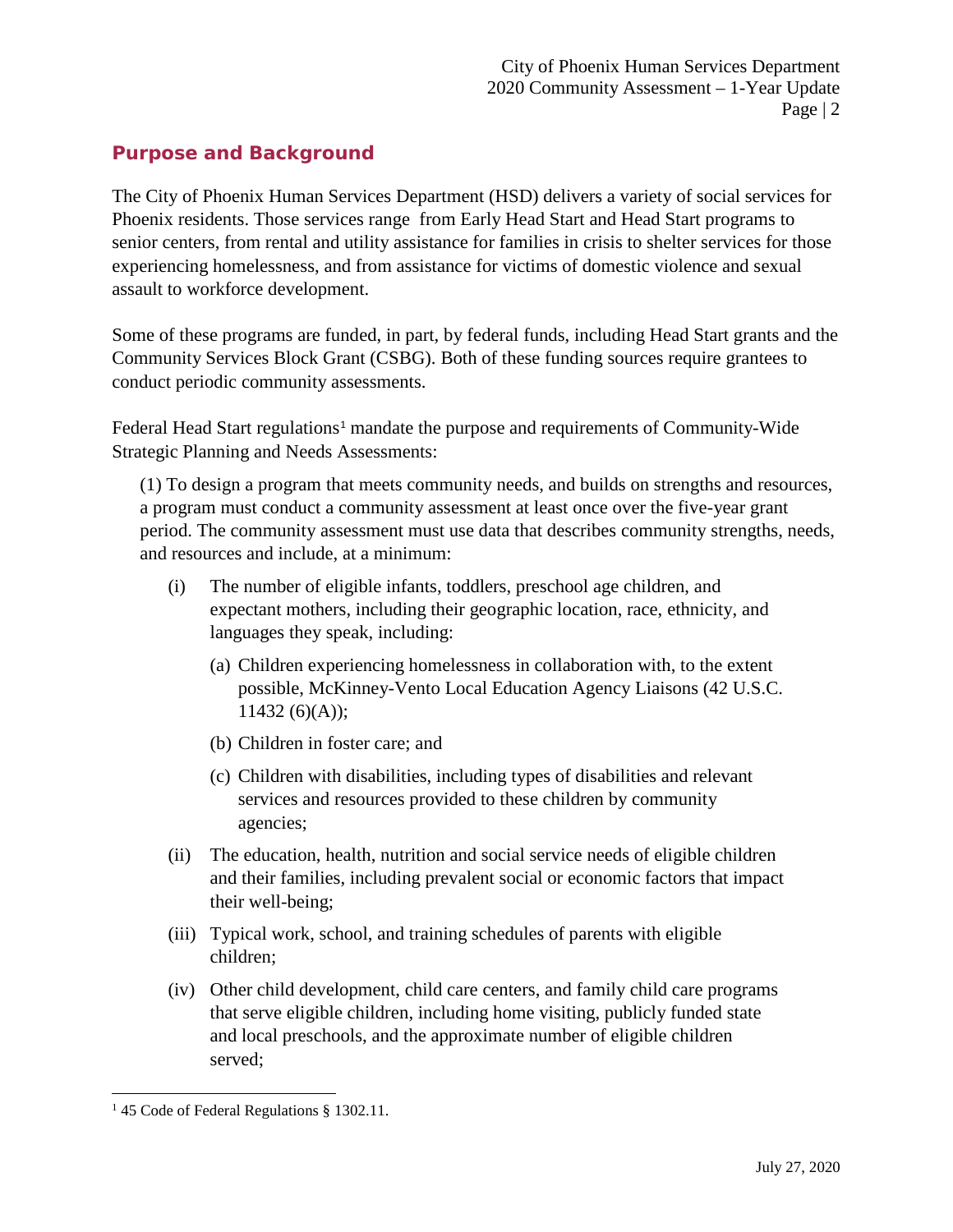- (v) Resources that are available in the community to address the needs of eligible children and their families; and,
- (vi) Strengths of the community.
- (2) A program must annually review and update the community assessment to reflect any significant changes including increased availability of publicly-funded prekindergarten- (including an assessment of how the pre-kindergarten available in the community meets the needs of the parents and children served by the program, and whether it is offered for a full school day), rates of family and child homelessness, and significant shifts in community demographics and resources.
- (3) A program must consider whether the characteristics of the community allow it to include children from diverse economic backgrounds that would be supported by other funding sources, including private pay, in addition to the program's eligible funded enrollment. A program must not enroll children from diverse economic backgrounds if it would result in a program serving less than its eligible funded enrollment.

CSBG requirements are less prescriptive, requiring (*emphasis added*):

An assurance that the State will secure from each eligible entity in the State, as a condition to receipt of funding by the entity through a community services block grant made under this chapter for a program, *a community action plan* (which shall be submitted to the Secretary, at the request of the Secretary, with the State plan) *that includes a community-needs assessment for the community served*, which may be coordinated with community-needs assessments conducted for other programs; $^2$  $^2$ 

In conformance with these requirements, HSD conducted a complete community assessment in late 2018 and early 2019, culminating in a May 2019 report.<sup>[3](#page-4-1)</sup> As an interim assessment, this report:

- Provides highlights from the 2019 Community Assessment,
- Updates Census figures and key economic data,
- Discusses significant trends in programs for low-income and other in-need populations served by HSD; and

 $\overline{\phantom{a}}$ 

<span id="page-4-0"></span> $2$  42 United States Code § 9908(b)(11).

<span id="page-4-1"></span><sup>&</sup>lt;sup>3</sup> City of Phoenix Human Services Department. (May 2019). 2019 Community Assessment. Retrieved from https://www.phoenix.gov/humanservicessite/Documents/2018-

<sup>2019%20</sup>City%20of%20Phoenix%20Community%20Needs%20Assessment%20w%20Appendices- %20%28Final%29.pdf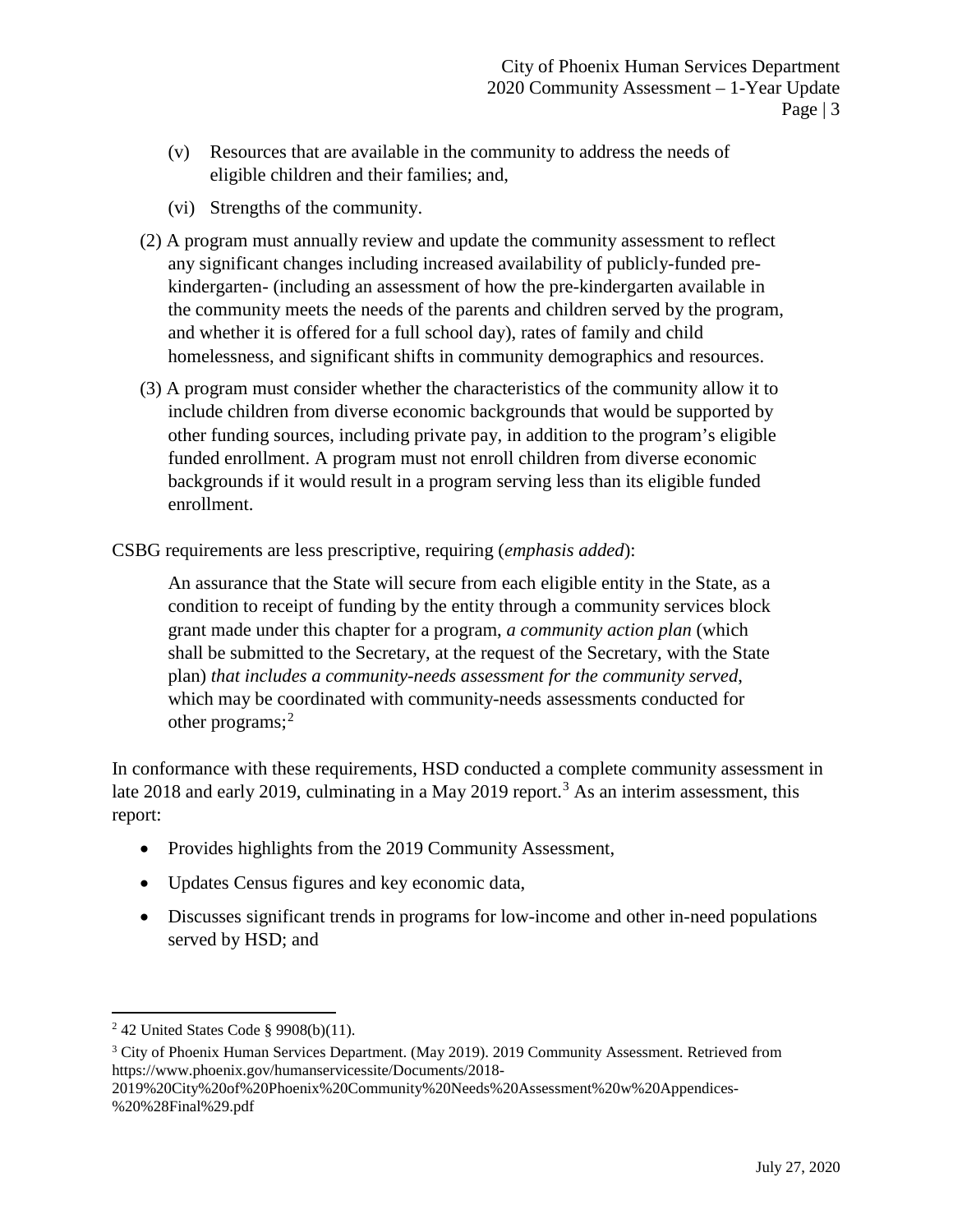• In addition, this update includes a special addendum section that addresses the long and short-term impacts of the COVID-19 pandemic on HSD clients and services.

## <span id="page-5-0"></span>**Overview of 2019 Community Assessment**

The 2019 Community Assessment included an overview of the demographic profile of the City, and an assessment of community needs and strengths across eleven domains. Highlights from each section are provided below.

### *Demographic Overview*

This section provided information about the City's residents, the population distribution by age, race and ethnicity, household income, poverty status, and educational attainment.

Since the 2016 Community Assessment, Phoenix gained more the 86,000 residents, and regained its ranking as the fifth-most populous city in the United States. The growth in population was likely to produce additional demand for HSD services and to influence the types of services that are needed and how these services are delivered. For example, individuals of Hispanic descent represented the fastest growing racial or ethnic group in the City, and this population was more likely to live in non-English-speaking households, necessitating bilingual staffing and English language instruction.

A strong economy helped to reduce the City's poverty rate by two percentage points compared to the 2016 Community Assessment, while increasing the median household income from \$46,881 to \$52,080. However, one-in-five residents – including a third of children – continued to live below the federal poverty level.

#### *Domain 1: Early Learning*

This section described preschool enrollment rates across the City, the Early Head Start and Head Start eligible population, the availability of licensed child care options, and programs that assist families to access child care.

Early care and education programs are integral to children's readiness for school and essential to allowing parents to work or attend school. However, only 32.7 percent of three and four-year olds in Phoenix attended preschool, a rate that significantly lagged the 47.5 percent nationwide rate.

One barrier was the cost of child care, which can rival university tuition. There are a number of programs that assist families to access early learning and child care programs, but many of these programs have limited reach.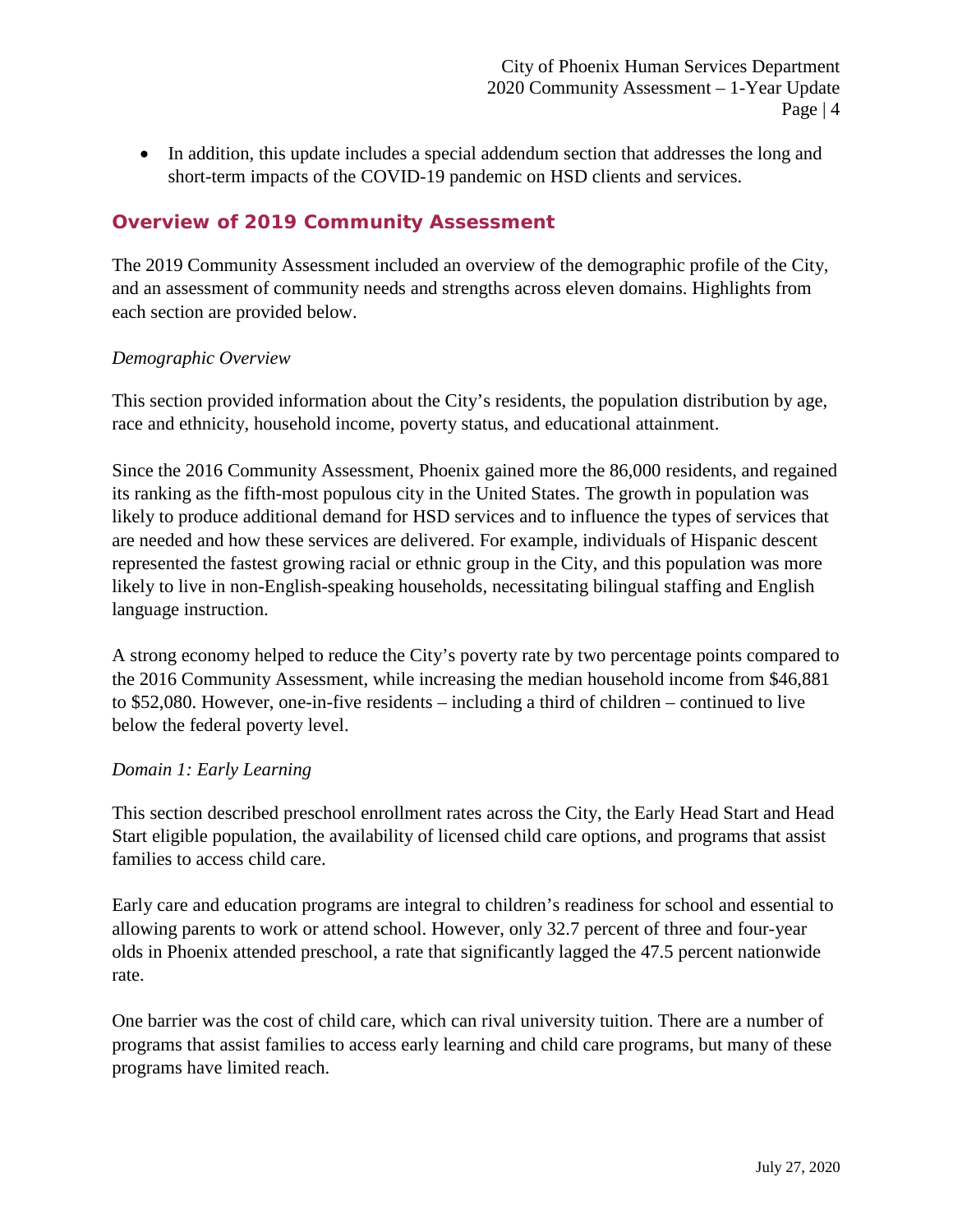HSD had funding to support enrollment of less than a quarter of the City's children eligible for Head Start and less than five percent of children eligible for Early Head Start. Those families who participated in the Early Head Start and Head Start programs reported a high level of satisfaction with the quality of instruction received, quality of child care offered, and convenience of location.

In addition to Early Head Start and Head Start, there were more than 335 licensed child care providers with capacity for more than 37,000 children within the City's Head Start service area. However, public assistance for child care programs, including the Department of Economic Security's child care subsidy and First Things First's Quality First scholarship program provided funding to fewer than 5,300 children under five years of age in the Phoenix Head Start service area in 2018.

## *Domain 2: Education*

This section described the number and performance of public district and charter schools in the City as well as information regarding the availability and cost of post-secondary education for Phoenix residents.

The 270 district schools and 165 charter schools located in the City served more than 250,000 students. The proportion of children attending charter schools increased from 16.7 percent of total enrollment since the 2016 Community Assessment to 20.7 percent. In the 2017-18 school year, 63 percent of charter schools received a school letter grade of 'A' or 'B', compared to 47 percent of district schools. For the 2017-18 school year, charter schools performed somewhat better than district schools in both the English Language Arts (ELA) and math components of the AzMERIT standardized test. Specifically, 41.9 percent of charter school students achieved proficiency in ELA compared to 35.0 percent of district school students, while 39.6 percent of charter school students achieved proficiency in math, compared to 36.0 percent of district school students.

## *Domain 3: Employment*

This section highlighted unemployment rates since 2010, job growth in the City by major industry, projected job growth through 2026, and some of the public and community job placement services available to job seeking residents, including the City's youth. Since 2015, the City added nearly 200,000 jobs; in addition, the unemployment rate continued to improve since exceeding nine percent in 2010 and was about 4.2 percent in 2018.

Participants in the 2019 Provider and Partner Survey identified the availability of job training and wrap-around employment services among the most effective programs to help low-income individuals break free of poverty. However, 32 percent of the residents surveyed at ARIZONA@WORK Job Centers as part of the assessment indicated employment assistance and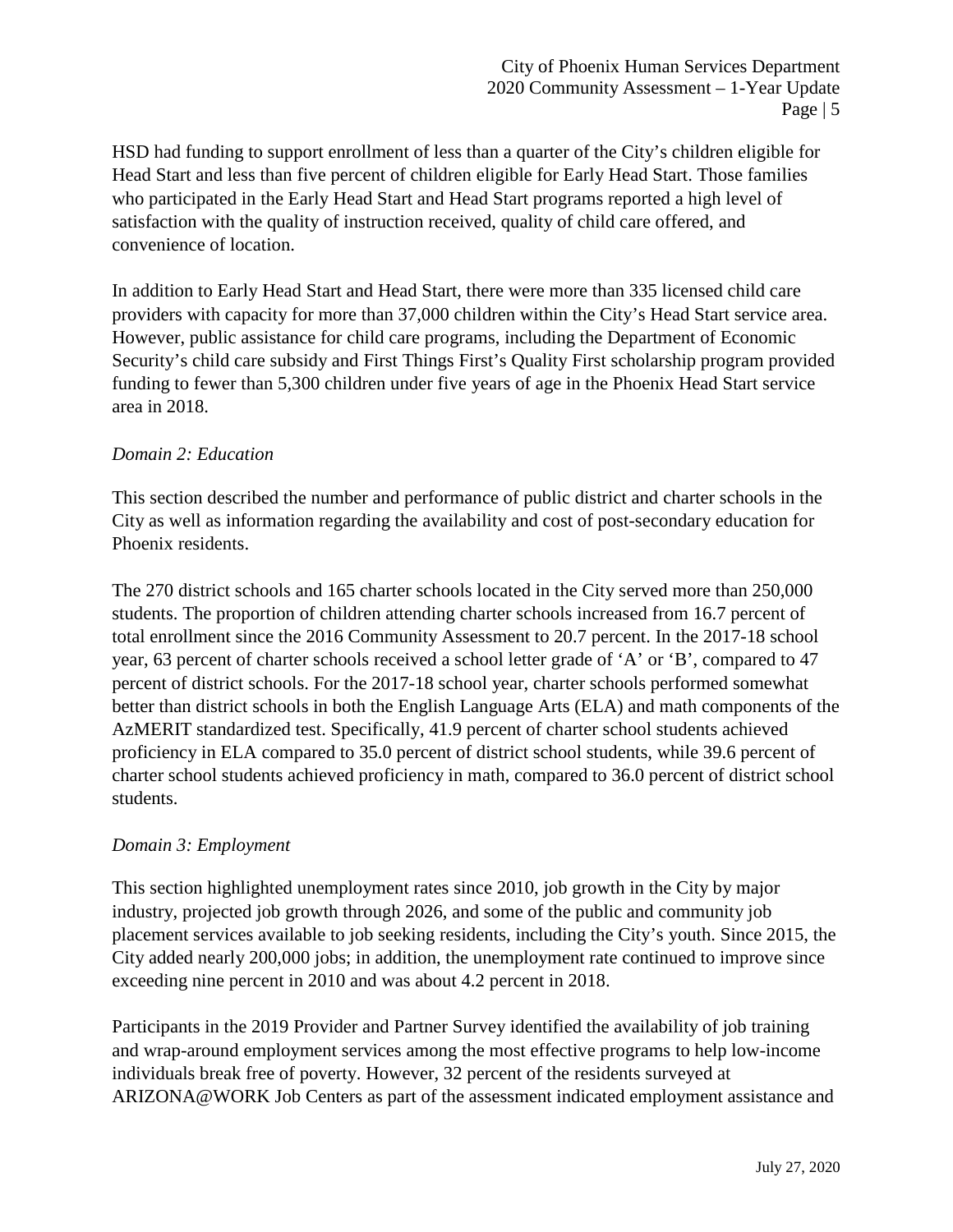job training were services they desired but had difficulty accessing. Among the primary barriers to employment cited by survey participants were transportation and child care.

## *Domain 4: Income Management and Self Sufficiency*

This section included an overview of household incomes of City residents, an overview of the living wage estimates for City residents of various household compositions, and public assistance programs for individuals and families.

Since the 2016 Community Assessment, there was a four-percentage point decrease in the number of households with incomes less than \$35,000 and a corresponding increase in the number of households with incomes over \$50,000. Despite these gains, 1 in 6 Phoenix households lived in poverty. Programs such as cash assistance, Social Security, Supplemental Nutrition Assistance Program (SNAP), Women, Infants and Children (WIC), Low Income Home Energy Assistance Program (LIHEAP), and rental assistance represented important supports for many Phoenix families that struggle to acquire their basic necessities, including housing, food, and transportation.

#### *Domain 5: Housing*

This section discussed changes in the affordability of housing in the City, including changes in housing sales volumes and prices, changes in the fair market value of rents in the City since the 2016 Community Assessment, and trends in evictions.

From 2010 to 2018, the median sales price of single family homes increased from \$84,900 to \$221,000. While the increased median sales price demonstrated a strong recovery for the Phoenix housing market, it exacerbated the issue of affordable housing for low-income Phoenix residents. In 2010, 83 percent of the homes were affordable for families earning the City's median income, but in 2018 only 56 percent of the homes were affordable. At the time, the Phoenix area's rental housing supply had only 21 affordable units for every 100 low-income households.

As rents in the City continued to rise, the risk of eviction also increased. In both 2017 and 2018, more than 22,000 Phoenix individuals and families received eviction notices, representing nearly four percent of the total number of Phoenix households. The risk of evictions in the City threatened the housing stability of those affected, and as recently as 2017, Phoenix was ranked second among major U.S. metropolitan areas in the highest number of apartment evictions.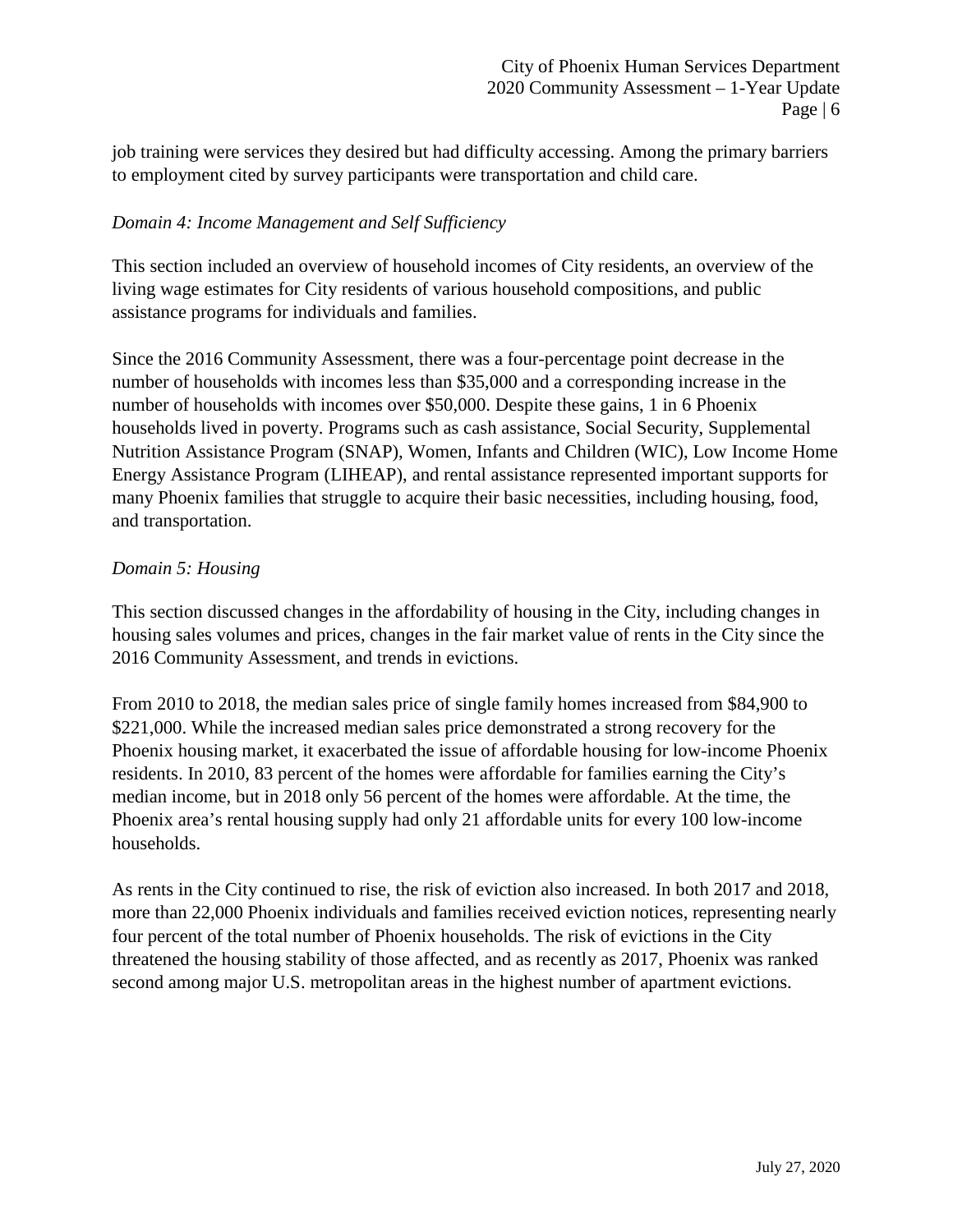#### *Domain 6: Nutrition*

This section discussed the various public and community programs in place to reduce hunger and improve nutrition, including free and reduced price meals for students, SNAP, WIC, the home delivered meals program, and food banks and pantries located across the City.

Nearly a third of Phoenix residents lived more than a mile from a supermarket or grocery store that provides affordable and healthful foods. Additionally, although food insecurity rates were not measured at the city level, more than one-in-eight residents across Maricopa County were considered food insecure in the most recently published data. Lack of access to sufficient and nutritious food contributes to hunger for some and promotes obesity for others when their primary foods are non-nutritious. Food assistance programs, therefore, remained critical to the City's low-income individuals and families.

Almost 70 percent of students attending a district school in Phoenix received a free or reduced price lunch in the 2017-18 school year, while nearly a third of all households in the Alhambra, Central City, Estrella, Maryvale, and South Mountain planning villages receive SNAP benefits. The City was also home to 40 foods banks, food pantries, soup kitchens, and emergency food box distributors, which were an important asset to the City's residents.

### *Domain 7: Health*

This section described health insurance rates in the City, the type and availability of healthcare providers in the City, birth and maternity statistics of Phoenix mothers and their newborns, statistics related to the primary causes of death of Phoenix residents, and other health-related data.

The percentage of Phoenix residents with health insurance improved from 82 percent in 2014 to 87 percent in 2017, while almost 95 percent of the City's children had health insurance. However, ten of the City's planning villages were designated by the Arizona Department of Health Service as medically underserved areas meaning the area had some combination of too few primary care providers, a high infant mortality rate, high poverty, or a high elderly population.

Birth rates for teen mothers decreased to 7.4 percent in 2016, an improvement since 2013 when 9.5 percent of births in Phoenix were to teen mothers. Meanwhile, the percentage of births paid for by a public payer (generally, AHCCCS), decreased from 64.1 percent in 2013 to 61.7 percent in 2016.

Mental and behavioral health supports are as important as physical healthcare for low-income individuals, especially because rates of mental illness are highest among adults living below the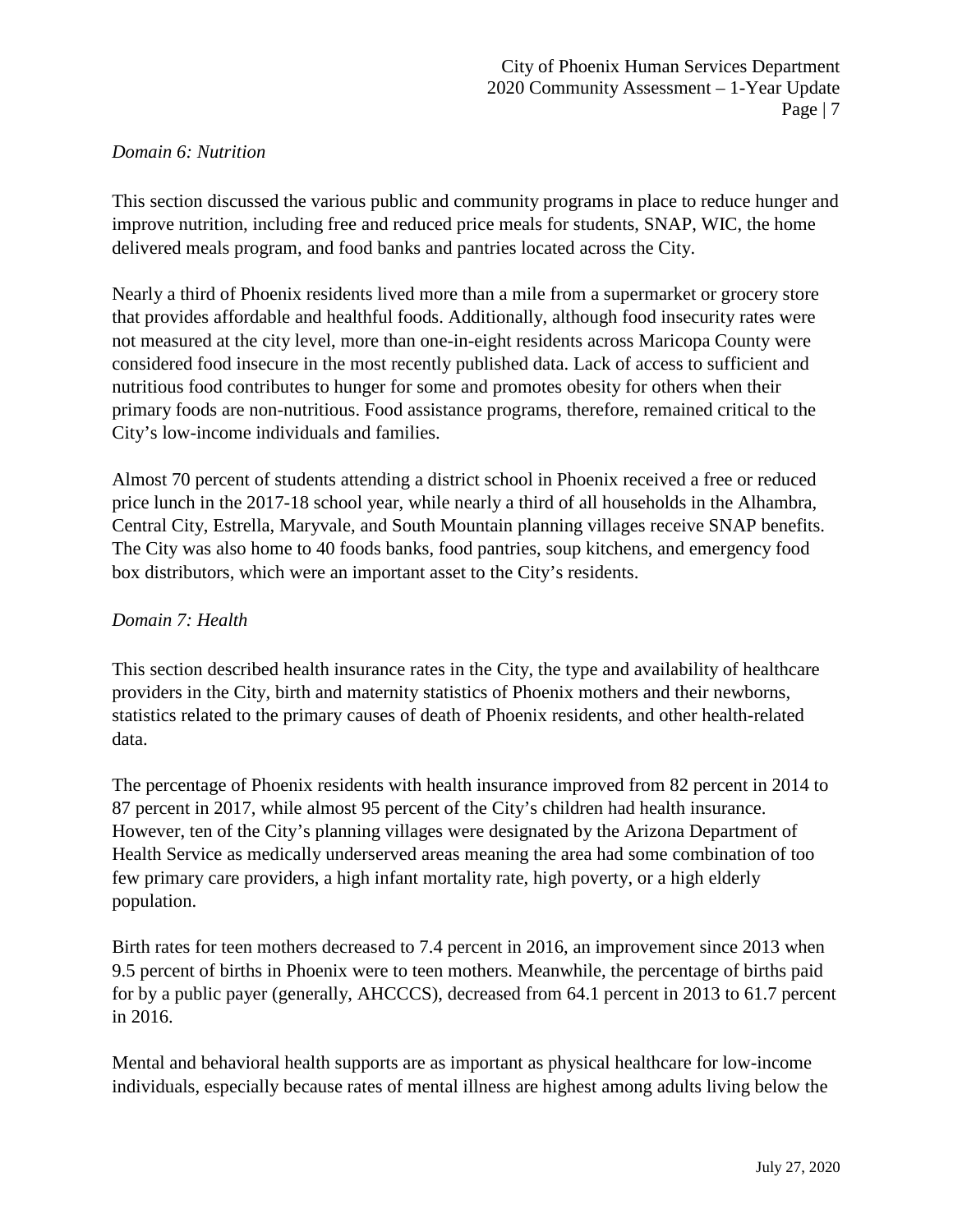federal poverty level. Arizona ranked below average for mental health supports for adults, and  $42<sup>nd</sup>$  among all states for mental health supports for children. Unsheltered homeless populations in the City and across Maricopa County cited substance abuse and mental health issues as the primary barriers to holding a job or living in stable housing.

### *Domain 8: Safety*

This section discussed changes in crime rates since the 2016 Community Assessment, as well as data regarding the City's police and fire services, staffing, and call types and volumes in the previous year.

Property crime rates in the City decreased by nearly 30 percent in the past decade, although the City ranked third highest in property crime rates across the 10 largest U.S. cities. Violent crime reached a 10-year high in the City in 2017. Residents participating in the 2019 Resident and Client Community Survey identified drug use as the greatest challenge and property crime as the second greatest challenge in their neighborhoods.

### *Domain 9: Emergency Services*

This section discussed emergency assistance available to Phoenix residents, including the City's Low Income Home Energy Assistance Program (LIHEAP), CSBG case management services, and homeless services available to homeless and transient populations.

As recently as 2017, Phoenix was ranked second among major U.S. metropolitan areas in apartment evictions. Participants in the family services centers focus group identified rental and utility assistance offered through family services centers among the top services to help them meet their basic needs. However, LIHEAP funding serves less than 3 percent of the eligible population.

According to the 2018 point-in-time homeless street count, there were over 2,500 homeless unsheltered individuals living in Phoenix and other areas of Maricopa County, continuing a multi-year increase in the number of unsheltered individuals with a nearly 150 percent increase since 2014.

## *Domain 10: Services for Seniors*

This section described the demographics of Phoenix residents older than 60 and select supports available to this group through HSD senior centers, income supports available through Social Security, and services available through the Area Agency on Aging.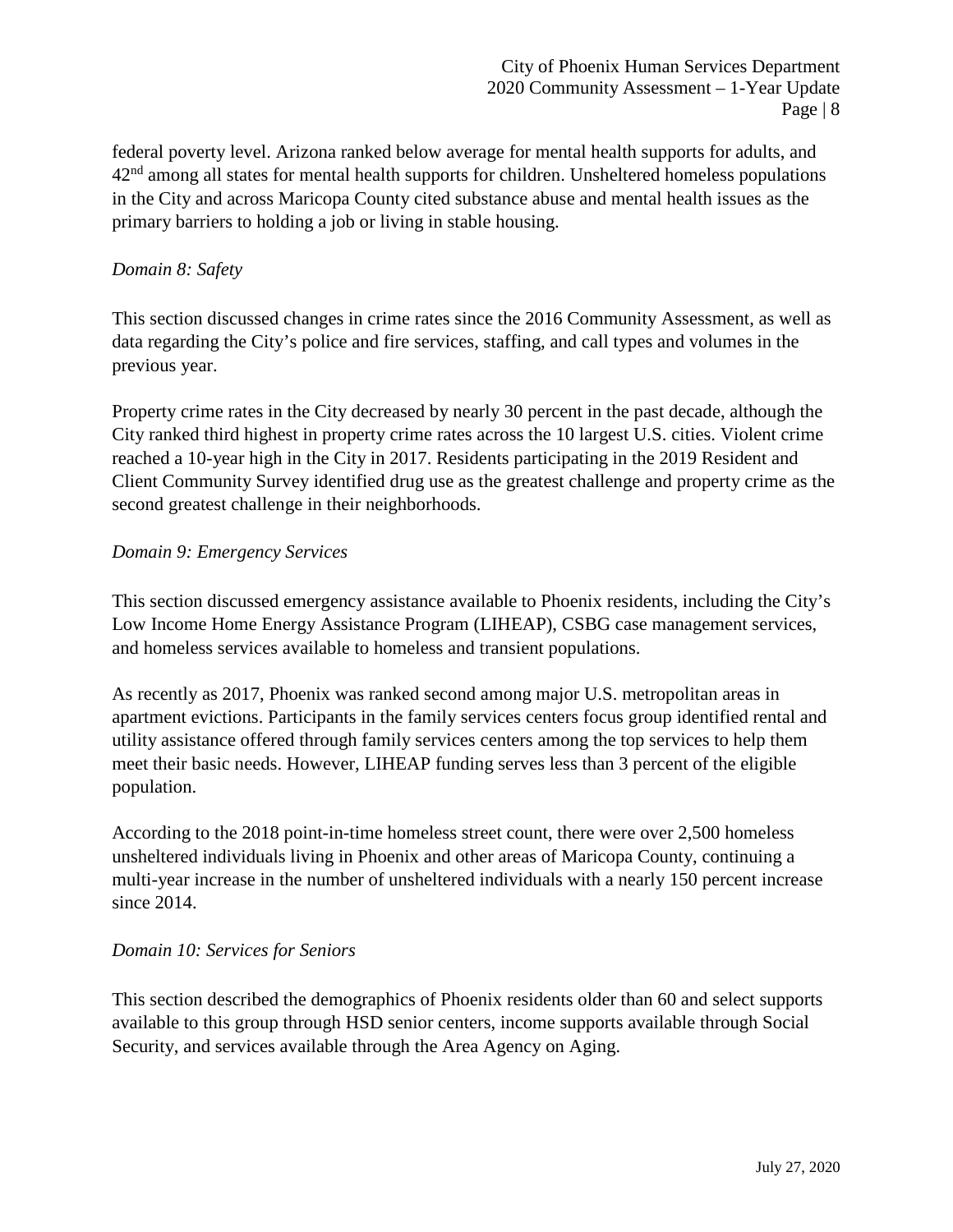As a group, older individuals were more affluent than other age groups. The poverty rate of seniors was 12.2 percent, which is significantly less than the City's overall 21.0 percent poverty rate. Income supports for older residents in the City included Social Security, which more than 130,000 retirees in the City received in 2017.

Residents that attended the City's senior centers reported a high degree of satisfaction with the hours, professionalism of staff, and quality of programs and activities. Seniors who participated in the senior center focus group conducted as part of this assessment felt that the program provided balance to their lives while providing important opportunities for socialization, but expressed a need for improved afternoon programming and more opportunities for exercise activities, including better exercise equipment and amenities.

### *Domain 11: Services for Youth*

This section described the various community amenities available to the City's youth and their families as well as select services available to youth, including those offered by the City and other community partners.

The City offered a host of opportunities for the City's youth to access recreational, athletic, artistic, and educational pursuits outside of school hours, including more than 40 Phoenix afterschool center sites, 181 parks, 29 pools, seven museums, and five sports complexes. In addition, non-profit and charitable organizations such as the YMCA and Boys and Girls Club offered additional services to the City's youth, including sports and recreation, job training, and other structured activities

#### *Resident and Client Community Survey Key Results*

The 2019 Community Assessment sought input from community stakeholders, including residents, HSD clients, community providers, and HSD partners, about the community's greatest strengths and most significant needs. Input was gathered through a series of focus groups and two surveys that were administered to community stakeholders.

The 2019 Resident and Client Community Survey sought to gauge participants' opinions about the greatest strengths and needs of their local Phoenix community. As illustrated in Figure 1, participants identified City services and transportation among their communities' greatest strengths, while reporting drug use and a lack of after school activities were among their communities' greatest needs.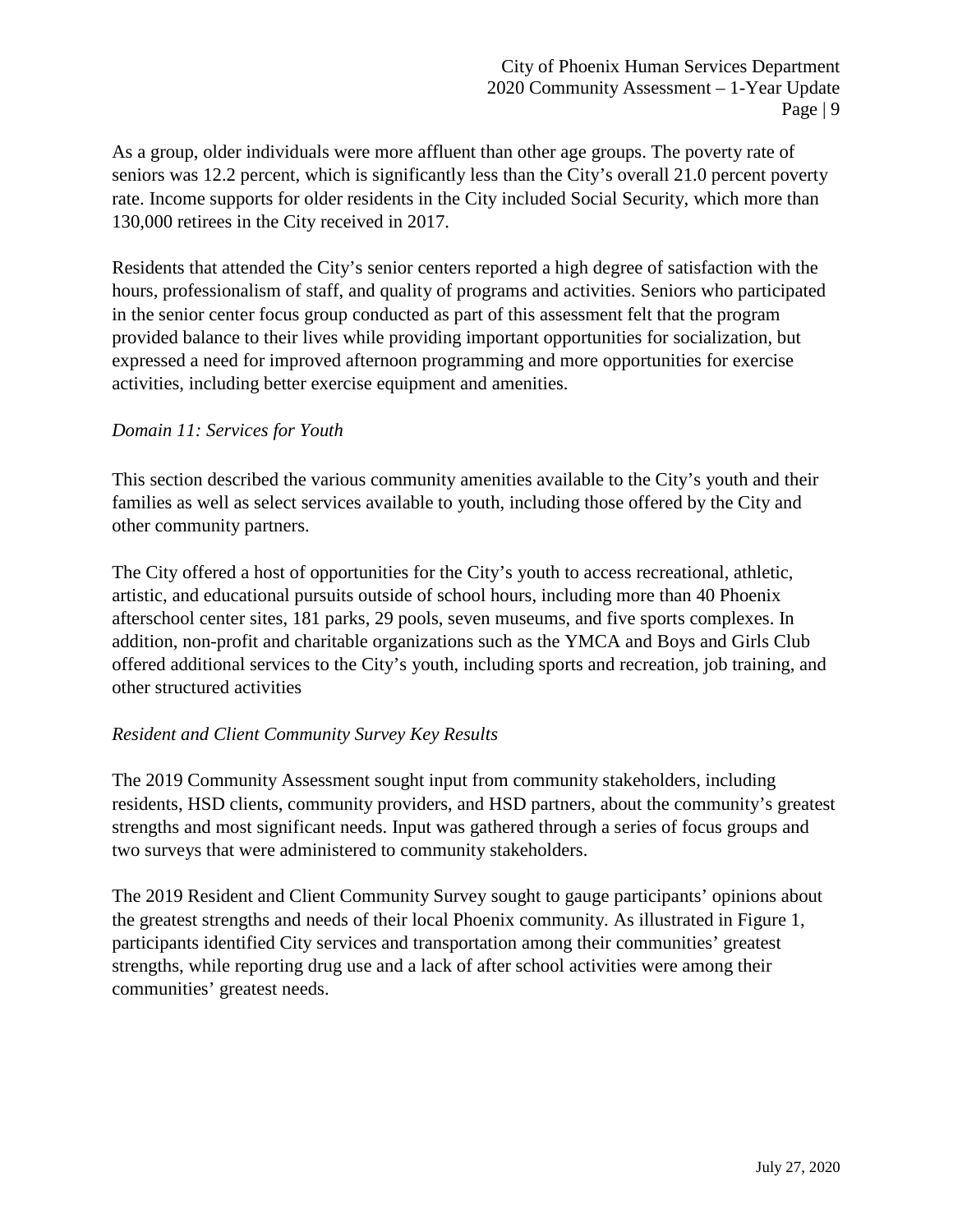

**Figure 1: Top 3 Strengths and Challenges Reported by Residents and Clients**

The 2019 Provider and Partner Survey was completed by 83 individuals or organizations representing a variety of sectors, including education, government, and healthcare. Figure 2 illustrates the three greatest strengths and challenges reported by participants.



**Figure 2: Top 3 Strengths and Challenges Reported by Providers and**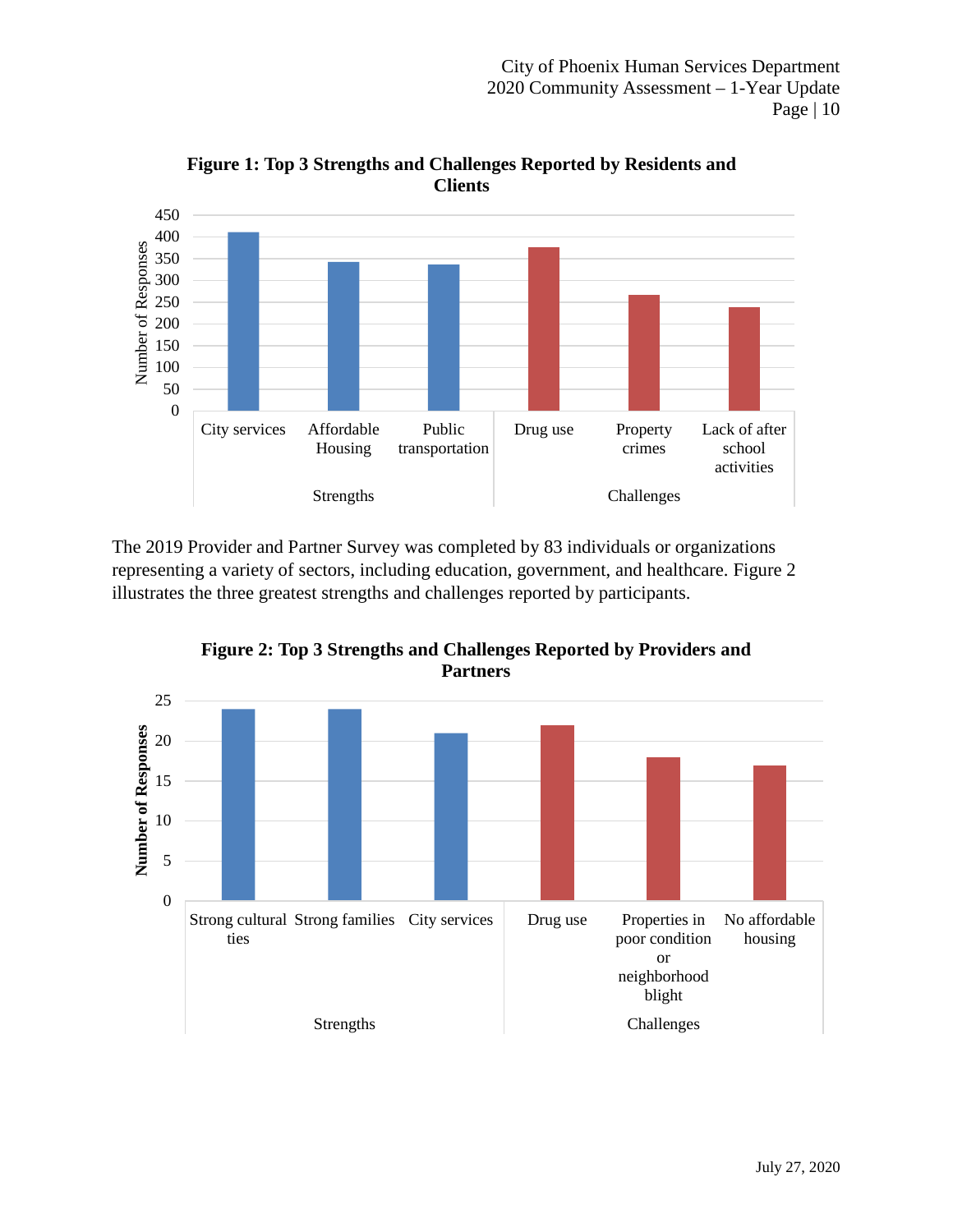The remainder of this report provides updates to key data reported in the 2019 Community Assessment and includes additional information about changes to key programs designed to provide some form of support to low income individuals and families.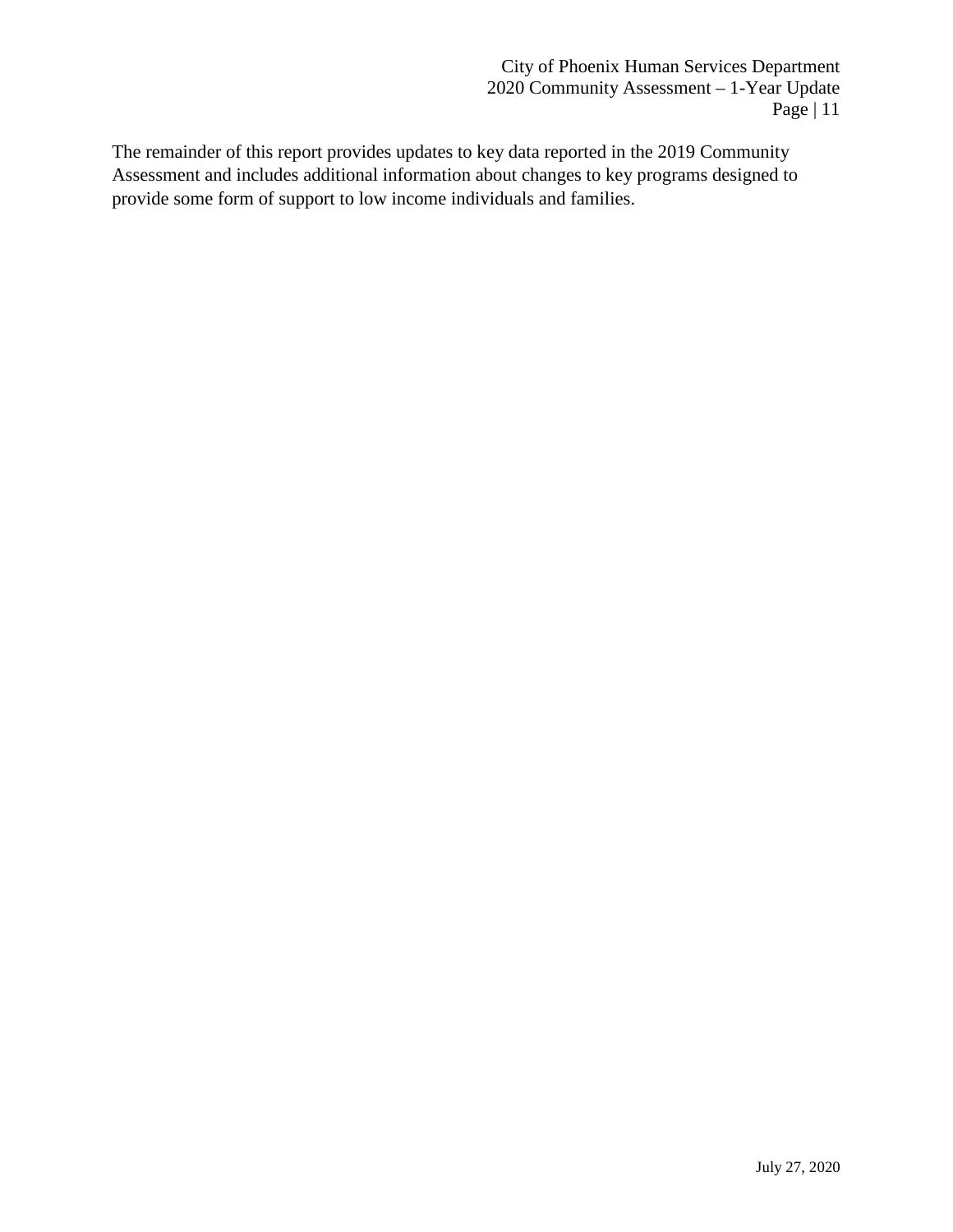## <span id="page-13-0"></span>**Updates**

 $\overline{\phantom{a}}$ 

As part of this interim assessment, the following sections provide updated information about the City's demographic makeup, employment rates, income levels, information about affordable housing, early learning programs, rates of health insurance, and projected changes in federal funding for relevant programs.

## <span id="page-13-1"></span>Demographic Data and Indicators

In May 2020, the United States Census Bureau reported that Phoenix again saw the largest numeric gain of any city between July 1, 2018 and July 1, 2019. [4](#page-13-2) Between 2017 and 2018, the City's population grew from 1,597,866 residents to 1,634,593 residents, a 2.3 percent growth rate.<sup>[5](#page-13-3)</sup> Similarly, the number of households grew by 2.0 percent, from 552,178 in 2017 to 563,363 in 2018.

The City's racial and ethnic composition was similar to the composition reported in the 2019 Community Assessment. Figure 3 reveals that although, overall, 42.4 percent of the City's residents are of Hispanic descent, 56.0 percent of children under five are of Hispanic descent. This is an important consideration, as nearly 31 percent of all Phoenix residents 5 years and older speak Spanish at home.



## **Figure 3: Racial and Ethnic Composition of the City's Residents Compared to Residents Under 5 Years-Old**

<span id="page-13-2"></span><sup>4</sup> United States Census Bureau. (May 21, 2020). Southern and Western Regions Experienced Rapid Growth This Decade. Retrieved from https://www.census.gov/newsroom/press-releases/2020/south-west-fastest-growing.html.

<span id="page-13-3"></span><sup>5</sup> American Community Survey. (2014-2018 5-Year Estimates). Table S0101: Age and Sex (Phoenix City). Census data throughout the report are generally based on the most recently-published American Community Survey 5-year estimates. For this update, the most recent estimates are the 2014-2018 5-year estimates published by the U.S. Census Bureau in December 2019.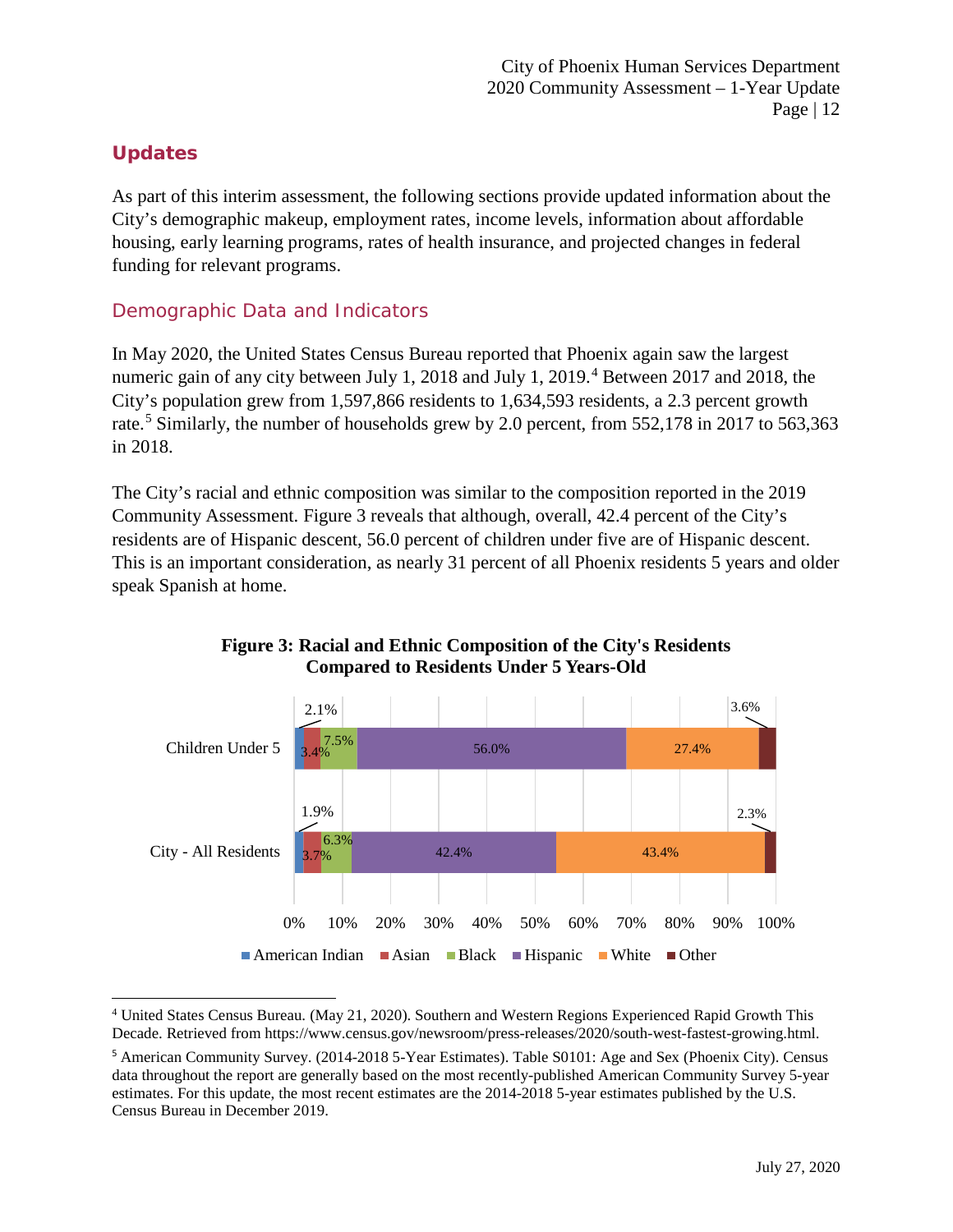The number of residents living in poverty decreased by 1.6 percentage points between 2017 and 2018. Fourteen of the 15 Phoenix villages saw decreases in poverty rates, ranging from a 0.6 percentage point decrease in Deer Valley to a 7.5 percentage point decrease in Central City. Figure 4 illustrates changes in poverty rates across the City and by planning village.

| Figure 4: Change in Rates of Poverty for the City and Planning Villages |                                            |                                             |                                     |                                     |                                                                   |  |  |  |  |  |  |  |  |
|-------------------------------------------------------------------------|--------------------------------------------|---------------------------------------------|-------------------------------------|-------------------------------------|-------------------------------------------------------------------|--|--|--|--|--|--|--|--|
| <b>Village</b>                                                          | <b>Total</b><br><b>Residents</b><br>(2018) | <b>Total in</b><br><b>Poverty</b><br>(2018) | Pct. In<br><b>Poverty</b><br>(2018) | Pct. In<br><b>Poverty</b><br>(2017) | Pov. Rate.<br>Inc. $(\triangle)$ /<br>Dec. $(\blacktriangledown)$ |  |  |  |  |  |  |  |  |
| <b>Phoenix</b>                                                          | 1,634,593                                  | 317,439                                     | $19.4\%$                            | 21.0%                               |                                                                   |  |  |  |  |  |  |  |  |
| <b>Ahwatukee Foothills</b>                                              | 81,989                                     | 4,182                                       | 5.1%                                | 5.9%                                |                                                                   |  |  |  |  |  |  |  |  |
| Alhambra                                                                | 140,024                                    | 39,426                                      | 28.2%                               | 34.5%                               | v                                                                 |  |  |  |  |  |  |  |  |
| Camelback East                                                          | 147,679                                    | 26,010                                      | 17.6%                               | 21.7%                               |                                                                   |  |  |  |  |  |  |  |  |
| <b>Central City</b>                                                     | 58,187                                     | 24,141                                      | 41.5%                               | 49.0%                               | v                                                                 |  |  |  |  |  |  |  |  |
| Deer Valley                                                             | 182,114                                    | 19,540                                      | 10.7%                               | 11.3%                               | V                                                                 |  |  |  |  |  |  |  |  |
| Desert View                                                             | 57,540                                     | 2,237                                       | 3.9%                                | 5.9%                                | V                                                                 |  |  |  |  |  |  |  |  |
| Encanto                                                                 | 57,077                                     | 13,306                                      | 23.3%                               | 28.9%                               | V                                                                 |  |  |  |  |  |  |  |  |
| Estrella                                                                | 96,357                                     | 22,772                                      | 23.6%                               | 30.0%                               | $\blacktriangledown$                                              |  |  |  |  |  |  |  |  |
| Laveen                                                                  | 61,204                                     | 10,093                                      | 16.5%                               | 14.9%                               |                                                                   |  |  |  |  |  |  |  |  |
| Maryvale                                                                | 245,194                                    | 69,137                                      | 28.2%                               | 35.3%                               | V                                                                 |  |  |  |  |  |  |  |  |
| North Gateway                                                           | 21,042                                     | 835                                         | 4.0%                                | 5.2%                                |                                                                   |  |  |  |  |  |  |  |  |
| North Mountain                                                          | 174,094                                    | 34,411                                      | 19.8%                               | 21.8%                               |                                                                   |  |  |  |  |  |  |  |  |
| Paradise Valley                                                         | 177,885                                    | 19,908                                      | 11.2%                               | 13.2%                               |                                                                   |  |  |  |  |  |  |  |  |
| Rio Vista                                                               | 6,240                                      | 212                                         | 3.4%                                | 6.8%                                |                                                                   |  |  |  |  |  |  |  |  |
| South Mountain                                                          | 127,966                                    | 31,230                                      | 24.4%                               | 30.9%                               |                                                                   |  |  |  |  |  |  |  |  |

Poverty rates for subpopulations vary significantly based on certain demographic factors. For example, 29.9 percent of children under 5 years old live in poverty, while residents 65 and older are the least likely age group to be in poverty.<sup>[6](#page-14-0)</sup> Poverty rates for the American Indian, Hispanic, and Black populations were at or above 25 percent, compared to 10.5 percent for the Asian population and 11.0 percent for the White population.[7](#page-14-1) Education attainment for residents 25 and older is another significant determinant of poverty. 31.1 percent of residents 25 and older who

<span id="page-14-0"></span> $\overline{\phantom{a}}$ <sup>6</sup> American Community Survey. (2014-2018 5-Year Estimates). Table S1701: Poverty Status in the Past 12 Months (Phoenix City).

<span id="page-14-1"></span><sup>7</sup> Ibid.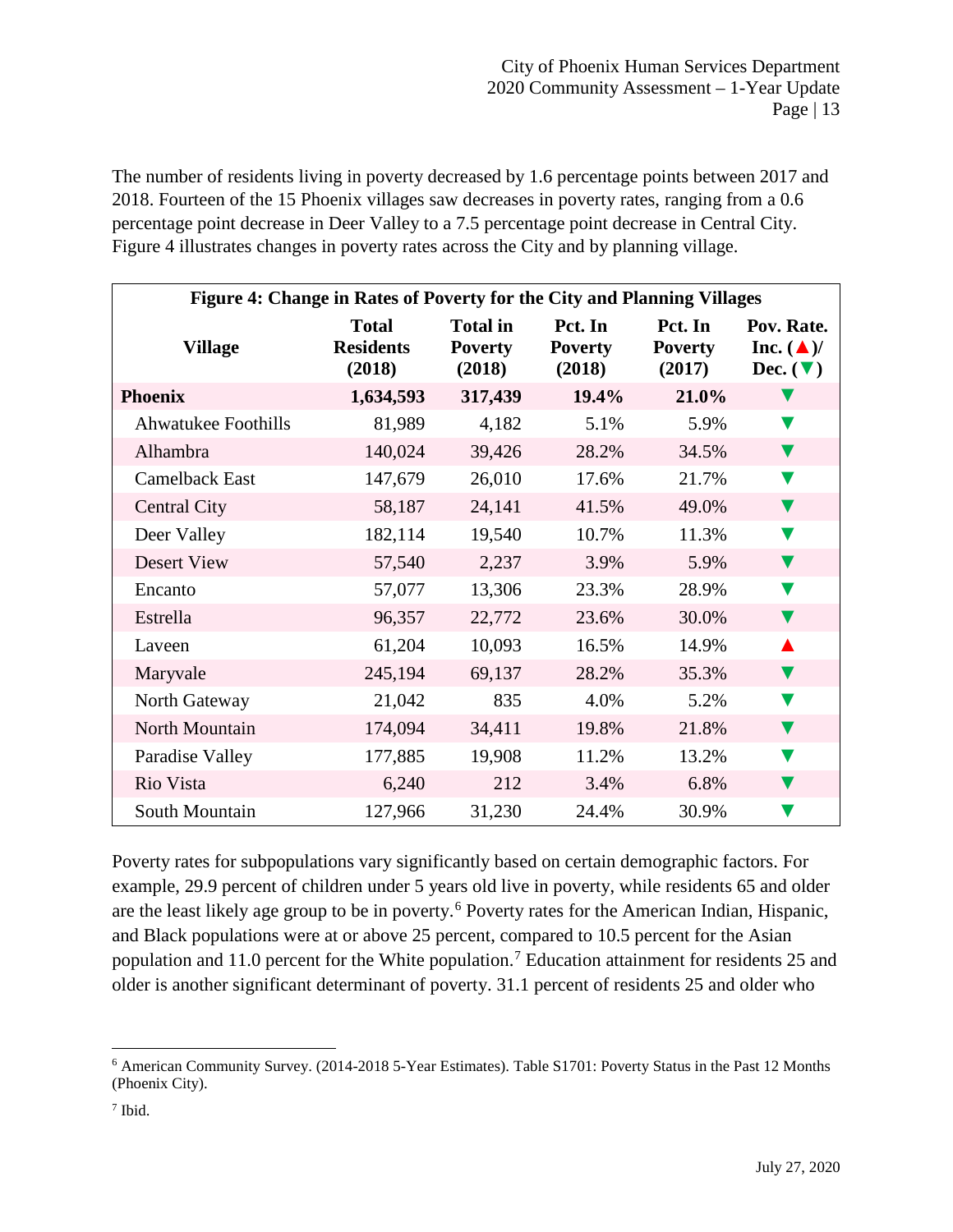did not complete high school live in poverty, compared to less than 5.0 percent for residents 25 and older with a bachelor's degree or higher.<sup>[8](#page-15-2)</sup>

## <span id="page-15-0"></span>Employment

As described in the 2019 Community Assessment, from 2015 to 2018, the greater Phoenix region added nearly 200,000 jobs, with the construction, education and health, and financial services sectors growing the fastest. As of February 2020, the Phoenix area added an additional 129,900 jobs.<sup>[9](#page-15-3)</sup> The employment rate of City residents who are 16 years of age or older improved, rising from 61.6 percent in 2017 to 63.0 percent in 2018.

The unemployment rate in Phoenix has been declining since exceeding 10 percent in late 2009 and early 2010. Since that time, the rate trended downward, falling to 3.9 percent as of February 2020.<sup>[10](#page-15-4)</sup> However, with the impact of the COVID-19 pandemic beginning in March 2020, there have been dramatic impacts to Phoenix residents in areas such as employment, housing, and income. Updated information on the impact in these areas is located in the *Addendum to the Community Assessment* section at the conclusion of this report.

## <span id="page-15-1"></span>Income

The statewide minimum wage increased to \$12 per hour on January 1, 2020. This completes a four-year annual increase that began in January 2017 when the minimum wage was first increased to \$10.00 per hour following voter approval of Proposition 206 in 2016. Beginning on January 1, 2021 and in each subsequent year, the minimum wage will increase in concert with the consumer price index  $(CPI)$ .<sup>[11](#page-15-5)</sup> The average yearly CPI increase from 2010 to 2019 has been 1.8%.

With recent increases in the State's minimum wage, incomes continue to rise as well. As shown in Figure 5, the overall percentage of households with income less than \$35,000 increased by 2.2 percentage points while residents with incomes above \$75,000 decreased by a corresponding 2.2 percentage points.

l

<span id="page-15-2"></span><sup>8</sup> Ibid.

<span id="page-15-3"></span><sup>9</sup> Arizona Commerce Authority. (n.d.). Industry Employment and Wages. Retrieved from https://www.azcommerce.com/media/1545385/ces-nsa-04msa-2020.xlsx.

<span id="page-15-4"></span><sup>10</sup> Arizona Commerce Authority. (n.d.). Monthly Unemployment Trends (for Phoenix-Mesa-Scottsdale MSA). Retrieved from https://www.azcommerce.com/oeo/labor-market/unemployment/. Rates are not seasonally adjusted.

<span id="page-15-5"></span><sup>&</sup>lt;sup>11</sup> The increase is based on the CPI for all urban consumers, U.S. city average for all items. See Arizona Revised Statutes §23-363.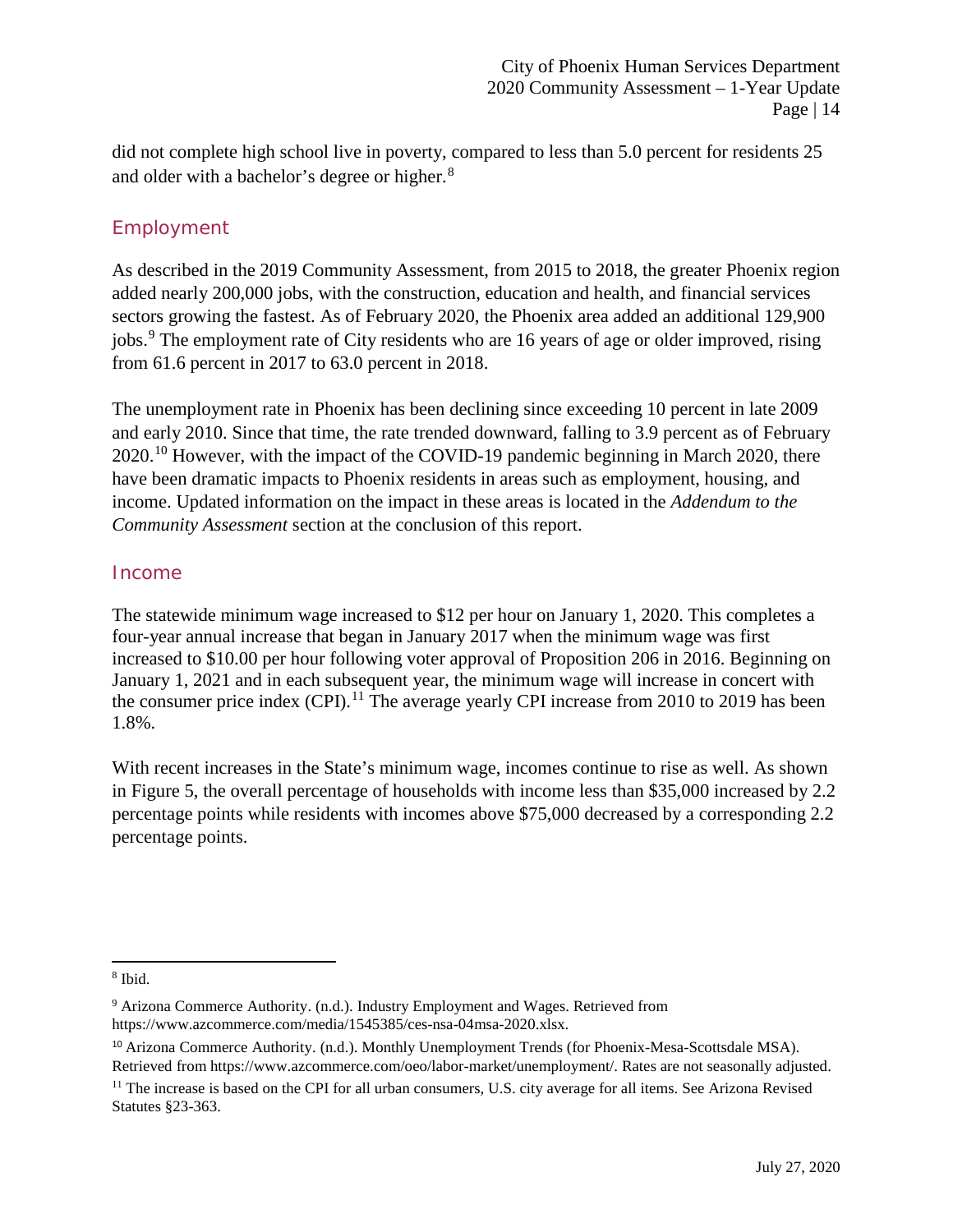

**Figure 5: Distribution of Households by Income Level in 2017 and 2018**

In order to provide living wage estimates for various household compositions, the Massachusetts Institute of Technology (MIT) developed a calculator that estimates the income that would be necessary to meet basic needs, including food, childcare, health insurance, housing, transportation, and other basic necessities such as clothing and personal care items. The table in Figure 6 compares MIT's current annual living wage estimate for the Phoenix-Mesa-Scottsdale metropolitan statistical area (MSA) to MIT's living wage estimate presented in the 2019 Community Assessment.

| <b>Figure 6: Current Living Wage Estimates Compared to 2019 Community</b><br>Assessment <sup>12</sup> |                                |                             |                                       |  |  |  |  |  |  |  |  |  |  |
|-------------------------------------------------------------------------------------------------------|--------------------------------|-----------------------------|---------------------------------------|--|--|--|--|--|--|--|--|--|--|
|                                                                                                       | <b>Current Living</b><br>Wage* | Living Wage –<br>2019 Needs | <b>Percent</b><br><b>Change since</b> |  |  |  |  |  |  |  |  |  |  |
| Assessment*<br>2019<br><b>Household Composition</b>                                                   |                                |                             |                                       |  |  |  |  |  |  |  |  |  |  |
| 3.3%<br>\$25,563<br>\$24,752<br>1 Adult                                                               |                                |                             |                                       |  |  |  |  |  |  |  |  |  |  |
| 1 Adult, 1 Child                                                                                      | \$53,186                       | \$51,854                    | 2.6%                                  |  |  |  |  |  |  |  |  |  |  |
| 1 Adult, 2 Children                                                                                   | \$65,832                       | \$63,669                    | 3.4%                                  |  |  |  |  |  |  |  |  |  |  |
| 1 Adult, 3 Children                                                                                   | \$85,405                       | \$83,034                    | 2.9%                                  |  |  |  |  |  |  |  |  |  |  |
| 2 Adults (1 works)                                                                                    | \$41,163                       | \$39,686                    | 3.7%                                  |  |  |  |  |  |  |  |  |  |  |
| 2 Adults (1 works), 1 Child                                                                           | \$50,710                       | \$48,797                    | 3.9%                                  |  |  |  |  |  |  |  |  |  |  |
| 2 Adults (1 works), 2 Children                                                                        | \$56,181                       | \$54,413                    | 3.2%                                  |  |  |  |  |  |  |  |  |  |  |
| *Required annual income before taxes.                                                                 |                                |                             |                                       |  |  |  |  |  |  |  |  |  |  |

<span id="page-16-0"></span><sup>12</sup>Massachusetts Institute of Technology. (n.d.). Living Wage Calculation for Phoenix-Mesa-Scottsdale, AZ. Retrieved from https://livingwage.mit.edu/metros/38060.

l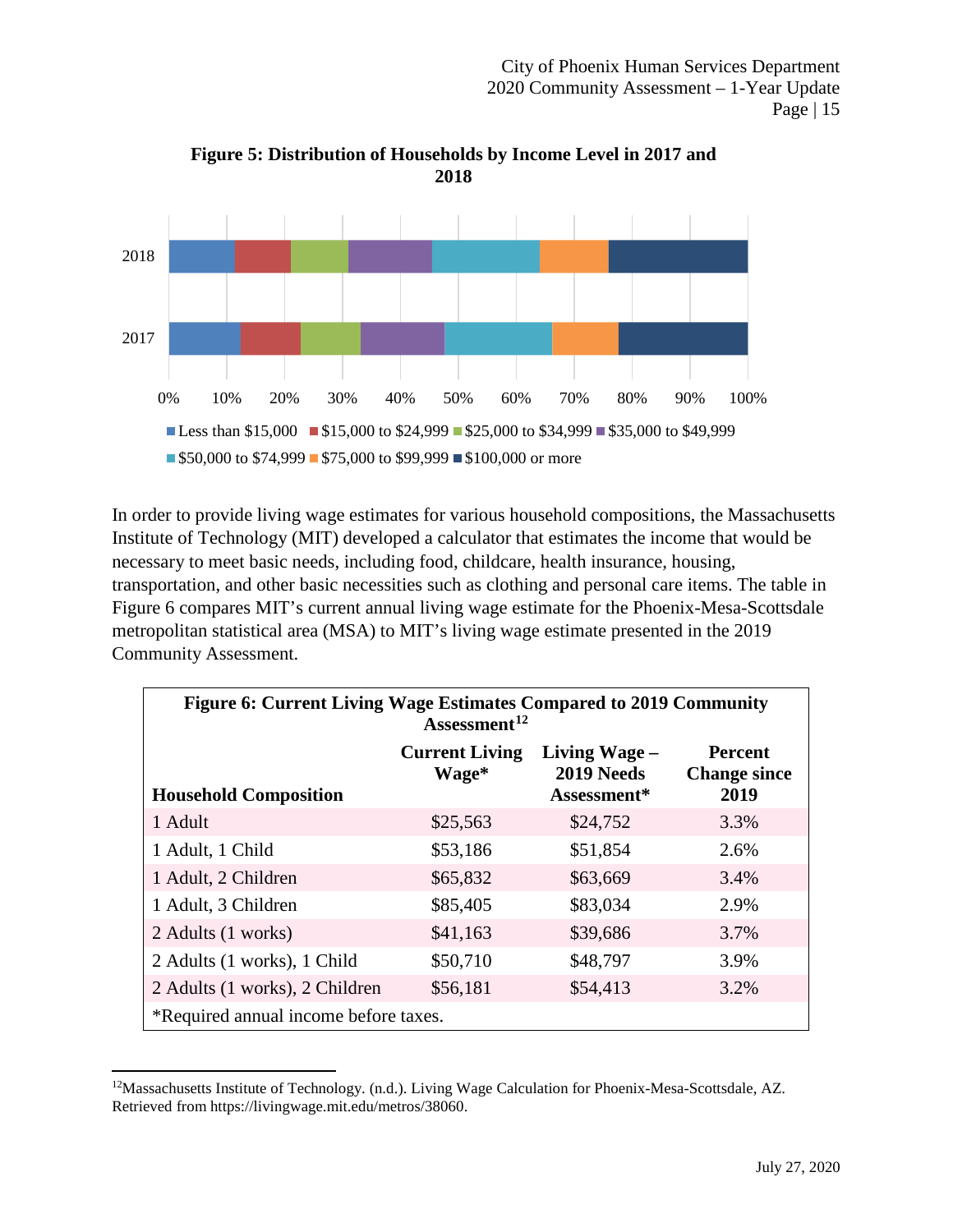The table indicates the median increase in living wages across the seven household types is 3.2 percent, with a range between 2.6 percent for 1 adult, 1 child households to 3.9 percent for households with 2 adults (1 works) and 1 child.

With the \$12 per hour minimum wage (\$24,960 per year) an adult earning minimum wage with two children would make only 37.9 percent of the before tax living wage. While minimum wage changes are a general improvement for residents working in low wage jobs, supplemental supports are as important to close the gap between income and the cost of living in Phoenix.

## <span id="page-17-0"></span>**Housing**

 $\overline{\phantom{a}}$ 

A review of the City's housing market found that both the sales and rental markets continue to be less affordable for low income families and residents. The median sales price for a single-family home increased from \$221,000 in 2018 to \$274,000 in February 2020, an increase of nearly 24 percent.[13](#page-17-1)

Further exacerbating the issue of affordable housing, the monthly fair market rent (FMR) for a two-bedroom home in the Phoenix MSA increased to \$1,173 in 2020 compared to \$1,073 in 2019, an increase of 9.3 percent. Figure 7 demonstrates how FMRs have increased for all home sizes between 2016 and 2020.<sup>[14](#page-17-2)</sup>

<span id="page-17-1"></span><sup>&</sup>lt;sup>13</sup> Zillow. (May 2020). Phoenix Home Prices & Values. Retrieved from https://www.zillow.com/phoenix-az/homevalues/.

<span id="page-17-2"></span><sup>&</sup>lt;sup>14</sup> U.S. Department of Housing and Urban Development. (2020). Fair Market Rents. Retrieved from

https://www.huduser.gov/portal/datasets/fmr.html. Note: the FMR is currently set at the 40<sup>th</sup> percentile, which is the dollar amount below which 40 percent of the standard-quality rental housing units are rented.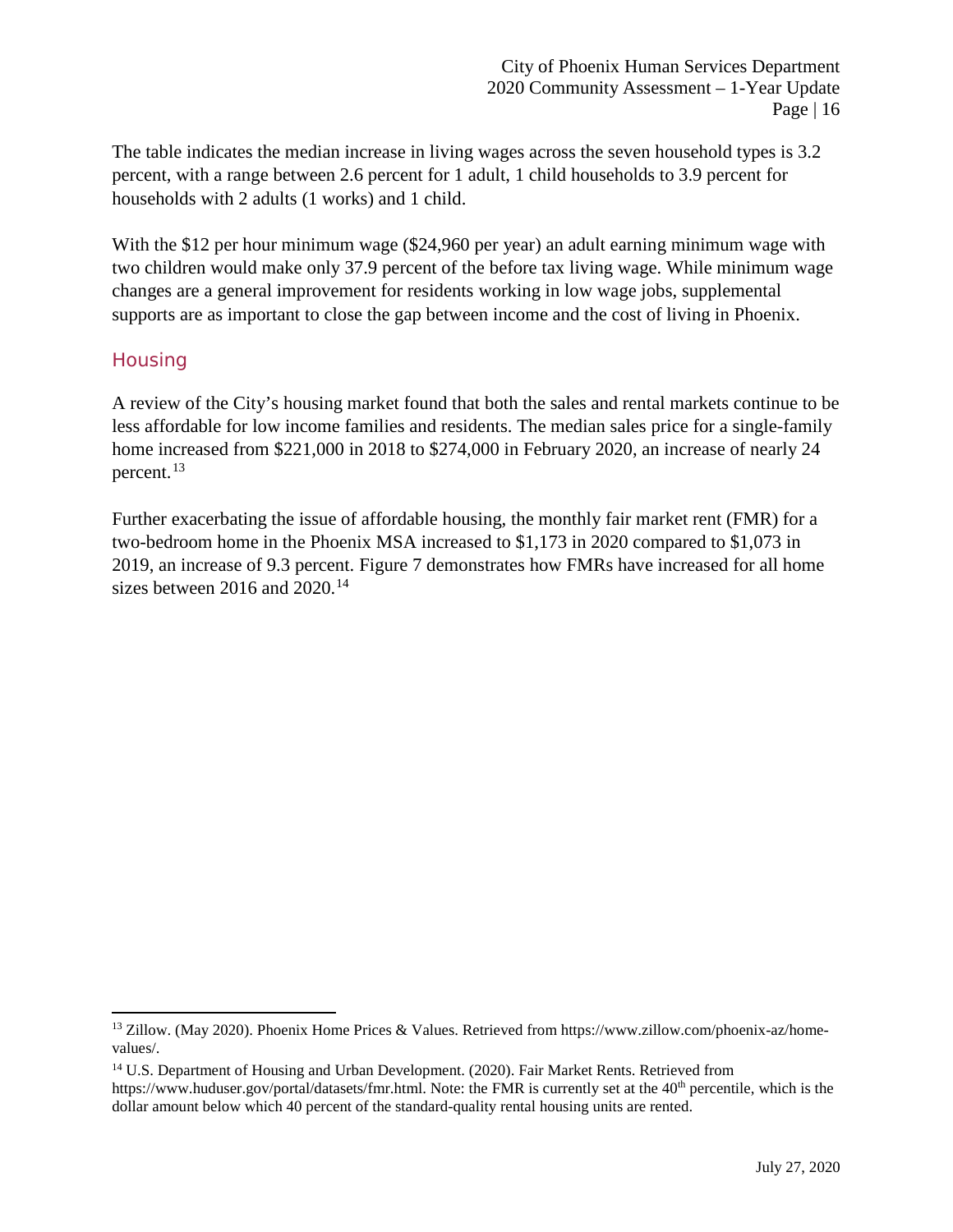

**Figure 7: Fair Market Rents by Home Size, 2016 - 2020 (Phoenix MSA)**

The monthly income for a family of four living at the poverty level is \$2,183, which means that a family would have to use 54 percent of their income to rent a 2-bedroom home at the current fair market rental rate, while a larger 3-bedroom home would require nearly 77 percent of the family's monthly income. This is considered by the United States Department of Housing and Urban Development (HUD) to be a "severe rent burden" as more than 50 percent of a household's income is spent on rent.<sup>[15](#page-18-0)</sup> Further, the Phoenix MSA's current rental housing supply has only 18 affordable units, defined by HUD as housing that costs no more than 30 percent of household income, for every 100 low-income households which is down from 21 units at the time of the 2019 Community Assessment, putting the Phoenix area behind only the Las Vegas and Austin, Texas areas as the least affordable large metropolitan areas. [16](#page-18-1)

The Housing Opportunity Index (HOI) measures the share of homes sold in an area that are affordable for a family earning the local median income, based on standard mortgage underwriting criteria.<sup>[17](#page-18-2)</sup> Since 2011, when over 83 percent of the homes were affordable for families earning the City's median income, the index has declined by 20 percentage points. As of the first quarter of 2020, only 63 percent of available housing was affordable for families earning

<span id="page-18-0"></span><sup>&</sup>lt;sup>15</sup> U.S. Department of Housing and Urban Development. (2020). Affordable Housing. Retrieved from [https://portal.hud.gov/hudportal/HUD?src=/program\\_offices/comm\\_planning/affordablehousing/.](https://portal.hud.gov/hudportal/HUD?src=/program_offices/comm_planning/affordablehousing/)

<span id="page-18-1"></span><sup>&</sup>lt;sup>16</sup> National Low Income Housing Coalition. (March 2020). The Gap  $- A$  Shortage of Affordable Homes. Retrieved from https://reports.nlihc.org/sites/default/files/gap/Gap-Report\_2020.pdf.

<span id="page-18-2"></span><sup>&</sup>lt;sup>17</sup>Wells Fargo and the National Association of Home Builders. Housing Opportunity Index (4th Quarter Reports – 2019). Retrieved from https://www.nahb.org/News-and-Economics/Housing-Economics/Indices/Housing-Opportunity-Index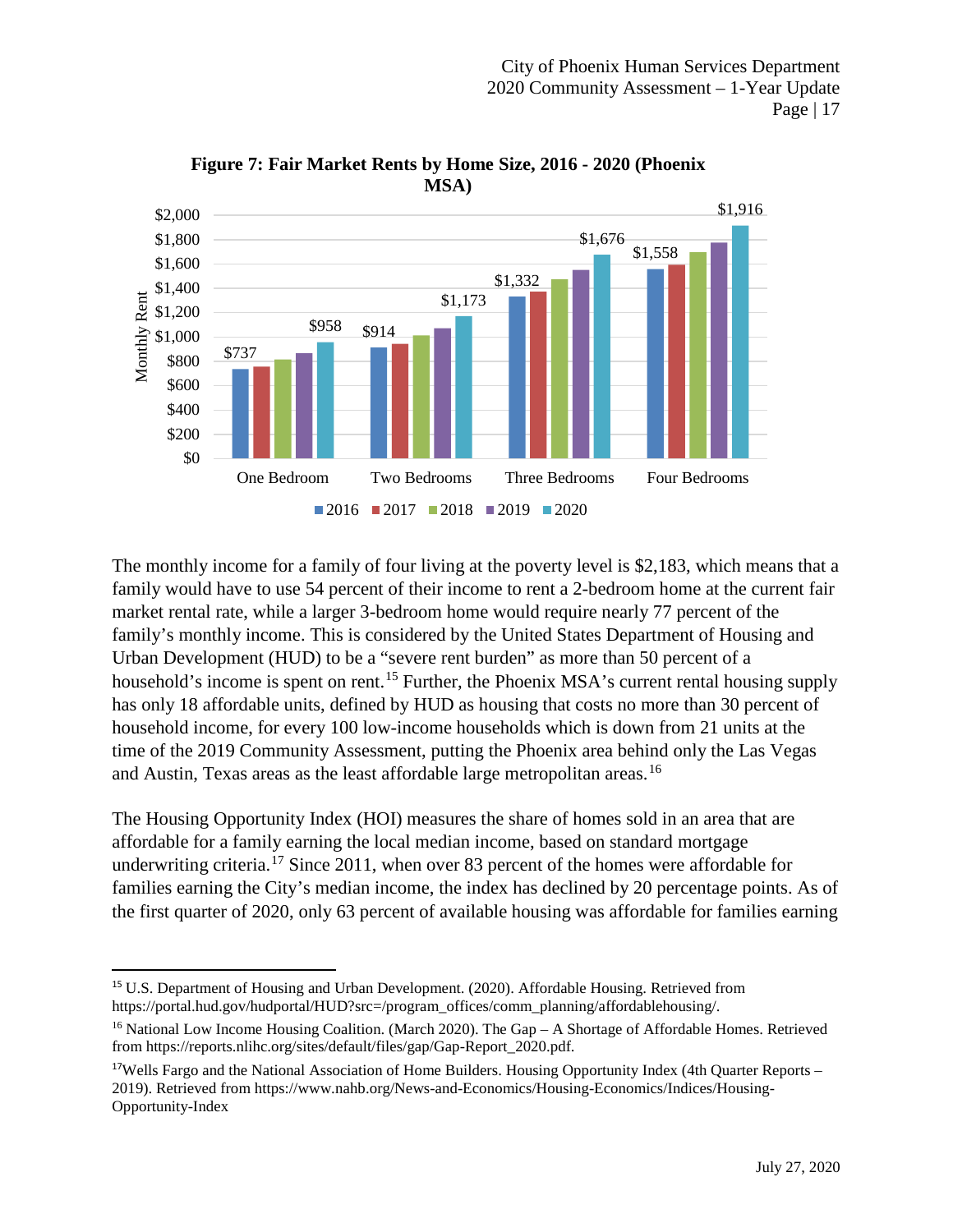the City's median income. This is, however, an improvement compared to 2018, when only 56 percent of available housing was considered affordable.

As described in Figure 8, the number of individuals experiencing homeless in Maricopa County continued to rise from 5,702 in 2016 to 7,419 in 2020, a 30% increase. [18](#page-19-1) Over the same period, the percentage of individuals experiencing homelessness that were unsheltered during the Point-in-Time count increased from 28.9 percent in 2016 to 50.8 percent in 2020. The number of unsheltered homeless increased by 129 percent, from 1,646 in 2016 to



**Figure 8: Point-in-Time Homeless Count,** 

3,767 in 2020, a clear indication that additional sheltering supports are needed for the growing population of homeless individuals in the City.

The City's Housing Department manages almost 4,800 City-owned units of public and affordable housing, and provides nearly 6,700 housing vouchers. However, the demand for affordable housing continues to greatly exceed the supply the City is able to support. For example, as of June 2020, there were approximately 15,000 individuals on waiting lists for the City's Section 8 vouchers.

## <span id="page-19-0"></span>Early Learning

 $\overline{\phantom{a}}$ 

Preschool enrollment rates in Phoenix and in the State continue to lag national preschool enrollment rates. Nationally, 47.9 percent of 3 and 4-year-olds were enrolled in preschool in 2018, compared to only 38.2 percent across the State and 32.9 percent in the City.[19](#page-19-2)

The child care subsidy program, administered by the Arizona Department of Economic Security, remains an important resource for children of low-income families to access child care.

<span id="page-19-1"></span><sup>18</sup> Point-in-Time Count. Retrieved from http://azmag.gov/Programs/Homelessness/Point-In-Time-Homeless-Count. Numerous changes related to timing, methodology, and the number of volunteers participating in the count occurred during the time period presented, which likely impacts year-to-year changes, particularly related to unsheltered totals.

<span id="page-19-2"></span><sup>19</sup> American Community Survey. (2014-2018 5-Year Estimates). Table S1401: School Enrollment.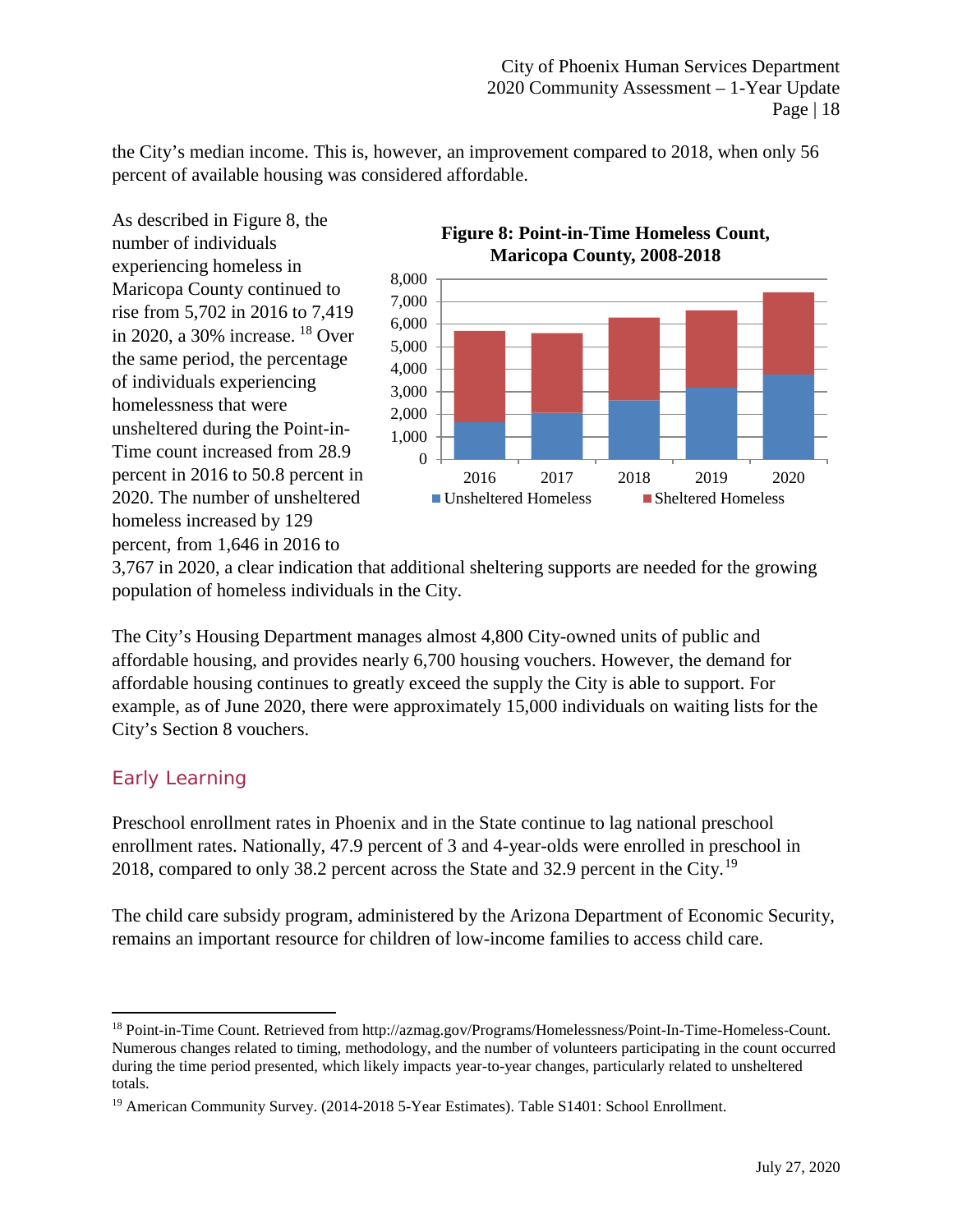Compared to the 2019 Community Assessment when nearly 700 children were on a waiting list for the child care subsidy, the waiting list has been eliminated as of June 2019.[20](#page-20-0)

In June 2019, DES increased both its subsidy reimbursement levels and provided for tiered reimbursement that recognizes the importance of child care quality as measured by a provider's participation in an accrediting program or Arizona's Quality First program administered by Arizona First Things First (FTF).<sup>[21](#page-20-1)</sup> The current rate schedule includes enhanced reimbursement rates over the standard rates, as follows:

- 5 percent increase for providers with a three-star Quality First rating
- 10 percent increase for providers with a four-star Quality First rating
- 20 percent increase for providers who are nationally accredited or have a five-star Quality First rating

Across Phoenix, there are 260 licensed and certified providers participating in Quality First out of 732 total licensed and certified providers (35.5 percent), with the greatest number of providers rated 3 stars.<sup>[22](#page-20-2)</sup> Figure 9 illustrates the distribution of providers by star rating.<sup>[23](#page-20-3)</sup>

l

<span id="page-20-0"></span><sup>&</sup>lt;sup>20</sup> Arizona Department of Economic Security. (June 3, 2019). Child Care Waiting List. Retrieved from https://des.az.gov/services/child-and-family/child-care/child-care-waiting-list.

<span id="page-20-1"></span> $21$  Arizona Department of Economic Security. (June 2019). Maximum Reimbursement Rates for Child Care. Retrieved from https://des.az.gov/file/8954/download.

<span id="page-20-3"></span><span id="page-20-2"></span><sup>&</sup>lt;sup>22</sup> First Things First. (n.d.). Quality First and Non-Quality First Licensed Providers as of June 2020. Retrieved from http://datacenter.azftf.gov/az-quality-first. Data include the Phoenix North and Phoenix South Regions.  $23$  Ibid.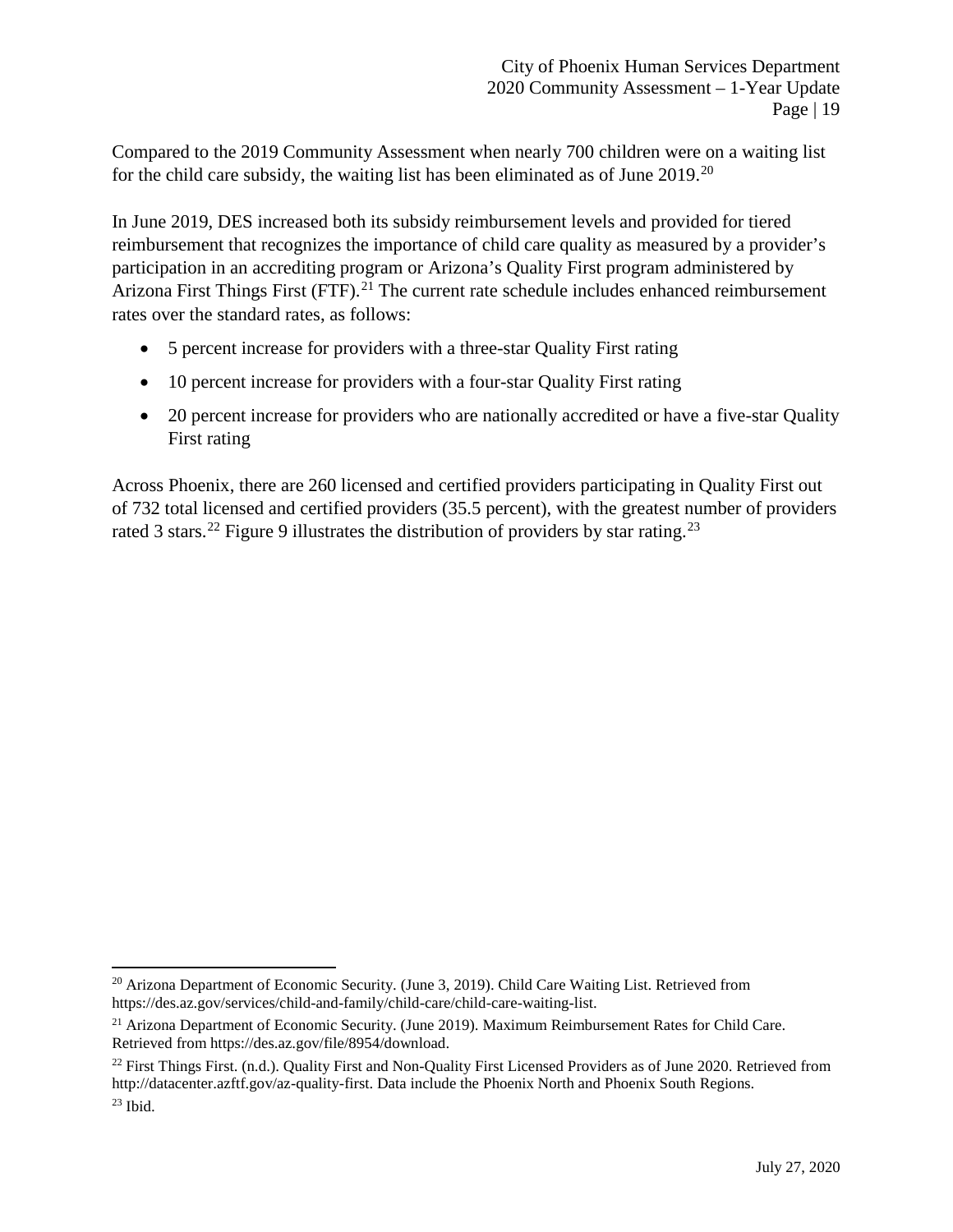

**Figure 9: Distribution of Quality First Providers in Phoenix by Star Rating**

Additionally, FTF funds scholarships for children of low-income families to attend a Quality First -rated provider's program. In 2019, FTF funded 2,643 Quality First scholarships in Phoenix.<sup>[24](#page-21-2)</sup>

## <span id="page-21-0"></span>Health Insurance

Since the 2019 Community Assessment when it was reported that 86.9 percent of all Phoenix residents, and nearly 94.9 percent of all children under 6 had health insurance, the health insurance rates dipped by about 1.5 percentage points, to 85.2 percent for all residents and to 93.5 percent for children under  $6^{25}$  $6^{25}$  $6^{25}$ 

## <span id="page-21-1"></span>Federal Funding

 $\overline{\phantom{a}}$ 

While the need for HSD services continues to grow for low-income residents, HSD has only received increased funding for LIHEAP..A potentially more significant issue is the President's fiscal year 2021 budget has proposed significant reductions or elimination of key support programs for low-income individuals, including a recommendation to eliminate both LIHEAP

<span id="page-21-2"></span><sup>&</sup>lt;sup>24</sup> First Things First. (2019). 2019 Impact Reports for Phoenix South Region and Phoenix North Region. Retrieved from https://www.firstthingsfirst.org/2019-impact-report-phoenix-south-region/#highlights (Phoenix South) and https://www.firstthingsfirst.org/wp-content/uploads/2019/11/ImpactReport-PhoenixNorth-2019.pdf (Phoenix North).

<span id="page-21-3"></span><sup>&</sup>lt;sup>25</sup> American Community Survey. (2018 1-Year Estimate). Table S2701: Selected Characteristics of Health Insurance Coverage in the United States (Phoenix City).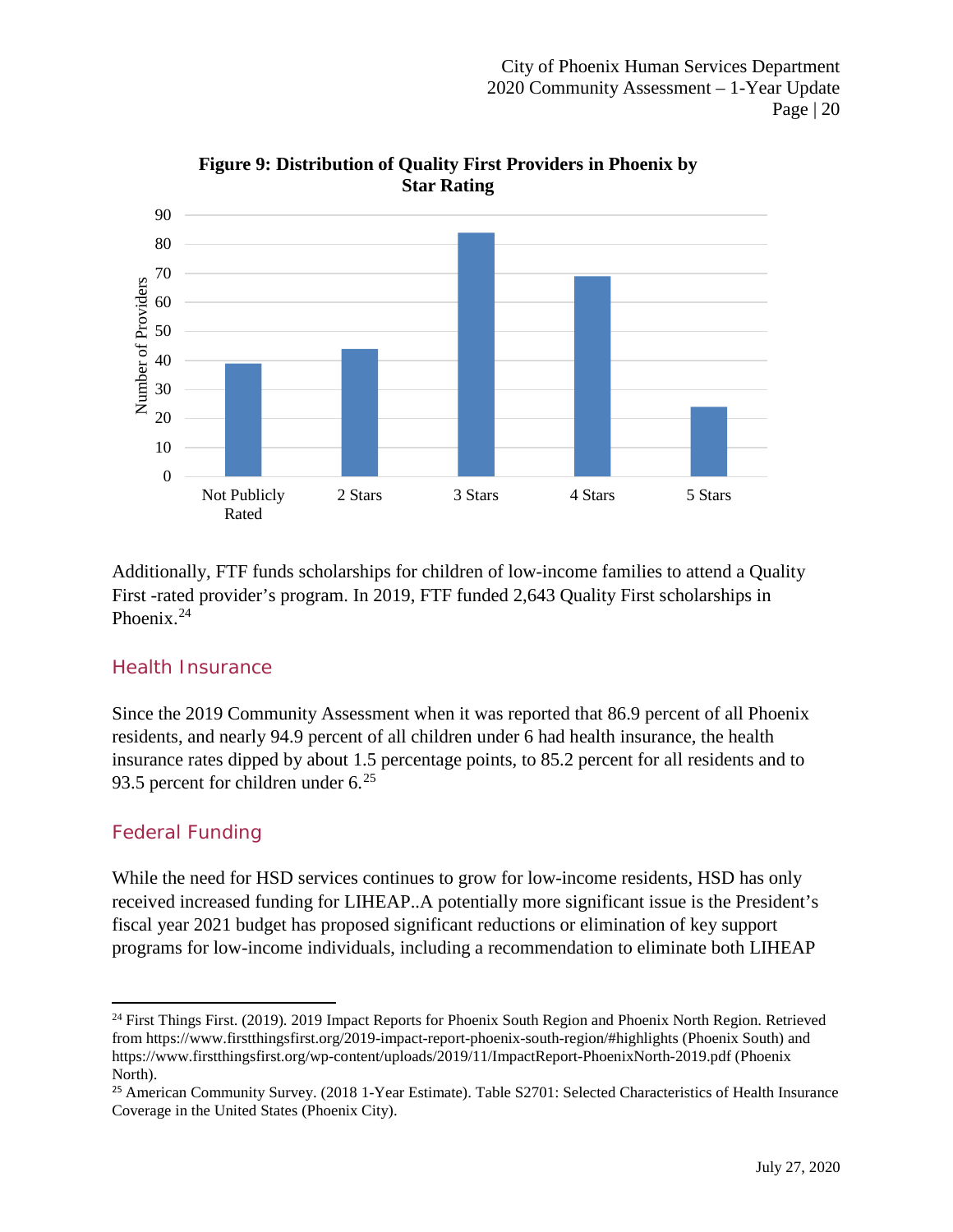and the Community Services Block Grant.<sup>[26](#page-22-0)</sup> The following are the current fiscal year 2020 and projected fiscal year 2021 funding for major HSD grants:

- The Low Income Home Energy Assistance Program (LIHEAP), which is administered by the City of Phoenix HSD, helps elderly and low-income people pay their heating and power bills. LIHEAP funding increased from \$4.89 million in fiscal year 2019 to \$6.63 million in fiscal year 2020 and is projected to increase again to \$6.76 million in fiscal year 2021. The increased funding will allow HSD to serve approximately 2,850 additional households.
- The Community Services Block Grant (CSBG) funds various anti-poverty services, including assistance with rent and utility payments. CSBG funding has been stable at \$1.44 million in fiscal year 2019, \$1.43 million in fiscal year 2020, and a projected \$1.48 million in fiscal year 2021.
- The Temporary Assistance for Needy Families (TANF) provides rent and utility assistance to low-income families in order to help them meet their living expenses. This funding has remained constant at \$985,710 annually with no funding increase projected for fiscal year 2021.
- Head Start and Early Head Start are comprehensive school readiness programs which serve low-income families with children under 6 years old. Federal funding has been relative consistent at around \$39 million and funds 3,451 HSD slots (2,963 Head Start and 488 Early Head Start).<sup>[27](#page-22-1)</sup>

Additional LIHEAP and CSBG funding has been awarded to the City of Phoenix for fiscal years 2020 and 2021 as part of the federal Coronavirus Aid, Relief, and Economic Security (CARES) Act (see the *Addendum to the Community Assessment* section at the conclusion of this report for additional details).

l

<span id="page-22-0"></span><sup>&</sup>lt;sup>26</sup> United States Office of Management and Budget. (2020). A Budget for America's Future. Retrieved from https://www.whitehouse.gov/wp-content/uploads/2020/02/msar\_fy21.pdf.

<span id="page-22-1"></span> $27$  City of Phoenix. (n.d.). Citywide Inventory of Programs. Retrieved from https://www.phoenix.gov/budgetsite/budget-books/2019-20CitywideInventoryOfPrograms.pdf.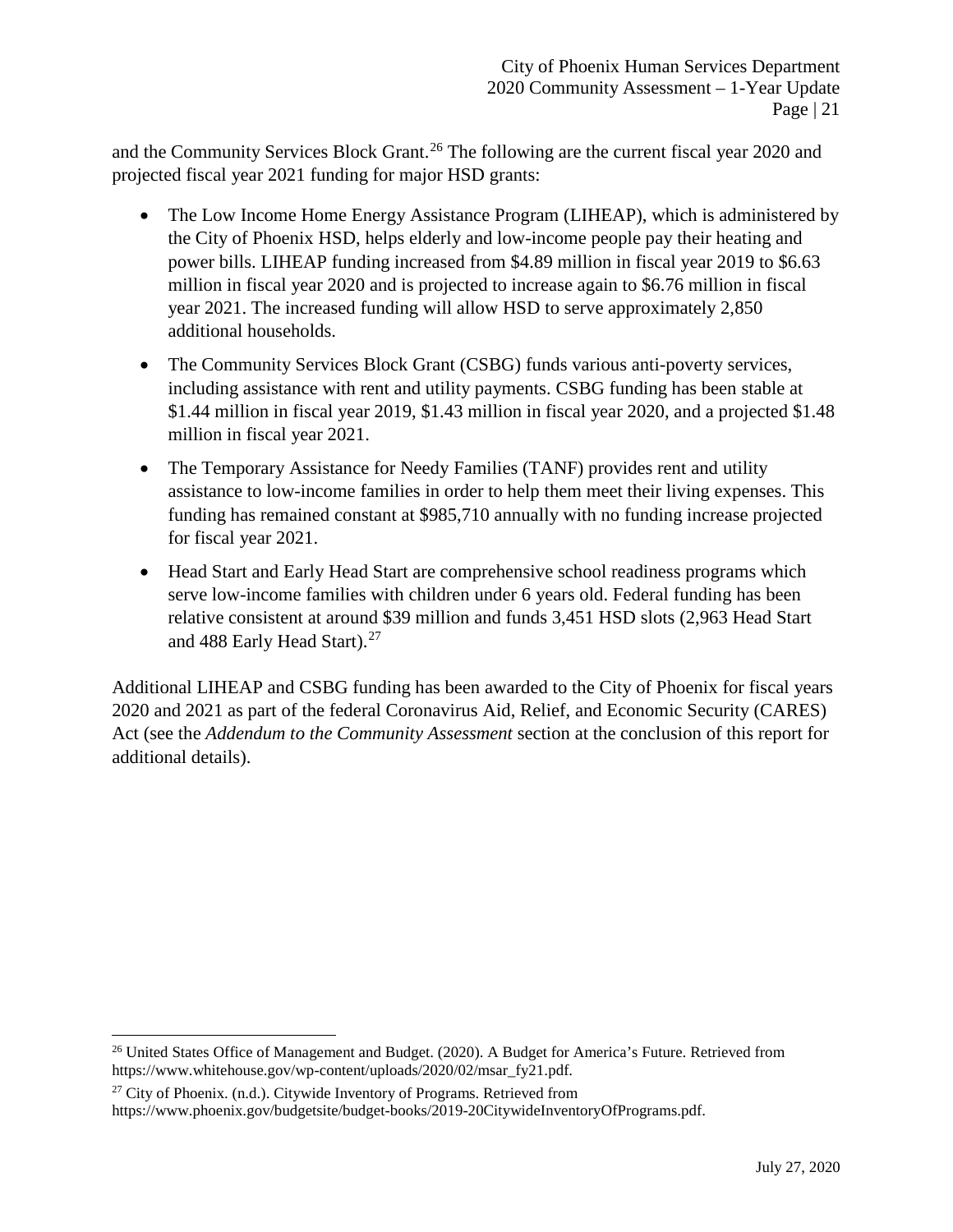## <span id="page-23-0"></span>**Addendum to the Community Assessment**

The unprecedented events of the COVID-19 pandemic have had a significant impact on Phoenix residents and the ability of businesses to operate across the City, resulting in widespread job loss among a host of related impacts. Multiple provisions to bridge the loss of income have been put in place, including enhanced unemployment benefits, increased federal funding for rent and utility assistance, mortgage forbearance, payroll protection loans for small businesses, and other measures, but these supports provide for temporary relief despite a probable longer term need for many Phoenix residents.

This Addendum to the 2020 1-Year Update provides supplemental information about the impacts COVID-19 has had on the City's residents, supports that have been put in place to mitigate these impacts, and a brief assessment of the future needs to continue mitigating these impacts in the months and possibly years to come. This section is provided in response to the May 8, 2020 letter issued by the Arizona Department of Economic Security to CSBG-eligible entities, requiring CSBG-fund recipients to provide information about the following:

- How the COVID-19 pandemic has impacted the community served
- The effects of various mitigation efforts on the community
- The ongoing and future impacts of COVID-19

This addendum to the Community Assessment addresses these issues with an assessment of available data to demonstrate the deterioration in economic circumstances for individuals and families as a result of the COVID-19 pandemic.

## <span id="page-23-1"></span>COVID-19 Impacts on the City

The COVID-19 pandemic has caused a serious loss of employment for individuals working in the greater Phoenix region. At its peak in February 2020, the Phoenix area's labor force included 2,231,400 jobs, an increase of 129,900 jobs since the 2019 Community Assessment. [28](#page-23-2) However, as of May 2020, the number of jobs had decreased to 2,047,400 jobs, a loss of more than 184,000 jobs.<sup>[29](#page-23-3)</sup> The greatest job losses affected the leisure and hospitality sector (71,400 lost jobs), professional and business services (33,400 lost jobs), and education and health services (25,900 lost jobs). $30$ 

l

<span id="page-23-2"></span><sup>&</sup>lt;sup>28</sup> Arizona Commerce Authority. (n.d.). Industry Employment and Wages. Retrieved from https://www.azcommerce.com/media/1545385/ces-nsa-04msa-2020.xlsx.

<span id="page-23-3"></span> $29$  Ibid.

<span id="page-23-4"></span><sup>30</sup> Ibid.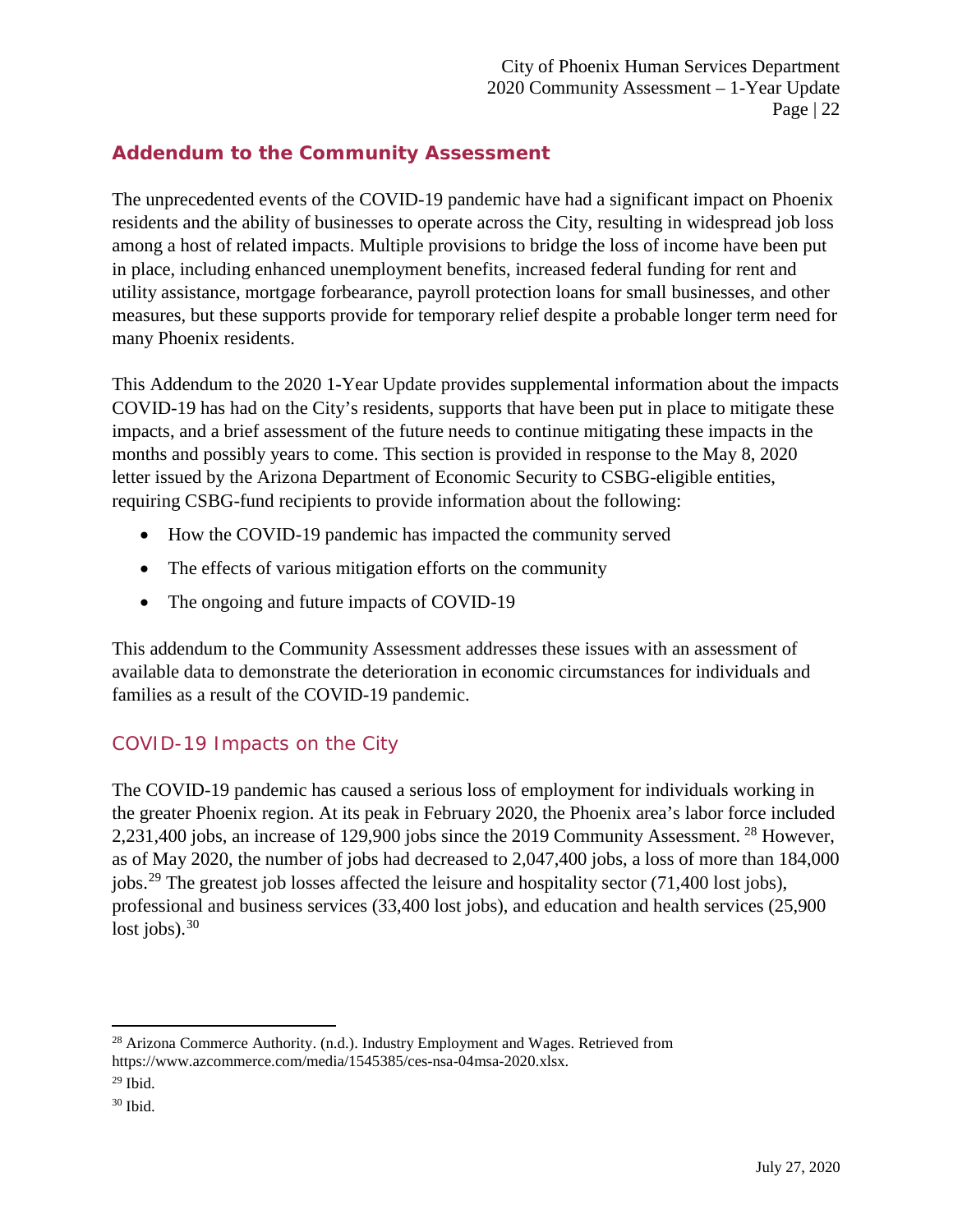The unemployment rate in Phoenix hit a 10-year low of 3.6 percent in December 2019, compared to the 4.2 percent unemployment rate reported in the 2019 Community Assessment.<sup>[31](#page-24-0)</sup> However, the impact of business closures due to the COVID-19 pandemic has resulted in a substantial increase in the unemployment rate, which reached 12.9 percent in April 2020 before declining to 8.8 percent in May 2020.

In addition to job loss, families faced another difficult issue when Governor Ducey signed an executive order closing all schools beginning March  $16<sup>th</sup>$ .<sup>[32](#page-24-1)</sup> The initial shutdown was scheduled for two weeks, but after several extensions, schools were closed for the remainder of the school year. Although child care centers were not ordered to close, many, including the City's Head Start programs, closed voluntarily, which forced some parents to forego employment to care for their children.

The impacts of the COVID-19 pandemic began to affect the housing market. According to the Arizona Regional Multiple Listing Service (ARMLS), the number of home sales in the greater Phoenix region increased 3.4 percent between March 2019 and March 2020. However, in May 2020, sales were down 33.7 percent compared to May 2019. Additionally, total housing sales inventory declined by 4,516 units in May 2020 compared to May 2019.<sup>[33](#page-24-2)</sup>

The ARMLS also reported a drop in the number of residential properties that were pending a foreclosure in the Phoenix Metro Area from 2,221 properties in February 2020 to 1,736 properties in May 2020. The decline in the number of pending foreclosures is likely a response to Governor Ducey's March 30<sup>th</sup>, 2020 cooperative agreement with the State's banks to stop foreclosures for at least 60 days.<sup>[34](#page-24-3)</sup> When the agreement expires, it is expected that the number of foreclosures will climb. Nationally, it is estimated that about 8.5 percent of all mortgages were in forbearance during the final week of May  $2020$ .<sup>[35](#page-24-4)</sup> At that rate, the number of owner-occupied

 $\overline{\phantom{a}}$ 

<span id="page-24-0"></span><sup>31</sup> Arizona Commerce Authority. (n.d.). Unemployment (Phoenix-Mesa-Scottsdale MSA). Retrieved from https://www.azcommerce.com/oeo/labor-market/unemployment/. Rates are not seasonally adjusted.

<span id="page-24-1"></span><sup>&</sup>lt;sup>32</sup> Arizona Office of the Governor. (March 15, 2020). Governor Doug Ducey And Superintendent Kathy Hoffman Announce Closure of Arizona Schools To Address Staffing Shortages And Prioritize Arizona Children. Retrieved from https://azgovernor.gov/governor/news/2020/03/governor-doug-ducey-and-superintendent-kathy-hoffmanannounce-closure-arizona.

<span id="page-24-2"></span><sup>&</sup>lt;sup>33</sup> Arizona Regional Multiple Listing Service. (June 2020). STAT: Your Monthly Statistics for the Phoenix Metro Area. Retrieved from https://armls.com/docs/2020-MAY-STAT-with-commentary.pdf.

<span id="page-24-3"></span><sup>&</sup>lt;sup>34</sup> Arizona Office of the Governor. (March 30, 2020). Governor Ducey Announces New Steps to Protect Families and Small Businesses from Foreclosure. Retrieved from https://azgovernor.gov/governor/news/2020/03/governorducey-announces-new-steps-protect-families-and-small-businesses.

<span id="page-24-4"></span><sup>35</sup> Mortgage Bankers Association. (June 8, 2020). Share of Mortgage Loans in Forbearance Increases to 8.53%. Retrieved from https://www.mba.org/2020-press-releases/june/share-of-mortgage-loans-in-forbearance-increases-to-853.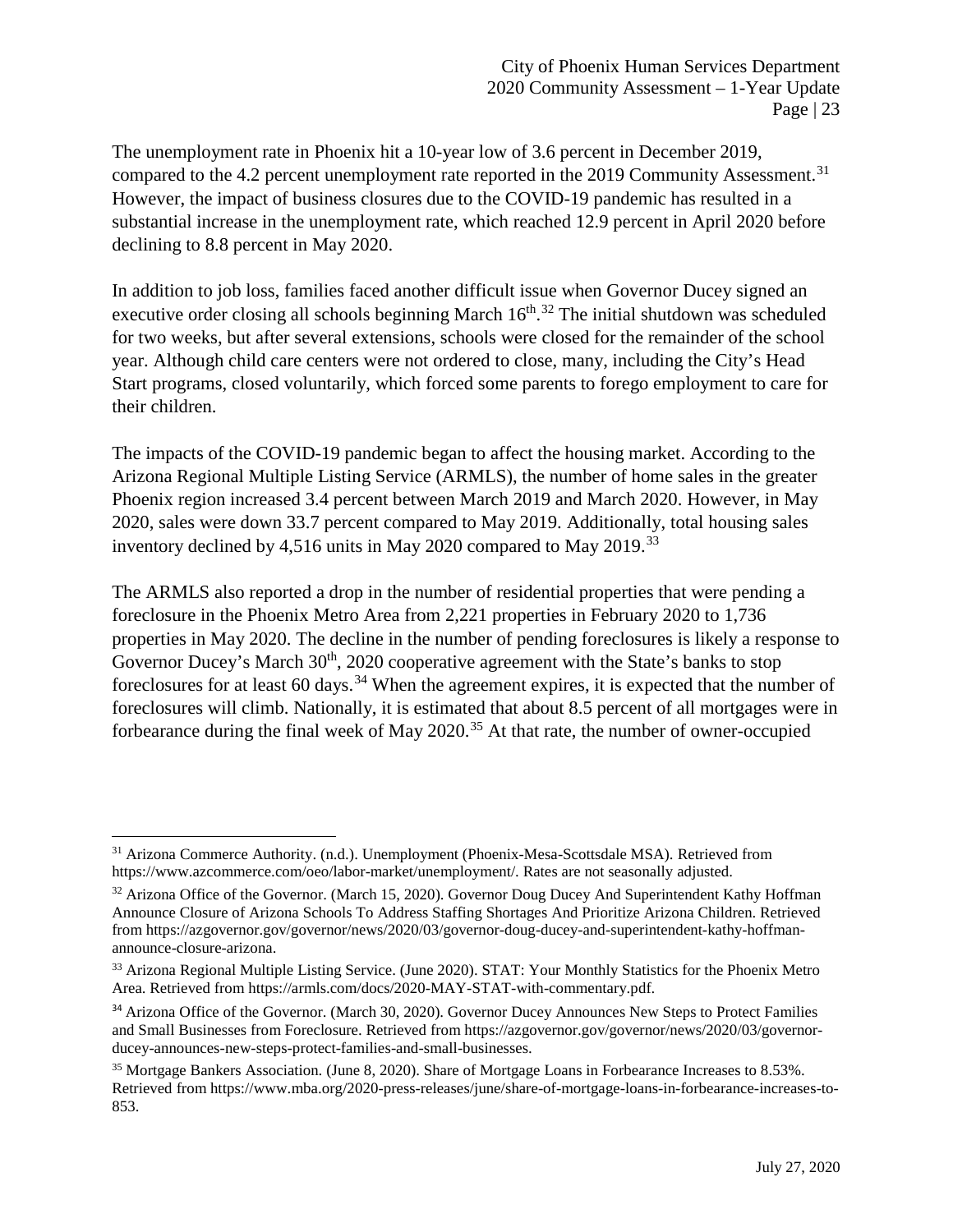housing units with a mortgage could result in as many as 18,200 units entering a pending foreclosure status in the months to come.[36](#page-25-0)

A moratorium on the enforcement of eviction notices in Arizona was put in place by Governor Ducey, and was originally set to expire on July 22<sup>nd</sup>, 2020 and a Federal government ban on evictions on rentals with federally backed mortgages expires on July  $25<sup>th</sup>$ ,  $2020.<sup>37</sup>$  $2020.<sup>37</sup>$  $2020.<sup>37</sup>$  In July 2020, Governor Ducey extended the moratorium on the enforcement of evictions to October 31, 2020.[38](#page-25-2)

There has also been a small but noticeable increase in the price of food prepared at home. The Bureau of Labor Statistics reported that the price of food prepared at home increased by 0.5 percent in March 2020, 2.6 percent in April 2020, and 1.0 percent in May 2020.<sup>[39](#page-25-3)</sup> Food at home was the second largest year-over-year increase in the consumer price index, rising 4.8 percent since May 2019.<sup>[40](#page-25-4)</sup> According to the United States Department of Agriculture, the recent increase in food costs is related to changes in supply and demand for food, especially food purchased at a grocery store, but long-term supply issues are not currently expected.<sup>[41](#page-25-5)</sup>

Another measure of the impact of the COVID-19 pandemic in Phoenix area is the significant increase in the number of families receiving Supplemental Nutritional Assistance Program (SNAP) and Temporary Assistance for Needy Families (TANF) cash assistance. In February 2020, the number of families in Maricopa County receiving SNAP benefits was 193,844.<sup>[42](#page-25-6)</sup> In May 2020, the Maricopa County SNAP caseload grew 17.3 percent, to 227,418 families.<sup>[43](#page-25-7)</sup> There was a more significant growth in the number of families in Maricopa County receiving cash

 $\overline{\phantom{a}}$ 

<span id="page-25-0"></span><sup>&</sup>lt;sup>36</sup> American Community Survey. (n.d.). Table S2506 Financial Characteristics for Housing Units with a Mortgage. Retrieved from

https://data.census.gov/cedsci/table?q=mortgage&g=1600000US0455000&hidePreview=false&tid=ACSST5Y2018. S2506&vintage=2018. Note: The table estimates 214,078 owner-occupied housing units in the 2018 5-year estimates.

<span id="page-25-1"></span><sup>&</sup>lt;sup>37</sup> The Arizona Republic. (July 1, 2020). Thousands Face Eviction when State Order Expires. Retrieved from https://arizonarepublic-az.newsmemory.com/?publink=16b98220d\_1343721.

<span id="page-25-2"></span><sup>&</sup>lt;sup>38</sup> Arizona Office of the Governor. July 16, 2020. Governor Ducey Extends COVID-19 Eviction Protections; Expands Rental Assistance Access. Retrieved from [https://azgovernor.gov/governor/news/2020/07/governor-ducey](https://azgovernor.gov/governor/news/2020/07/governor-ducey-extends-covid-19-eviction-protections-expands-rental-assistance)[extends-covid-19-eviction-protections-expands-rental-assistance.](https://azgovernor.gov/governor/news/2020/07/governor-ducey-extends-covid-19-eviction-protections-expands-rental-assistance)

<span id="page-25-3"></span><sup>39</sup> United States Bureau of Labor Statistics. (June 2020). Consumer Price Index – May 2020. Retrieved from https://www.bls.gov/news.release/pdf/cpi.pdf.

<span id="page-25-4"></span> $40$  Ibid.

<span id="page-25-5"></span><sup>&</sup>lt;sup>41</sup> United States Department of Agriculture. (May 28, 2020). Another Look at Availability and Prices of Food Amid the COVID-19 Pandemic. Retrieved from https://www.usda.gov/media/blog/2020/05/28/another-look-availabilityand-prices-food-amid-covid-19-pandemic.

<span id="page-25-6"></span><sup>42</sup> Arizona Department of Economic Security. (March 31, 2020). Family Assistance Administration Statistical Bulletin (February 2020). Retrieved from https://des.az.gov/file/19863/download.

<span id="page-25-7"></span><sup>&</sup>lt;sup>43</sup> Arizona Department of Economic Security. (June 25, 2020). Family Assistance Administration Statistical Bulletin (May 2020). Retrieved from https://des.az.gov/file/21105/download.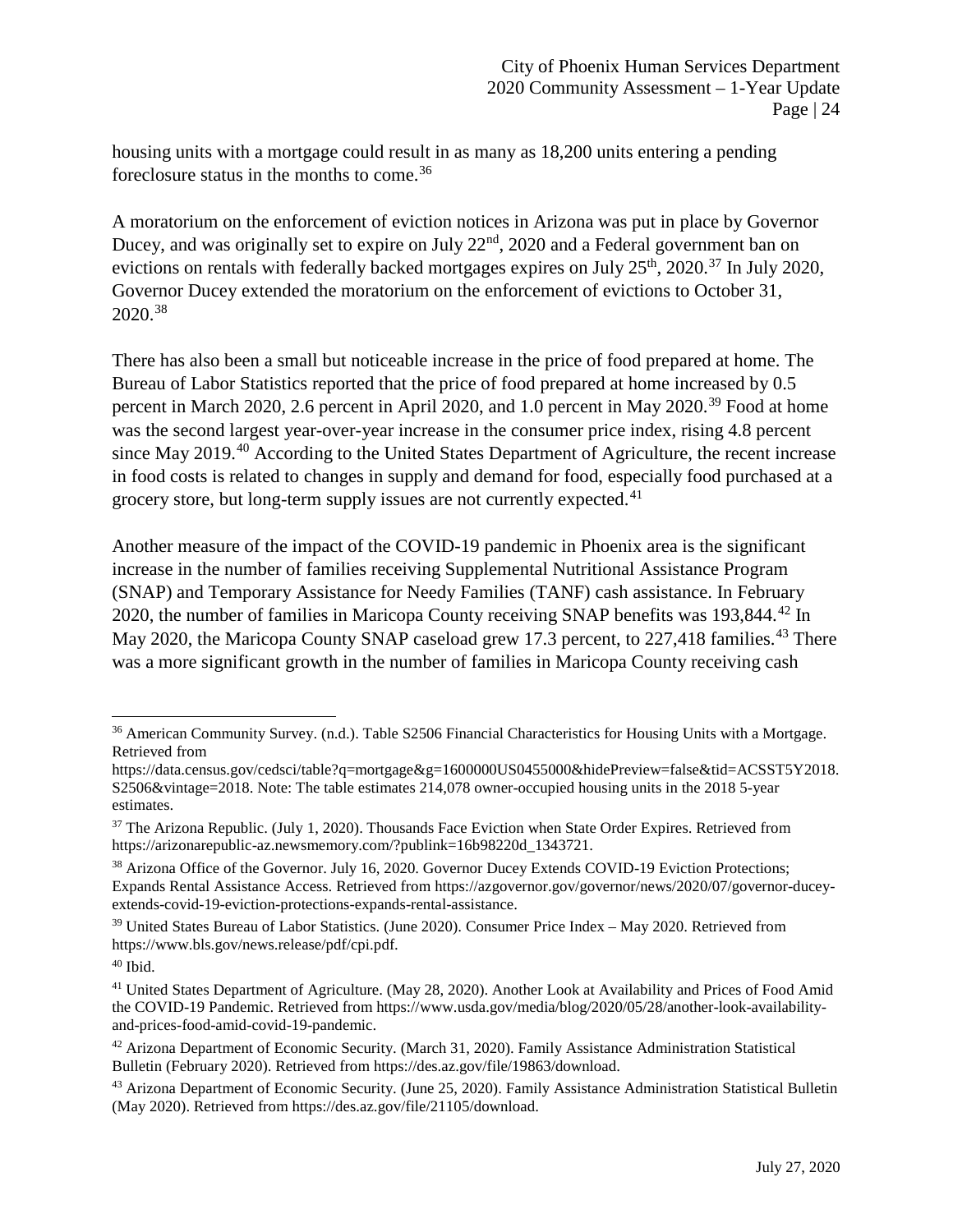assistance, increasing 33.8 percent from 3,357 families in February 2020 to 4,493 families in May 2020.<sup>[44](#page-26-1)</sup>

As a result of these and other impacts, a number of measures and supports have been instituted by federal, state, and local governments along with the business sector. Several of these resources are described in the next section.

## <span id="page-26-0"></span>Resources to Address Impacts

The response to the COVID-19 pandemic has included a myriad of supports at federal, state, and local government levels. The Coronavirus Aid, Relief, and Economic Security (CARES) Act was passed by Congress and signed into law on March  $27<sup>th</sup>$ , 2020. The CARES Act included a number of assistance provisions, including:<sup>[45](#page-26-2)</sup>

- A one-time stimulus payment of \$1,200 per adult and \$500 per child for individuals earning less than \$75,000 per year, or household filers earning less than \$150,000 per year
- Additional funding to States and local governments to cover expenses incurred between March 1, 2020 and December 30, 2020 due to the public health emergency
- The establishment of the Small Business Paycheck Protection Program, which provides small businesses with forgivable loans to cover up to 8 weeks of payroll costs and benefits as well as interest on mortgages, rents, and utilities
- Economic Injury Disaster Loans, which provide up to \$10,000 to small businesses to offset lost revenue resulting from the pandemic
- Provisions for homeowners to enter loan forbearance for up to 180 days, with an option to extend for another 180 days
- Additionally, the CARES Act established the Federal Pandemic Unemployment Compensation Program (FPUC), which provides enhanced unemployment insurance benefits of \$600 per week (in addition to Arizona's standard maximum weekly payment of \$240) through July 31, 2020. The CARES Act also provides states with flexibility to extend unemployment benefits to individuals who would not normally qualify, such as independent contractors.

The State of Arizona has instituted a number of additional supports responsive to the needs of individuals and small businesses during the COVID-19 pandemic, including:

 $\overline{\phantom{a}}$ <sup>44</sup> Ibid.

<span id="page-26-2"></span><span id="page-26-1"></span><sup>&</sup>lt;sup>45</sup> 116<sup>th</sup> Congress of the United States. (2020). The Coronavirus Aid, Relief, and Economic Security Act. Retrieved from https://www.congress.gov/116/bills/hr748/BILLS-116hr748enr.pdf.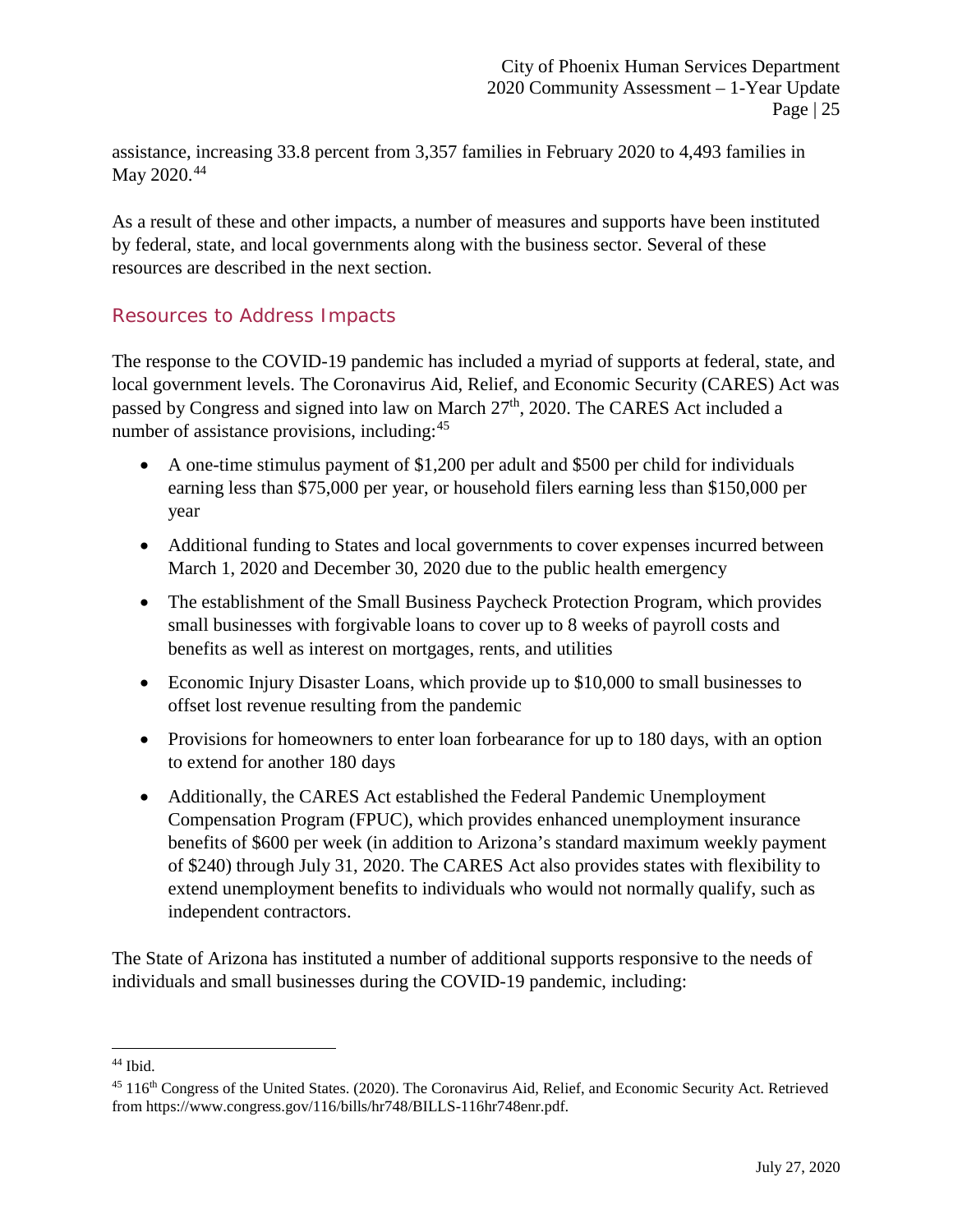- Additional CSBG funding was allocated by the Arizona Department of Economic Security to the City of Phoenix as part of CARES Act funding, totaling \$538,888 in fiscal year 2020, and \$1,616,662 in fiscal year  $2021^{46}$ . The additional funding will allow HSD to serve approximately 800 more households in 2020 and 2,400 more in 2021.
- Additional LIHEAP funding was allocated by the Arizona Department of Economic Security as part of CARES Act funding, totaling \$1,012,656 in fiscal year 2020, and \$3,037,973 in fiscal year  $2021<sup>47</sup>$  $2021<sup>47</sup>$  $2021<sup>47</sup>$  The additional funding will allow HSD to serve approximately 1,600 more households in 2020 and 4,800 more in 2021.
- Suspension of foreclosures for at least 60 days beginning March  $30<sup>th</sup>$ ,  $2020<sup>48</sup>$  $2020<sup>48</sup>$  $2020<sup>48</sup>$
- Suspension of the enforcement of evictions for 120 days for individuals being required to quarantine, having an order by a medical professional to self-quarantine, and for individuals that have experienced a substantial loss of income from the COVID-19 pandemic due to job loss, reduced compensation, and other reasons<sup>[49](#page-27-3)</sup>

The City of Phoenix received an additional \$293 million in CARES Act funding, of which approximately \$24 million has been allocated for rental and utility assistance for up to 10,000 individuals. [50](#page-27-4)

Additionally, some private sector organizations, including local non-profit agencies, have instituted additional supports. For example, telecommunications companies expanded broadband and connectivity near schools and libraries in an effort to keep customers connected during the pandemic.<sup>[51](#page-27-5)</sup> Additionally, several public utilities have taken measures to assist residents who are struggling to pay for electricity, gas, and water, including:

l

<span id="page-27-0"></span><sup>46</sup> Arizona Department of Economic Security. (May 21, 2020). State Fiscal Year 2020 and 2021: Special Allocations – COVID-19 Relief. Retrieved from https://des.az.gov/sites/default/files/media/CAN\_ALERT\_05-21- 20 SFY20.pdf?time=1591030438881.

<span id="page-27-1"></span><sup>47</sup> Ibid.

<span id="page-27-2"></span><sup>48</sup> Arizona Office of the Governor. (March 30, 2020). Governor Ducey Announces New Steps to Protect Families and Small Businesses from Foreclosure. Retrieved from https://azgovernor.gov/governor/news/2020/03/governorducey-announces-new-steps-protect-families-and-small-businesses.

<span id="page-27-3"></span><sup>49</sup> Arizona Office of the Governor. (n.d.). Executive Order Number 2020-14 Postponement of Eviction Actions. Retrieved from https://azgovernor.gov/sites/default/files/eo\_2020-14\_0.pdf.

<span id="page-27-4"></span><sup>50</sup> City of Phoenix. (June 11, 2020). General Information Packet. Retrieved from https://www.phoenix.gov/cityclerksite/City%20Council%20Meeting%20Files/6-11- 20%20General%20Info%20Packet-FINAL.pdf#search=%24293%20million.

<span id="page-27-5"></span><sup>51</sup> Arizona Corporation Commission. (March 16, 2020). Commission Inquiry into Utility Preparedness Plans to Ensure Safe and Reliable Operations During the COVID-19 Crisis. Retrieved from

https://azcc.gov/news/2020/03/16/commission-inquiry-into-utility-preparedness-plans-to-ensure-safe-and-reliableoperations-during-the-covid-19-crisis.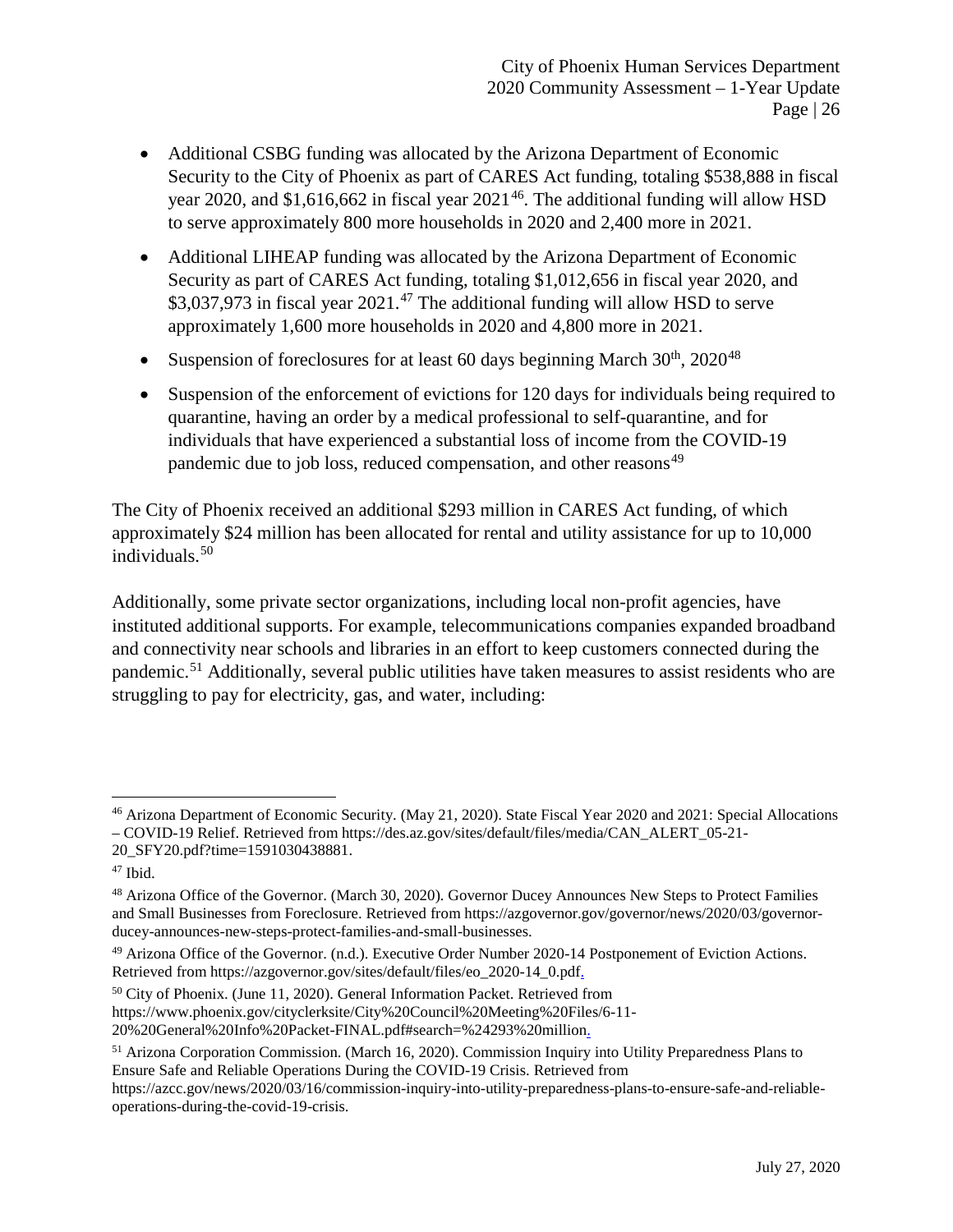- The City of Phoenix Water Services Department has halted all water shutoffs to Phoenix residents who are late on their bill.<sup>[52](#page-28-0)</sup>
- Salt River Project (SRP) will not turn customers' power off for non-payment due to the COVID-19 pandemic, and is waiving late fees for both residential and small business customers.[53](#page-28-1)
- Arizona Public Service (APS) has suspended shutting off power to customers for nonpayment and are also waiving late fees. APS has also set up a customer support fund for customers who are past due and need assistance paying their bill.<sup>[54](#page-28-2)</sup>
- Southwest Gas has stopped service disconnections indefinitely as a result of the COVID-19 pandemic, and has instituted flexible payment options for customers experiencing financial hardships.[55](#page-28-3)

Another important resource to low-income individuals and families in Phoenix is access to sufficient food supplies. St. Mary's Food Bank, the regional food distributor for the DES Coordinated Hunger Relief Program, reported a significant increase in several key food distribution measures in the Phoenix area in months immediately following the COVID-19 outbreak when compared to the months prior. Specifically:<sup>[56](#page-28-4)</sup>

- Between July 2019 and February 2020, St. Mary's distributed an average of 3.5 million pounds of food per month, which increased to almost 4 million pounds food per month between February and May 2020.
- Between July 2019 and February 2020, St. Mary's distributed an average of 25,800 food boxes per month, which increased to 39,300 food boxes per month between February and May 2020.
- Between July 2019 and February 2020, St. Mary's distributed served an average of 19,900 households per month, which increased to 27,400 households between February and May 2020.

The effects of the mitigation efforts allowed people to stay in their homes/apartments and allowed families to make rent, utility payments, and purchases food. Business were able to pay

 $\overline{\phantom{a}}$ 

<span id="page-28-0"></span><sup>52</sup> AZFamily.com. (March 19, 2020). Arizona Phone, Utility Companies Suspend Disconnects, Late Fees Amid Coronavirus. Retrieved from https://www.azfamily.com/news/continuing\_coverage/coronavirus\_coverage/arizonaphone-utility-companies-suspend-disconnects-late-fees-amid-coronavirus/article\_7de0c2ca-6a68-11ea-b747- 43420afabd51.html

<span id="page-28-1"></span><sup>53</sup> Salt River Project. (n.d.). Helping You Keep the Power On. Retrieved from https://www.srpnet.com/about/customer-assistance.aspx.

<span id="page-28-2"></span><sup>54</sup> Arizona Public Service. (n.d.). COVID-19 Information. Retrieved from https://www.aps.com/en/About/Our-Company/Our-Commitment-to-Safety/COVID-19.

<span id="page-28-3"></span><sup>55</sup> Southwest Gas. (n.d.). Southwest Gas' Response to COVID-19. Retrieved from https://www.swgas.com/en/covid19.

<span id="page-28-4"></span><sup>56</sup> Unpublished data provided by St. Mary's Food Bank.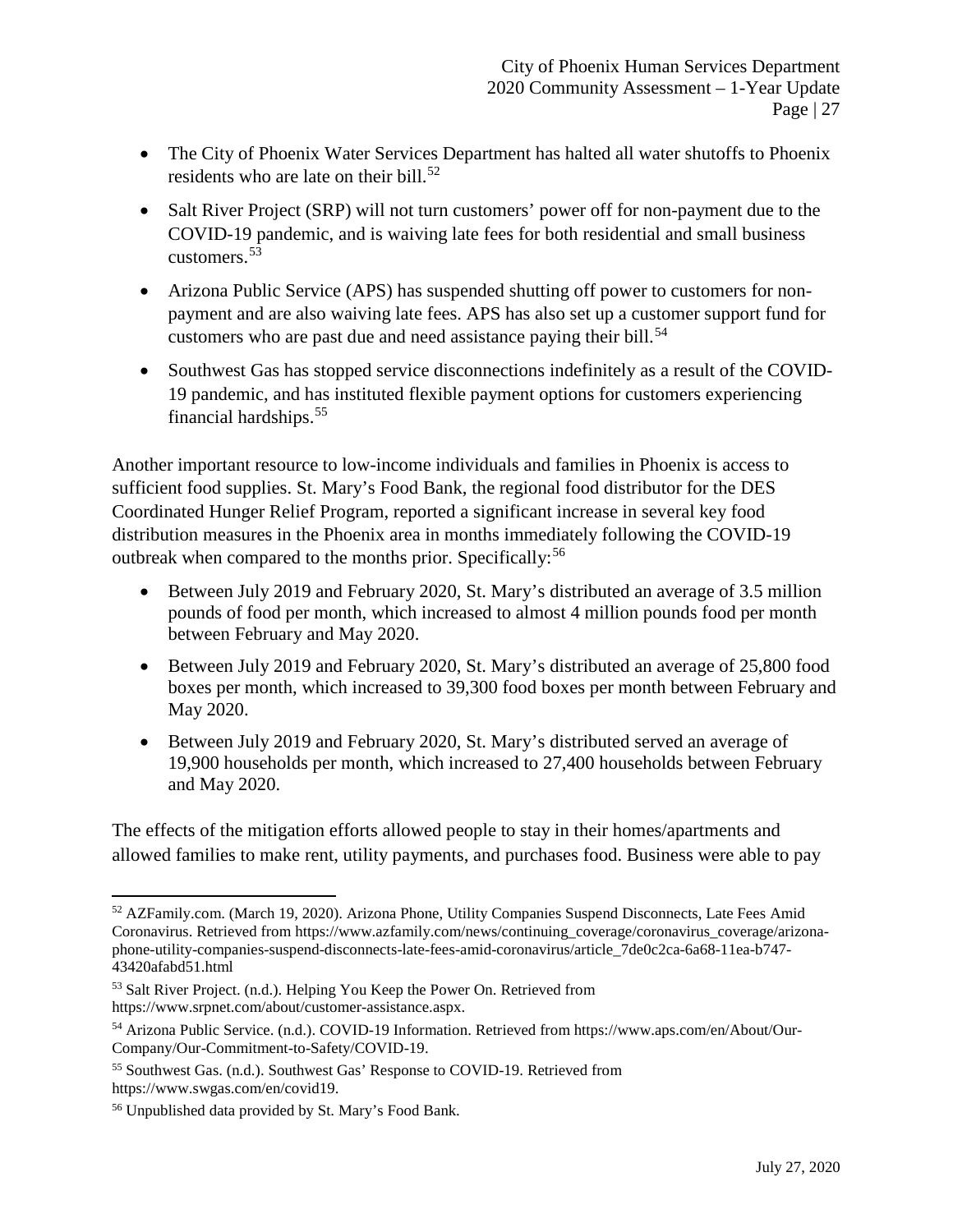employees and make their rent payments. The long-term effects will be determined when the mitigation strategies are no longer in place.

## <span id="page-29-0"></span>Future Needs

l

The Congressional Budget Office projects the unemployment rate nationally will reach almost 16 percent during the third quarter of 2020 and then drop below 12 percent by the fourth quarter of 2020, with a 9.3 percent national unemployment rate projected through  $2021$ .<sup>[57](#page-29-1)</sup> A 12 percent unemployment rate in Phoenix would equate to almost 107,000 unemployed residents, which represents a 210 percent increase from the 34,492 individuals who were unemployed in February 2020. As a result, HSD will almost certainly experience increased demands for LIHEAP and CSBG-funded services like rent and utility assistance. However, even with the one-time increases in LIHEAP and CSBG funds that HSD has received, there will still be a large gap in need, as illustrated in Figure 10. As the figure demonstrates, at 8 percent unemployment, there is an estimated funding gap of nearly \$28 million to provide assistance to the estimated 42,000 additional unemployed residents.

<span id="page-29-1"></span><sup>57</sup> Congressional Budget Office. (May 19, 2020). CBO's Interim Economic Projections for 2020 and 2021. Retrieved from https://www.cbo.gov/publication/56368.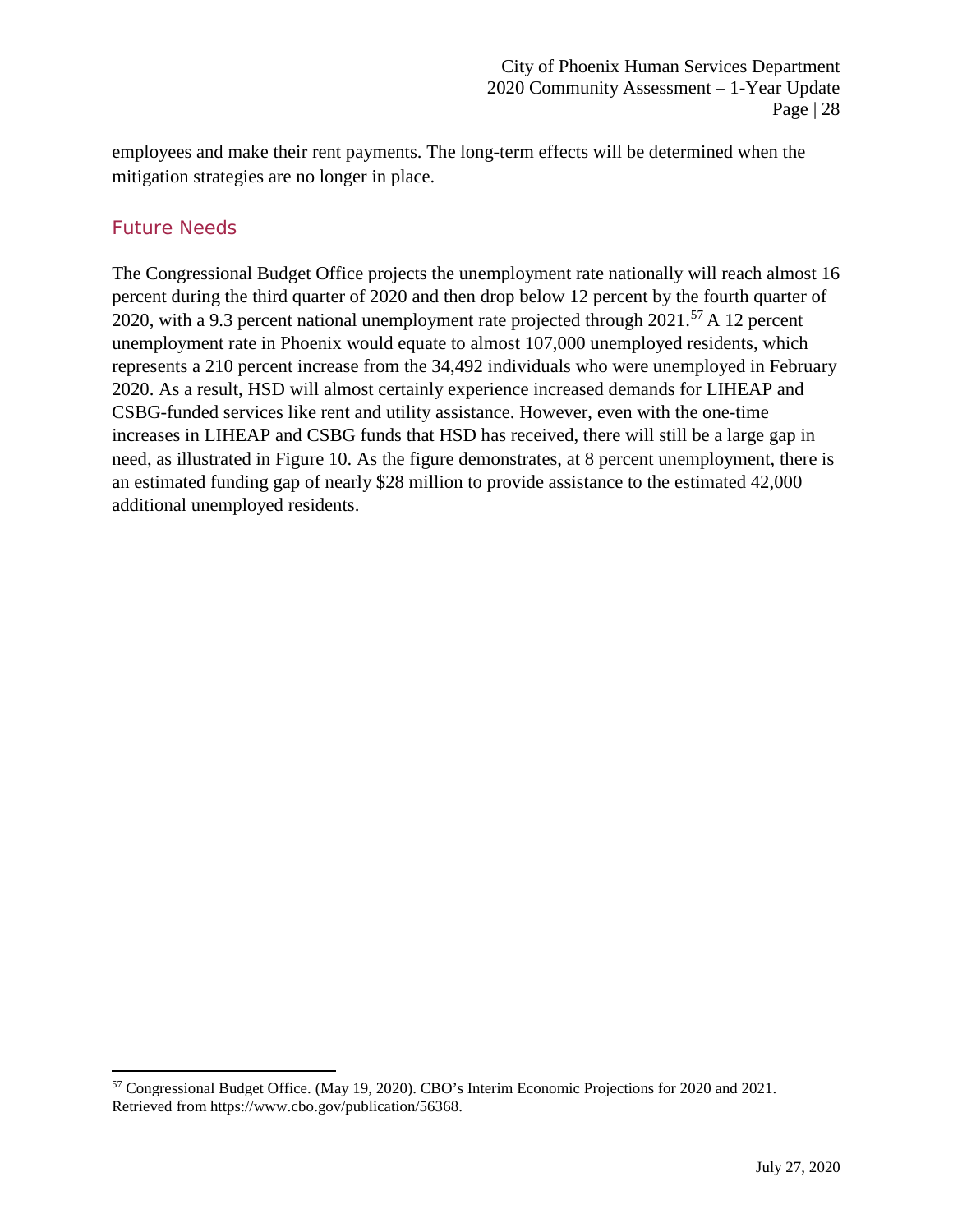| Figure 10: Estimated Growth in Population Potentially Eligible for LIHEAP and CSBG<br>Programs <sup>58</sup> |                                       |                                                              |                                                               |                                                            |                                                                  |  |  |  |  |  |  |  |  |
|--------------------------------------------------------------------------------------------------------------|---------------------------------------|--------------------------------------------------------------|---------------------------------------------------------------|------------------------------------------------------------|------------------------------------------------------------------|--|--|--|--|--|--|--|--|
| <b>Unemployment</b><br><b>Scenario</b>                                                                       | Unemployed<br>Residents <sup>59</sup> | Coverage<br>from<br><b>Baseline</b><br>Funding <sup>60</sup> | Coverage<br>from<br><b>CARES</b> Act<br>Funding <sup>61</sup> | <b>Potential</b><br><b>Additional</b><br><b>Unmet Need</b> | <b>Add'l Funds</b><br><b>Needed to</b><br>Fill Gap <sup>62</sup> |  |  |  |  |  |  |  |  |
| Unemployment<br>at 8.0%                                                                                      | 71,000                                | 11,000                                                       | 17,200                                                        | 42,800                                                     | \$27,820,000                                                     |  |  |  |  |  |  |  |  |
| Unemployment<br>at 10.0%                                                                                     | 89,000                                | 11,000                                                       | 17,200                                                        | 60,800                                                     | \$39,520,000                                                     |  |  |  |  |  |  |  |  |
| Unemployment<br>at 12.0%                                                                                     | 107,000                               | 11,000                                                       | 17,200                                                        | 78,800                                                     | \$51,220,000                                                     |  |  |  |  |  |  |  |  |

The number of COVID-19 cases in Arizona saw a resurgence in June 2020 following the reopening of the economy.<sup>[63](#page-30-5)</sup> In addition, during the first three weeks of June, weekly unemployment insurance claims averaged more than 25,000 compared to 4,000 prior to the pandemic. Although there is uncertainty in the trajectory and impact of the COVID-19 pandemic, it is reasonable to assume that some business sectors will remain closed, some will provide services at reduced levels, while others may close following re-opening if ordered. This will continue to impact Phoenix residents' ability to find employment as the job market

l

<span id="page-30-0"></span><sup>&</sup>lt;sup>58</sup> Estimates for residents are rounded to the nearest thousand. The estimates are not meant to assume that all residents in the 'Potential Additional Unmet Need" column will apply for LIHEAP or CSBG-funded services through HSD. Rather, this is the population that might be eligible based on the unemployment scenarios calculated in the table. The estimates do not include individuals who continue to be employed, but after facing reduced hours or reduced pay, now fall into a lower-income bracket and qualify for LIHEAP and CSBG services.

<span id="page-30-1"></span><sup>59</sup> Unemployed resident estimates are based on the 891,619 individuals in the City of Phoenix labor force as of February 2020 as reported by the Arizona Office of Economic Opportunity.

<span id="page-30-2"></span> $60$  Coverage with current funding estimates are based on HSD-reported information which estimates that total LIHEAP and CSBG funding through May 2020 served about 9,900 clients, which has been adjusted to account for June 2020, reaching approximately 10,800 clients (assuming May estimates were equal to 11/12<sup>ths</sup> of the annual total). Coverage totals are rounded to the nearest thousand.

<span id="page-30-3"></span><sup>61</sup> HSD estimates that the average LIHEAP case for fiscal year 2020 cost \$632, and additional CARES Act allocations for LIHEAP funding will amount to just over \$3 million in fiscal year 2021, enabling service to an additional 4,800 clients. HSD estimates the average CSBG case for fiscal year 2020 cost \$668, and that additional CSBG funding from CARES Act allocations will amount to \$1.6 million in fiscal year 2021, enabling service to an additional 2,400 residents. Additionally, the City allocated an additional \$24 million from CARES ACT funding for utility and rental/ mortgage assistance, which is expected to reach up to 10,000 additional clients. Total CARES Act supplemental funding, therefore, is expected to reach 17,200 clients.

<span id="page-30-4"></span><sup>62</sup> Assumes a per case average cost of \$650.

<span id="page-30-5"></span><sup>&</sup>lt;sup>63</sup> Kaiser Health News. (June 15, 2020). Upswing in Cases, Hospitalizations Spark Talk of a Second Wave, but U.S. is Still in the First One. Retrieved from https://khn.org/morning-breakout/upswing-in-cases-hospitalizations-sparktalk-of-a-second-wave-but-u-s-is-still-in-the-first-one/.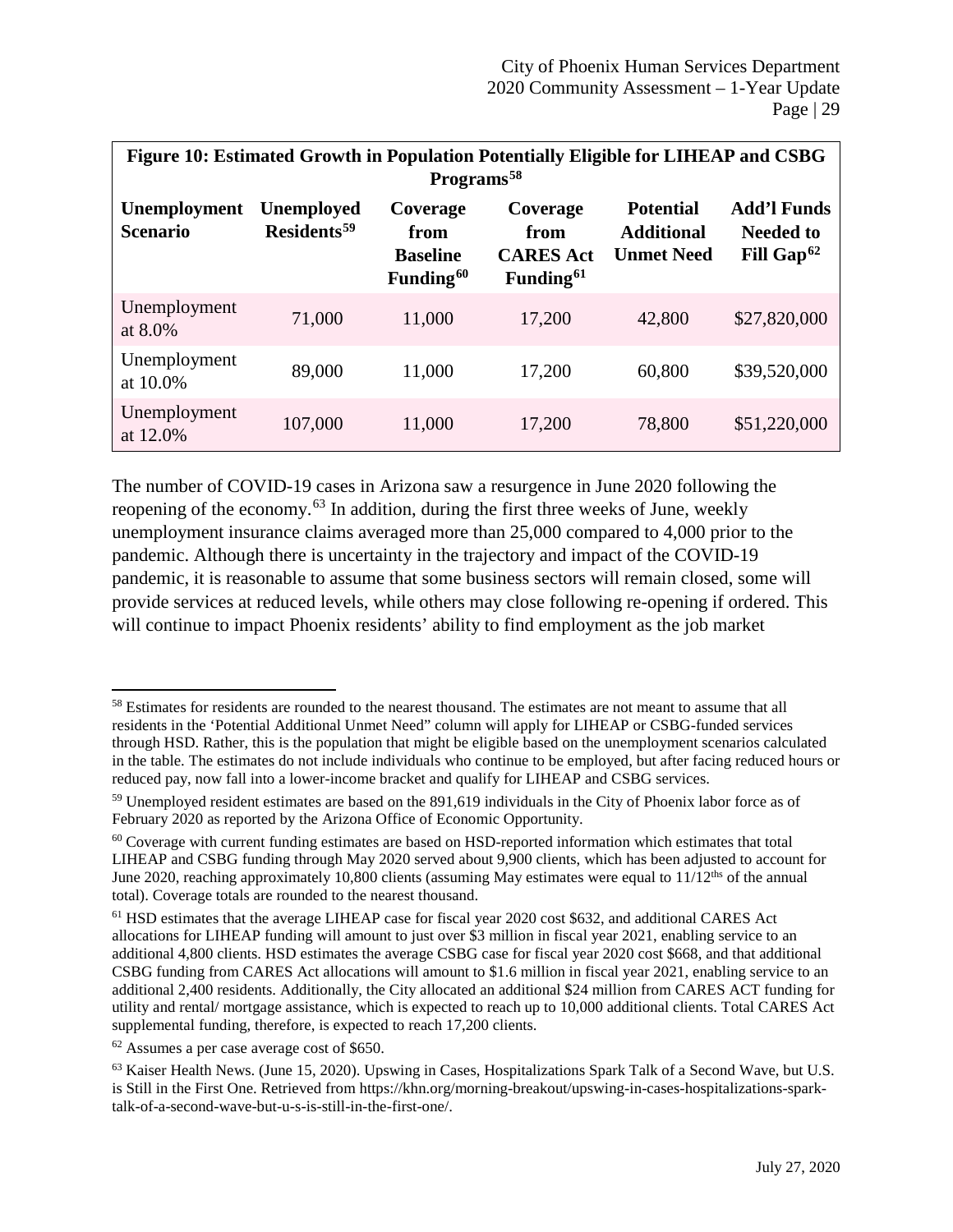continues to lag, resulting in a continued need for income-related supports, including housing, food, utilities, child care, and other critical services.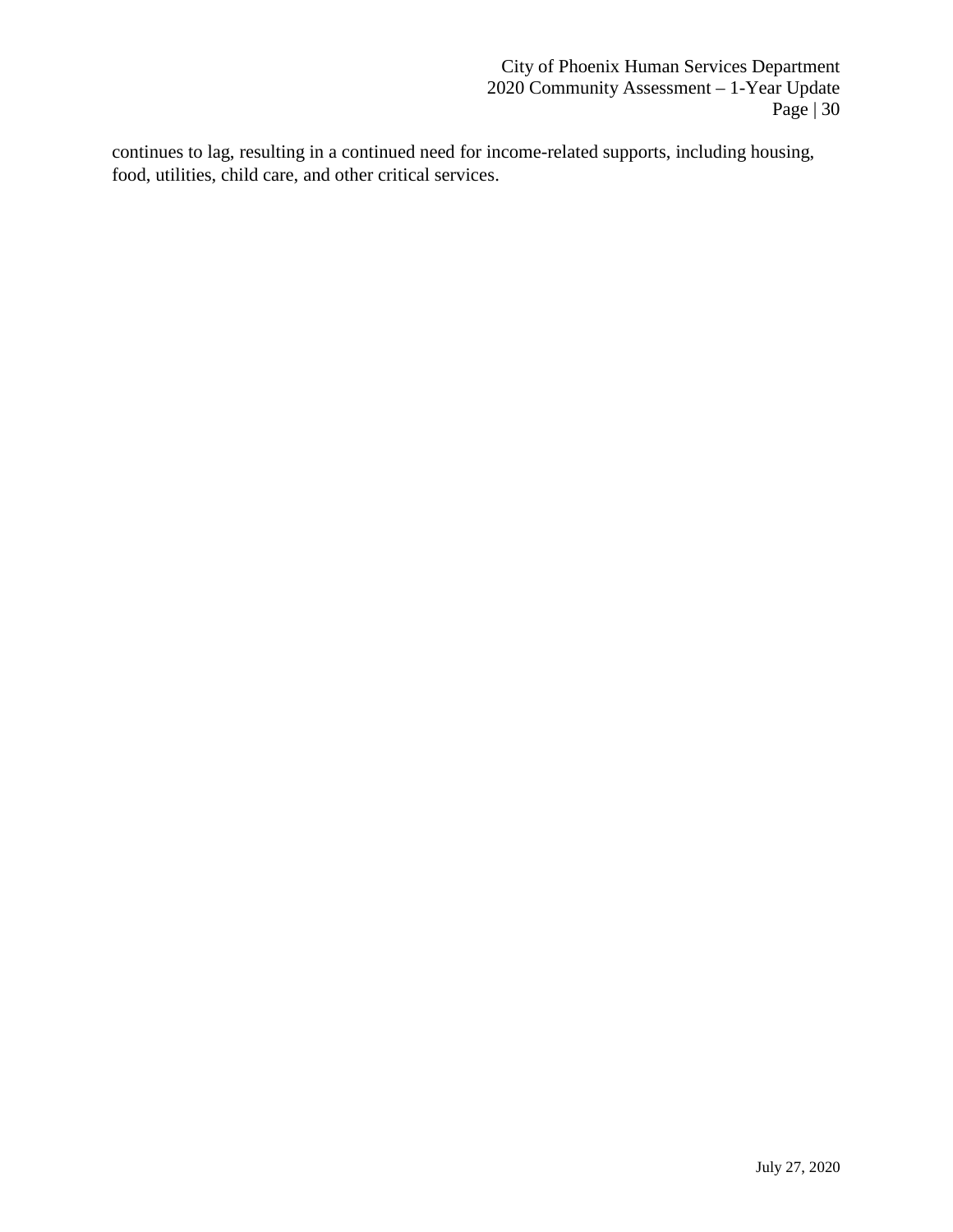|                              | $\boldsymbol{\varpi}$<br>Arizon | Phoenix   | $\circ$<br>oothills<br>hwatuke<br>LL.<br>$\prec$ | Alhambra | amelback<br>East<br>$\circ$ | City<br>Central | Valley<br>Deer | View<br>Desert | Encanto | Estrella | Laveen    | Maryvale  | North<br>teway<br>Ga | <b>North</b><br>Mountain | alley<br>Paradise<br>$\geq$ | Vista<br>Rio   | South<br>Mountain |
|------------------------------|---------------------------------|-----------|--------------------------------------------------|----------|-----------------------------|-----------------|----------------|----------------|---------|----------|-----------|-----------|----------------------|--------------------------|-----------------------------|----------------|-------------------|
| <b>Total Residents</b>       | 6,946,685                       | 1.634.593 | 81.989                                           | 140,024  | 147,679                     | 58,187          | 182.114        | 57,540         | 57,077  | 96,357   | 61.204    | 245,194   | 21.042               | 174,094                  | 177,885                     | 6,240          | 127,966           |
| Age                          |                                 |           |                                                  |          |                             |                 |                |                |         |          |           |           |                      |                          |                             |                |                   |
| Under 5 years                | 436,102                         | 120,712   | 4,336                                            | 11,093   | 9,304                       | 4,396           | 12,124         | 3,718          | 3,313   | 8,793    | 5,848     | 22,510    | 1,629                | 12,309                   | 9,985                       | 336            | 11,018            |
| % of Total Residents         | 6.3%<br>                        | 7.4%<br>. | 5.3%<br>                                         | 7.9%     | 6.3%                        | 7.6%            | 6.7%           | 6.5%           | 5.8%    | 9.1%     | 9.6%<br>. | 9.2%<br>. | 7.7%                 | 7.1%                     | 5.6%                        | 5.4%<br>       | 8.6%              |
| 5 to 14 years                | 920,099                         | 240,484   | 11,039                                           | 22,155   | 17,152                      | 8,645           | 22,247         | 8,428          | 6,038   | 17,770   | 11,698    | 47,184    | 3,203                | 22,314                   | 20,763                      | 799            | 21,049            |
| % of Total Residents         | 13.2%                           | 14.7%     | 13.5%                                            | 15.8%    | 11.6%                       | 14.9%           | 12.2%          | 14.6%          | 10.6%   | 18.4%    | 19.1%     | 19.2%     | 15.2%                | 12.8%                    | 11.7%                       | 12.8%          | 16.4%             |
| 15 to 17 years               | 277,582                         | 70,313    | 3,670                                            | 5,884    | 5,266                       | 2,335           | 6,640          | 2,584          | 1,916   | 5,032    | 2,966     | 13,597    | 601                  | 6,353                    | 6,978                       | 243            | 6,247             |
| % of Total Residents         | 4.0%                            | 4.3%      | 4.5%                                             | 4.2%     | 3.6%                        | 4.0%            | 3.6%           | 4.5%           | 3.4%    | 5.2%     | 4.8%      | 5.5%      | 2.9%                 | 3.6%                     | 3.9%                        | 3.9%           | 4.9%              |
| 18 to 24 years               | 678,970                         | 161,477   | 6,116                                            | 15,746   | 13,250                      | 7,958           | 16,409         | 2,941          | 4,736   | 11,306   | 5,069     | 31,919    | 1,304                | 17,047                   | 12,610                      | 484            | 14,581            |
| % of Total Residents         | $9.8\%$                         | $9.9\%$   | 7.5%<br>                                         | 11.2%    | $9.0\%$                     | 13.7%           | $9.0\%$        | 5.1%<br>       | 8.3%    | 11.7%    | 8.3%<br>  | 13.0%     | 6.2%                 | 9.8%                     | 7.1%                        | 7.8%<br>       | 11.4%             |
| 25 to 34 years               | 945,811                         | 258,198   | 11,514                                           | 20,662   | 27,990                      | 10,832          | 29,811         | 6,176          | 11,691  | 17,699   | 9,297     | 36,490    | 3,013                | 27,089                   | 24,885                      | 816            | 20,233            |
| % of Total Residents         | 13.6%                           | 15.8%     | 14.0%                                            | 14.8%    | 19.0%                       | 18.6%           | 16.4%          | 10.7%          | 20.5%   | 18.4%    | 15.2%     | 14.9%     | 14.3%                | 15.6%                    | 14.0%                       | 13.1%          | 15.8%             |
| 35 to 44 years               | 855,220                         | 225,781   | 10,894                                           | 18,688   | 20,577                      | 7,709           | 24,701         | 8,612          | 8,709   | 14,403   | 9,676     | 32,987    | 3,768                | 23,126                   | 24,253                      | 1,037          | 16,641            |
| % of Total Residents         | 12.3%                           | 13.8%     | 13.3%                                            | 13.3%    | 13.9%                       | 13.2%           | 13.6%          | 15.0%          | 15.3%   | 14.9%    | 15.8%     | 13.5%     | 17.9%                | 13.3%                    | 13.6%                       | 16.6%          | 13.0%             |
| 45 to 54 years               | 845,263                         | 211,754   | 13,025                                           | 17,201   | 20,695                      | 6,257           | 26,029         | 9,845          | 7,768   | 9,735    | 7,312     | 27,231    | 2,993                | 21,980                   | 25,658                      | 997            | 15,028            |
| % of Total Residents         | 12.2%                           | 13.0%     | 15.9%<br>                                        | 12.3%    | 14.0%                       | 10.8%           | 14.3%          | 17.1%          | 13.6%   | 10.1%    | 11.9%     | 11.1%     | 14.2%                | 12.6%                    | 14.4%                       | 16.0%<br>minin | 11.7%<br>         |
| 55 to 64 years               | 829,318                         | 175,690   | 12,168                                           | 13,971   | 15,793                      | 5,418           | 22,757         | 6,968          | 7,104   | 7,140    | 5,290     | 18,534    | 2,241                | 20,808                   | 24,521                      | 772            | 12,204            |
| % of Total Residents         | 11.9%                           | 10.7%     | 14.8%                                            | 10.0%    | 10.7%                       | 9.3%            | 12.5%          | 12.1%          | 12.4%   | 7.4%     | 8.6%      | 7.6%      | 10.7%                | 12.0%                    | 13.8%                       | 12.4%          | 9.5%              |
| 65 to 74 years               | 674,235                         | 103,895   | 5,526                                            | 8,426    | 9,654                       | 2,911           | 14,033         | 4,667          | 3,920   | 2,990    | 2,815     | 9,198     | 1,611                | 13,865                   | 16,670                      | 492            | 7,119             |
| % of Total Residents         | 9.7%                            | 6.4%      | 6.7%                                             | 6.0%     | 6.5%                        | 5.0%            | 7.7%           | 8.1%           | 6.9%    | 3.1%     | 4.6%      | 3.8%      | 7.7%                 | 8.0%                     | 9.4%                        | 7.9%           | 5.6%              |
| 75 years and over            | 484,085                         | 66,289    | 3,702                                            | 6,198    | 7,998                       | 1,726           | 7,363          | 3,601          | 1,881   | 1,490    | 1,232     | 5,544     | 677                  | 9,203                    | 11,563                      | 265            | 3,845             |
| % of Total Residents         | 7.0%                            | 4.1%      | 4.5%                                             | 4.4%     | 5.4%                        | $3.0\%$         | 4.0%           | 6.3%           | 3.3%    | 1.5%     | 2.0%      | 2.3%      | 3.2%                 | 5.3%                     | 6.5%                        | 4.2%           | 3.0%              |
| <b>Total Households</b>      | 2,524,300                       | 563,363   | 31,994                                           | 47,412   | 63,348                      | 19,988          | 69,262         | 22,084         | 24,531  | 23,138   | 16,624    | 61,946    | 7,754                | 65,456                   | 70,389                      | 1,690          | 37,747            |
| <b>Household Composition</b> |                                 |           |                                                  |          |                             |                 |                |                |         |          |           |           |                      |                          |                             |                |                   |
| Family: Married couple       | 1,200,133                       | 235,910   | 16,242                                           | 16.416   | 19.488                      | 4,817           | 33,285         | 13,151         | 6,622   | 11.696   | 8,789     | 27,758    | 4,381                | 24,457                   | 32,696                      | 1,123          | 14,989            |
| % of Total Households        | 47.5%                           | 41.9%     | 50.8%                                            | 34.6%    | 30.8%                       | 24.1%           | 48.1%          | 59.6%          | 27.0%   | 50.5%    | 52.9%     | 44.8%     | 56.5%                | 37.4%                    | 46.5%                       | 66.5%          | 39.7%             |

**Appendix A-I: Select Demographics of Phoenix Residents by Village**

| Family: Married couple         | 1.200.133 | 235,910  | 16.242 | 16.416   | 19.488  | 4.817    | 33,285 | 13.151   | 6,622 | 1.696   | 8,789   | 27.758 | 4.381    | 24.457 | 32,696  | 1,123    | 14.989 |
|--------------------------------|-----------|----------|--------|----------|---------|----------|--------|----------|-------|---------|---------|--------|----------|--------|---------|----------|--------|
| % of Total Households          | 47.5%     | 41.9%    | 50.8%  | 34.6%    | 30.8%   | 24.1%    | 48.1%  | $59.6\%$ | 27.0% | 50.5%   | 52.9%   | 44.8%  | 56.5%    | 37.4%  | 46.5%   | 66.5%    | 39.7%  |
| Family: Male HH'er; no wife    | 138,254   | 39,079   | .685   | 3.613    | 3.468   | .247     | 4.008  | 628      | .448  | 2.423   | 1,606   | 6.769  | 386      | 4.733  | 3,488   | 83       | 3.494  |
| % of Total Households          | 5.5%      | $6.9\%$  | 5.3%   | $7.6\%$  | $5.5\%$ | $6.2\%$  | 5.8%   | 2.8%     | 5.9%  | 10.5%   | $9.7\%$ | 10.9%  | 5.0%     | $.2\%$ | $5.0\%$ | 4.9%     | 9.3%   |
| Fam: Female HH'er; no husband  | 309,739   | 84,614   | 3.414  | 9.045    | 7.953   | 3,963    | 7,623  | .631     | 2,368 | 4.548   | 3,105   | 14.401 | 627      | 9.759  | 7,554   | 162      | 8.460  |
| % of Total Households          | 12.3%     | $15.0\%$ | 10.7%  | $19.1\%$ | 12.6%   | 19.8%    | 11.0%  | 7.4%     | 9.7%  | 19.7%   | 18.7%   | 23.2%  | 8.1%     | 14.9%  | 10.7%   | $9.6\%$  | 22.4%  |
| Non-Family: Male householder   | 427,018   | 105.031  | 5.117  | 10.281   | 17.182  | 5.564    | 12.117 | 2.897    | 455.  | 2,592   | 1.590   | 6.869  | .198     | 13.666 | 12.417  | 212      | 5.875  |
| % of Total Households          | $16.9\%$  | 18.6%    | 16.0%  | 21.7%    | 27.1%   | 27.8%    | 17.5%  | 13.1%    | 30.4% | $1.2\%$ | $9.6\%$ | 11.1%  | 15.5%    | 20.9%  | 17.6%   | $12.5\%$ | 15.6%  |
| Non-Family: Female householder | 449,156   | 98,729   | 5,536  | 8.057    | 15.257  | 4,397    | 12.229 | 3.776    | 6,637 | .879    | 1,535   | 6.149  | 1.161    | 12,842 | 14.234  | 110      | 4.928  |
| % of Total Households          | 17.8%     | $17.5\%$ | 17.3%  | 7.0%     | 24.1%   | $22.0\%$ | 17.7%  | $17.1\%$ | 27.1% | 8.1%    | $9.2\%$ | 9.9%   | $15.0\%$ | 19.6%  | 20.2%   | $6.5\%$  | 13.1%  |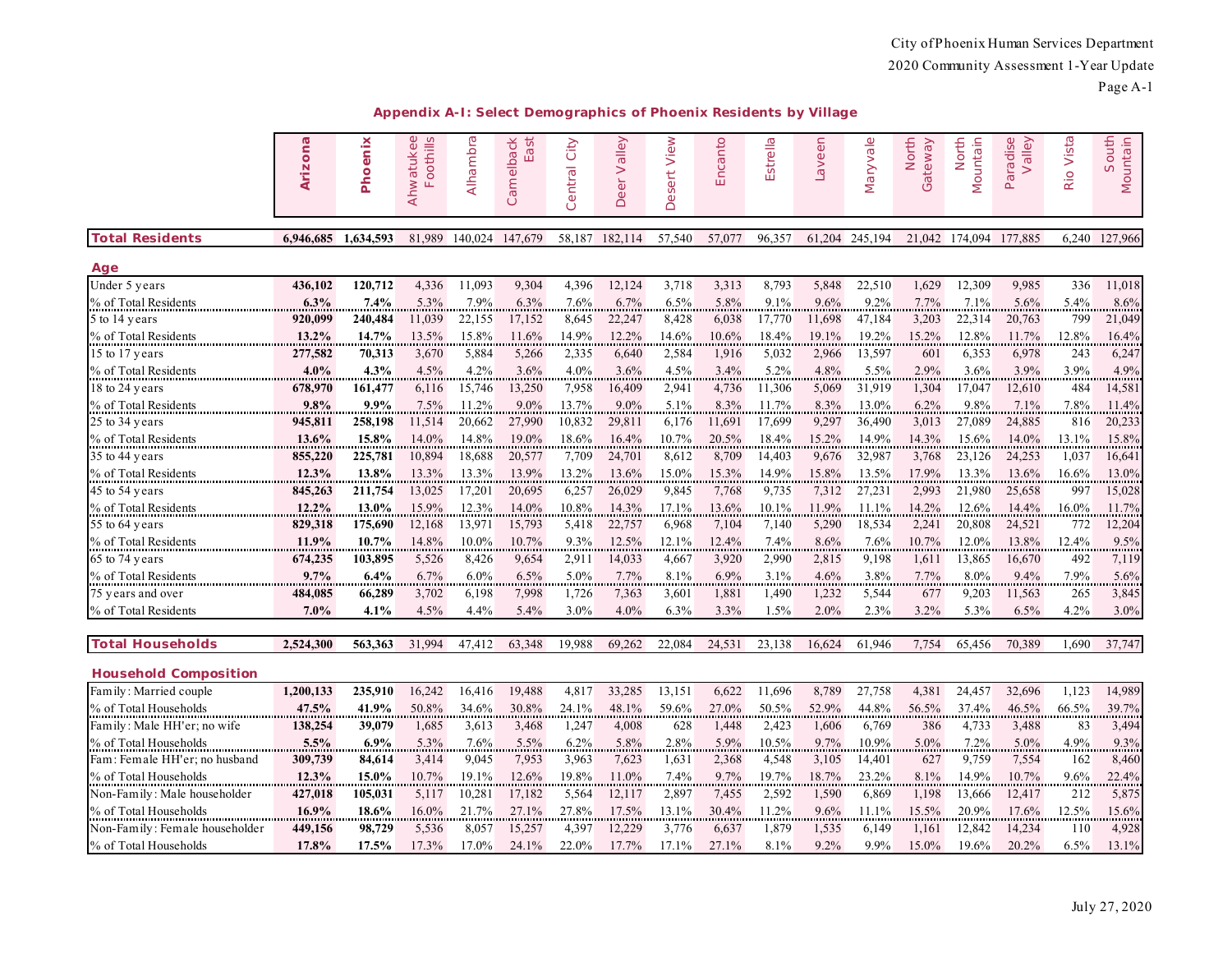|  |  |  |  | Appendix A-I: Select Demographics of Phoenix Residents by Village |  |
|--|--|--|--|-------------------------------------------------------------------|--|
|  |  |  |  |                                                                   |  |

|                                | Arizona   | Phoenix   | Ahwatukee<br>oothills<br>LL. | Alhambra | Camelback<br>East | City<br>Central | Valley<br>Deer | View<br>Desert | Encanto | Estrella      | Laveen | Maryvale | North<br>Gateway | North<br>Mountain | Paradise<br>Valley | Rio Vista        | South<br>Mountain |
|--------------------------------|-----------|-----------|------------------------------|----------|-------------------|-----------------|----------------|----------------|---------|---------------|--------|----------|------------------|-------------------|--------------------|------------------|-------------------|
| Race/Ethnicity                 |           |           |                              |          |                   |                 |                |                |         |               |        |          |                  |                   |                    |                  |                   |
| American Indian/Alaska Native  | 288,987   | 30,953    | 1,840                        | 4,130    | 4,008             | 1,475           | 2,050          | 103            | 1,910   | 1,349         | 884    | 3,772    | 97               | 3,488             | 1,721              | 45               | 4,080             |
| % of Total Residents           | 4.2%      | 1.9%      | 2.2%                         | 2.9%     | 2.7%              | 2.5%            | 1.1%           | 0.2%           | 3.3%    | 1.4%          | 1.4%   | 1.5%     | 0.5%             | 2.0%              | 1.0%               | 0.7%             | 3.2%              |
| Asian                          | 219,519   | 60,947    | 5,185                        | 6,496    | 3,745             | 790             | 11,545         | 3,992          | 1,932   | 1,342         | 3,099  | 2,864    | 1,271            | 5,451             | 10,718             | 464              | 2,053             |
| % of Total Residents           | $3.2\%$   | 3.7%      | 6.3%                         | 4.6%     | 2.5%              | 1.4%            | 6.3%           | 6.9%           | 3.4%    | 1.4%<br>minin | 5.1%   | 1.2%     | $6.0\%$          | 3.1%              | $6.0\%$<br>.       | 7.4%<br>         | 1.6%              |
| Black/African American         | 281,731   | 103,435   | 5,746                        | 11,200   | 8,771             | 5,680           | 5,628          | 739            | 3,381   | 6,127         | 10,375 | 12,544   | 691              | 10,654            | 4,624              | 33               | 17,243            |
| % of Total Residents           | 4.1%      | 6.3%      | 7.0%                         | 8.0%     | 5.9%              | 9.8%            | 3.1%           | 1.3%           | 5.9%    | 6.4%          | 17.0%  | 5.1%     | 3.3%             | 6.1%              | 2.6%               | 0.5%             | 13.5%             |
| Hispanic                       | 2,159,790 | 693,548   | 12,796                       | 67,082   | 49.715            | 35,114          | 33,957         | 3,834          | 23,855  | 74,179        | 30,295 | 191,768  | 1,725            | 56,940            | 32,740             | 591              | 78,957            |
| % of Total Residents           | 31.1%     | 42.4%     | 15.6%                        | 47.9%    | 33.7%             | 60.3%           | 18.6%          | 6.7%           | 41.8%   | 77.0%         | 49.5%  | 78.2%    | 8.2%             | 32.7%             | 18.4%              | 9.5%             | 61.7%             |
| Native Hawaiian/Other Islander | 12,639    | 3,388     | 165                          | 48       | 331               | 17              | 576            | 44             | 40      | 616           | 121    | 648      | $\theta$         | 231               | 249                | $\theta$         | 302               |
| % of Total Residents           | $0.2\%$   | 0.2%      | 0.2%                         | $0.0\%$  | 0.2%              | $0.0\%$         | 0.3%           | 0.1%           | 0.1%    | 0.6%          | 0.2%   | 0.3%     | $0.0\%$          | 0.1%              | 0.1%               | $0.0\%$          | 0.2%              |
| White/Caucasian                | 3,840,229 | 708,599   | 53,986                       | 47,518   | 78,319            | 13,835          | 124,993        | 47,976         | 24,706  | 11,131        | 13,866 | 30,430   | 16,904           | 93,782            | 124,590            | 5,024            | 21,538            |
| % of Total Residents           | 55.3%     | 43.4%     | 65.8%                        | 33.9%    | 53.0%             | 23.8%           | 68.6%          | 83.4%          | 43.3%   | 11.6%         | 22.7%  | 12.4%    | 80.3%            | 53.9%             | $70.0\%$           | 80.5%            | 16.8%             |
| Two or More Races              | 129,973   | 30,490    | 2,066                        | 3,185    | 2,515             | 1,142           | 3,055          | 784            | 1,131   | 1,455         | 2,320  | 2,833    | 323              | 3,217             | 2,984              | 84               | 3,395             |
| % of Total Residents           | 1.9%      | 1.9%      | 2.5%                         | 2.3%     | 1.7%              | 2.0%            | 1.7%           | 1.4%           | 2.0%    | 1.5%          | 3.8%   | 1.2%     | 1.5%             | 1.8%              | 1.7%               | 1.3%             | 2.7%              |
| Other                          | 13,816    | 3,233     | 206                          | 365      | 274               | 134             | 308            | 68             | 120     | 158           | 244    | 336      | 31               | 330               | 259                | $\theta$         | 398               |
| % of Total Residents           | $0.2\%$   | 0.2%      | 0.3%                         | $0.3\%$  | 0.2%              | 0.2%            | 0.2%           | 0.1%           | 0.2%    | 0.2%          | 0.4%   | 0.1%     | 0.1%             | 0.2%              | 0.1%               | $0.0\%$          | 0.3%              |
| Citizenship                    |           |           |                              |          |                   |                 |                |                |         |               |        |          |                  |                   |                    |                  |                   |
| Citizen                        | 6,408,359 | 1,423,469 | 78,092                       | 116,588  | 131,564           | 47,725          | 169,866        | 55,443         | 49,439  | 78,860        | 55,674 | 190,230  | 20,239           | 154,813           | 160,917            | 5,812            | 108,206           |
| % of Total Residents           | 92.3%     | 87.1%     | 95.2%                        | 83.3%    | 89.1%             | 82.0%           | 93.3%          | 96.4%          | 86.6%   | 81.8%         | 91.0%  | 77.6%    | 96.2%            | 88.9%             | 90.5%              | 93.1%            | 84.6%             |
| Non-Citizen                    | 538,326   | 211,124   | 3,897                        | 23,435   | 16,115            | 10,463          | 12,248         | 2,097          | 7,637   | 17,497        | 5,530  | 54,964   | 802              | 19,281            | 16,968             | 429              | 19,760            |
| % of Total Residents           | 7.7%      | 12.9%     | 4.8%                         | 16.7%    | 10.9%             | 18.0%           | 6.7%           | 3.6%           | 13.4%   | 18.2%         | 9.0%   | 22.4%    | 3.8%             | 11.1%             | 9.5%               | 6.9%             | 15.4%             |
| Language at Home               |           |           |                              |          |                   |                 |                |                |         |               |        |          |                  |                   |                    |                  |                   |
| English Only                   | 1,824,522 | 364,936   | 25,072                       | 26,995   | 46,374            | 10,277          | 54,303         | 18,899         | 16,873  | 7,386         | 9,379  | 20,294   | 6,692            | 46,203            | 54,879             | 1,439            | 19,873            |
| % of Total Households          | 72.3%     | 64.8%     | 78.4%                        | 56.9%    | 73.2%             | 51.4%           | 78.4%          | 85.6%          | 68.8%   | 31.9%         | 56.4%  | 32.8%    | 86.3%            | 70.6%             | 78.0%              | 85.1%            | 52.6%             |
| Sometimes/Always Spanish       | 498,155   | 152,707   | 3,336                        | 15,863   | 12,799            | 8,449           | 7,494          | 1,111          | 6,000   | 14,723        | 5,503  | 39,388   | 332              | 13,550            | 8,225              | 71               | 15,862            |
| % of Total Households          | 19.7%     | 27.1%     | 10.4%                        | 33.5%    | 20.2%             | 42.3%           | 10.8%          | 5.0%           | 24.5%   | 63.6%         | 33.1%  | 63.6%    | 4.3%             | 20.7%             | 11.7%              | 4.2%             | 42.0%             |
| Sometimes/Always Other Lang.   | 201,623   | 45,720    | 3,586                        | 4,555    | 4,175             | 1,262           | 7,465          | 2,073          | 1,657   | 1,029         | 1,742  | 2,264    | 730              | 5,704             | 7,286              | 180              | 2,012             |
| % of Total Households          | $8.0\%$   | 8.1%      | 11.2%                        | 9.6%     | 6.6%              | 6.3%            | 10.8%          | 9.4%           | 6.8%    | 4.4%          | 10.5%  | 3.7%     | 9.4%             | 8.7%              | 10.4%              | 10.7%            | 5.3%              |
| <b>Linguistic Isolation</b>    |           |           |                              |          |                   |                 |                |                |         |               |        |          |                  |                   |                    |                  |                   |
| Spanish Only - Ling. Isolated  | 77,375    | 27,796    | 269                          | 3,216    | 2,246             | 2,014           | 1,064          | 32             | 1,185   | 2,403         | 472    | 7,672    | $\boldsymbol{0}$ | 2,276             | 1,783              | $\boldsymbol{0}$ | 3,164             |
| % of Total Households          | 3.1%      | 4.9%      | $0.8\%$                      | 6.8%     | 3.5%              | 10.1%           | 1.5%           | 0.1%           | 4.8%    | 10.4%         | 2.8%   | 12.4%    | $0.0\%$          | 3.5%              | 2.5%               | $0.0\%$          | 8.4%              |
| Other Lang. Only - Ling. Iso.  | 29,848    | 7,609     | 476                          | 1,401    | <br>576           | 299             | 1,185          | 50             | 372     | 62            | 240    | .<br>603 | 52               | 1,140             | 950                | $\theta$         | 204               |
| % of Total Households          | 1.2%      | 1.4%      | 1.5%                         | 3.0%     | $0.9\%$           | 1.5%            | 1.7%           | $0.2\%$        | 1.5%    | 0.3%          | 1.4%   | 1.0%     | 0.7%             | 1.7%              | 1.3%               | $0.0\%$          | 0.5%              |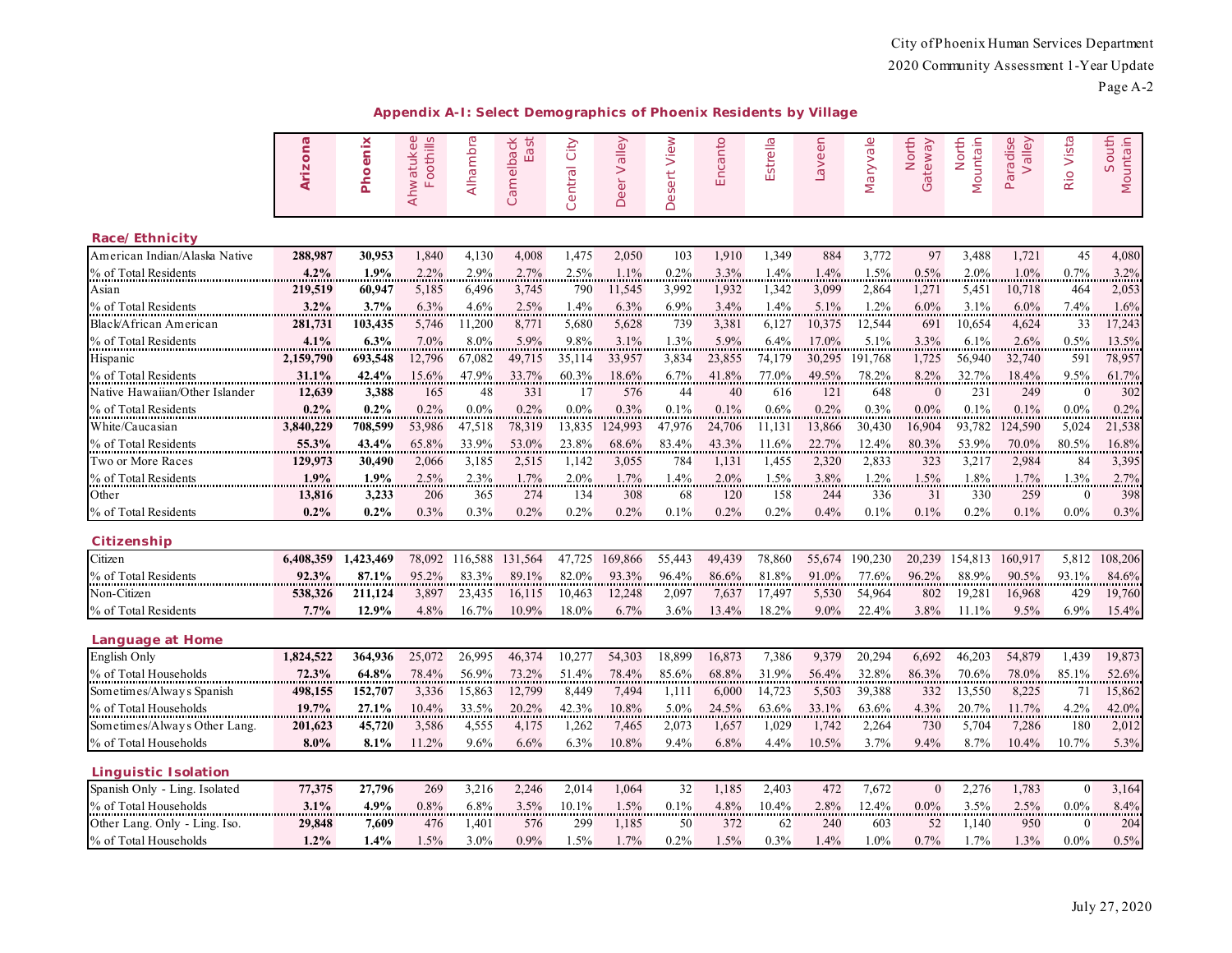|  |  | Appendix A-I: Select Demographics of Phoenix Residents by Village |  |  |
|--|--|-------------------------------------------------------------------|--|--|
|  |  |                                                                   |  |  |

|                                     | Arizona   | Phoenix | $\mathbb O$<br>Foothills<br>Ahwatuke | Alhambra | Camelback<br>East | City<br>entral<br>$\circ$ | Valley<br>Deer | View<br>Desert | Encanto | Estrella | Laveen | Maryvale | North<br>Gateway | Mountain<br>North | Paradise<br>Valley | Vista<br>Rio | South<br>Mountain |
|-------------------------------------|-----------|---------|--------------------------------------|----------|-------------------|---------------------------|----------------|----------------|---------|----------|--------|----------|------------------|-------------------|--------------------|--------------|-------------------|
| Educational Attainment (Age $25+$ ) |           |         |                                      |          |                   |                           |                |                |         |          |        |          |                  |                   |                    |              |                   |
| Less than high school graduation    | 600,649   | 190,992 | 2,100                                | 21.121   | 13,735            | 12,192                    | 11,001         | 1,093          | 7,135   | 16,674   | 5,901  | 51,678   | 444              | 16,395            | 11,211             | 212          | 20,098            |
| % of Total Residents Age 25+        | 13.0%     | 18.3%   | 3.7%                                 | 24.8%    | 13.4%             | 35.0%                     | 8.8%           | 2.7%           | 17.4%   | 31.2%    | 16.6%  | 39.8%    | 3.1%             | 14.1%             | 8.8%               | 4.8%         | 26.8%             |
| High School graduates               | 1,105,528 | 243,233 | 8,029                                | 22,377   | 19,954            | 8,047                     | 28,742         | 4,120          | 7,364   | 17,381   | 9,524  | 39,005   | 2,254            | 31,015            | 22,958             | 1,072        | 21,390            |
| % of Total Residents Age 25+        | 23.9%     | 23.4%   | 14.1%                                | 26.3%    | 19.4%             | 23.1%                     | 23.0%          | 10.3%          | 17.9%   | 32.5%    | 26.7%  | 30.0%    | 15.8%            | 26.7%             | 18.0%              | 24.5%        | 28.5%             |
| Some college, associates degree     | 1,572,222 | 311,419 | 18,292                               | 23,474   | 28,936            | 8,170                     | 45,888         | 10,637         | 11,830  | 13,646   | 11,762 | 30,222   | 4,857            | 39,515            | 41,336             | 1,856        | 20,996            |
| % of Total Residents Age 25+        | 33.9%     | 29.9%   | 32.2%                                | 27.6%    | 28.2%             | 23.4%                     | 36.8%          | 26.7%          | 28.8%   | 25.5%    | 33.0%  | 23.3%    | 34.0%            | 34.0%             | 32.4%              | 42.4%        | 28.0%             |
| Bachelor's degree or higher         | 1,355,533 | 295,964 | 28,407                               | 18,173   | 40,081            | 6,444                     | 39,064         | 24,018         | 14,744  | 5,756    | 8,436  | 9,080    | 6,749            | 29,145            | 52,044             | 1,238        | 12,586            |
| % of Total Residents Age 25+        | 29.3%     | 28.4%   | 50.0%                                | 21.3%    | 39.0%             | 18.5%                     | 31.3%          | 60.2%          | 35.9%   | 10.8%    | 23.7%  | 7.0%     | 47.2%            | 25.1%             | 40.8%              | 28.3%        | 16.8%             |
| Employment (Age $16+$ )             |           |         |                                      |          |                   |                           |                |                |         |          |        |          |                  |                   |                    |              |                   |
| Employed                            | 3,113,841 | 787,782 | 45,166                               | 61,407   | 80,993            | 24,952                    | 95,784         | 29,805         | 31,317  | 41,891   | 27,327 | 100,915  | 11,020           | 83,439            | 94,222             | 3,033        | 56,511            |
| % of Total Residents Age 16+        | 56.6%     | 63.0%   | 69.1%                                | 58.6%    | 67.8%             | 56.2%                     | 65.8%          | 66.9%          | 66.5%   | 61.5%    | 64.0%  | 59.0%    | 68.8%            | 60.7%             | 65.1%              | 60.4%        | 60.2%             |
| Not Employed                        | 2,384,116 | 462,178 | 20,225                               | 43,408   | 38,475            | 19,416                    | 49,745         | 14,728         | 15,770  | 26,226   | 15,342 | 70,053   | 4,989            | 53,914            | 50,589             | 1,991        | 37,306            |
| % of Total Residents Age 16+        | 43.4%     | 37.0%   | 30.9%                                | 41.4%    | 32.2%             | 43.8%                     | 34.2%          | 33.1%          | 33.5%   | 38.5%    | 36.0%  | 41.0%    | 31.2%            | 39.3%             | 34.9%              | 39.6%        | 39.8%             |
| <b>Income (Households)</b>          |           |         |                                      |          |                   |                           |                |                |         |          |        |          |                  |                   |                    |              |                   |
| Less than \$15,000                  | 281,509   | 64,413  | 1,538                                | 8,540    | 7,442             | 5,375                     | 4,903          | 860            | 3,748   | 2,783    | 1,158  | 8,884    | 211              | 8,223             | 5,386              | 65           | 5,297             |
| % of Total                          | 11.2%     | 11.4%   | 4.8%                                 | 18.0%    | 11.7%             | 26.9%                     | 7.1%           | 3.9%           | 15.3%   | 12.0%    | 7.0%   | 14.3%    | 2.7%             | 12.6%             | 7.7%               | 3.8%         | 14.0%             |
| \$15,000 to \$24,999                | 244,220   | 54,354  | 1,433                                | 6,376    | 6,460             | 3,508                     | 5,223          | 685            | 2,557   | 1,947    | 1,023  | 7,478    | 234              | 7,704             | 5,577              | 77           | 4,073             |
| % of Total                          | 9.7%      | 9.6%    | 4.5%                                 | 13.4%    | 10.2%             | 17.5%                     | 7.5%           | 3.1%           | 10.4%   | 8.4%     | 6.2%   | 12.1%    | $3.0\%$          | 11.8%             | 7.9%               | 4.6%         | 10.8%             |
| \$25,000 to \$34,999                | 250,765   | 55,897  | 1,918                                | 5,585    | 6,511             | 2,752                     | 6,279          | 762            | 2,512   | 2,465    | 1,298  | 8,261    | 453              | 6,897             | 6,097              | 37           | 4,069             |
| % of Total                          | 9.9%      | 9.9%    | 6.0%                                 | 11.8%    | 10.3%             | 13.8%                     | 9.1%           | 3.4%           | 10.2%   | 10.7%    | 7.8%   | 13.3%    | 5.8%             | 10.5%             | 8.7%               | 2.2%         | 10.8%             |
| \$35,000 to \$49,999                | 349,631   | 81,414  | 2,979                                | 7,450    | 9,491             | 2,704                     | 9,175          | 2,068          | 3,953   | 3,630    | 1,886  | 11,447   | 957              | 10,608            | 8,731              | 153          | 6,184             |
| % of Total                          | 13.9%     | 14.5%   | 9.3%                                 | 15.7%    | 15.0%             | 13.5%                     | 13.2%          | 9.4%           | 16.1%   | 15.7%    | 11.3%  | 18.5%    | 12.3%            | 16.2%             | 12.4%              | 9.0%         | 16.4%             |
| \$50,000 to \$74,999                | 472,904   | 104,744 | 5,534                                | 7,605    | 10,979            | 2,708                     | 13,819         | 2,903          | 4,508   | 5,216    | 3,725  | 12,996   | 1,285            | 12,927            | 13,107             | 402          | 7,029             |
| % of Total                          | 18.7%     | 18.6%   | 17.3%                                | 16.0%    | 17.3%             | 13.5%                     | 20.0%          | 13.1%          | 18.4%   | 22.5%    | 22.4%  | 21.0%    | 16.6%            | 19.7%             | 18.6%              | 23.8%        | 18.6%             |
| \$75,000 to \$99,999                | 315,900   | 66,833  | 4,136                                | 4,086    | 6,252             | 1,189                     | 10,340         | 2,738          | 2,666   | 3,155    | 2,938  | 6,513    | 1,095            | 7,389             | 9,797              | 197          | 4,343             |
| % of Total                          | 12.5%     | 11.9%   | 12.9%                                | 8.6%     | 9.9%              | 5.9%                      | 14.9%          | 12.4%          | 10.9%   | 13.6%    | 17.7%  | 10.5%    | 14.1%            | 11.3%             | 13.9%              | 11.7%        | 11.5%             |
| \$100,000 or more                   | 609,371   | 135,708 | 14,455                               | 7,769    | 16,212            | 1,753                     | 19,523         | 12,068         | 4,587   | 3,942    | 4,597  | 6,367    | 3,520            | 11,709            | 21,695             | 759          | 6,753             |
| % of Total                          | 24.1%     | 24.1%   | 45.2%                                | 16.4%    | 25.6%             | 8.8%                      | 28.2%          | 54.6%          | 18.7%   | 17.0%    | 27.7%  | 10.3%    | 45.4%            | 17.9%             | 30.8%              | 44.9%        | 17.9%             |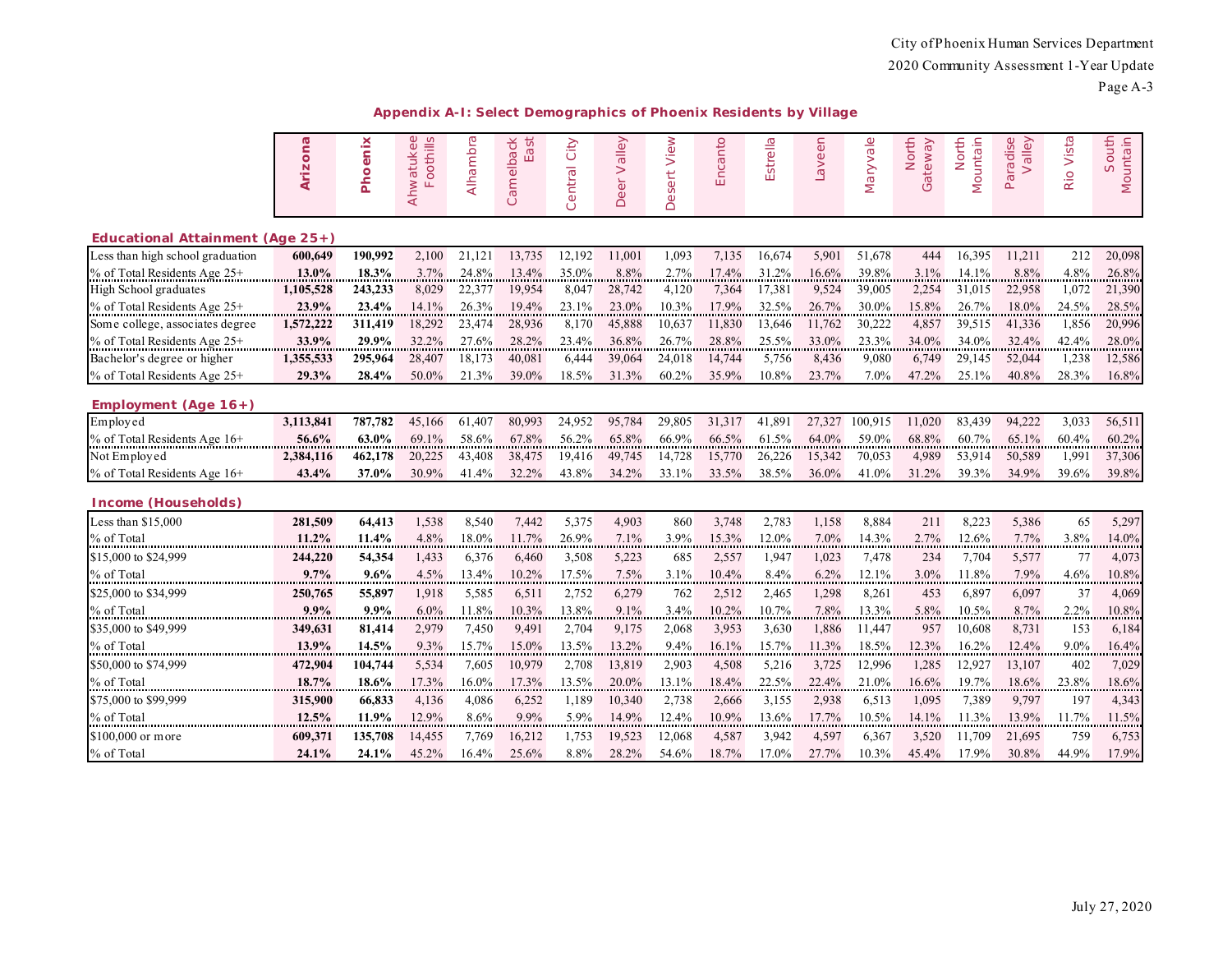Page A-4

|                                | Arizona   | Phoenix | Ahwatukee<br>oothills<br>Щ | Alhambra | East<br>Camelback | City<br>entral<br>$\circ$ | Valley<br>Deer | View<br>Desert | Encanto | Estrella | Laveen    | Maryvale  | North<br>Gateway         | North<br>Mountain | Paradise<br>Valley | Rio Vista      | South<br>Mountain |
|--------------------------------|-----------|---------|----------------------------|----------|-------------------|---------------------------|----------------|----------------|---------|----------|-----------|-----------|--------------------------|-------------------|--------------------|----------------|-------------------|
| <b>Total Residents</b>         | 1,121,818 | 317,439 | 4,182                      | 39.426   | 26,010            | 24,141                    | 19,540         | 2,237          | 13,306  | 22,772   | 10.093    | 69,137    | 835                      | 34,411            | 19,908             | 212            | 31,230            |
| Aqe                            |           |         |                            |          |                   |                           |                |                |         |          |           |           |                          |                   |                    |                |                   |
| Under 5 years                  | 109,482   | 36,040  | 338                        | 4,535    | 2,547             | 2,546                     | 1,873          | 118            | 1,173   | 2,829    | 1,414     | 8,691     | 10                       | 3,825             | 1,637              | $\overline{0}$ | 4,502             |
| % of Total Residents           | 9.8%      | 11.4%   | 8.1%                       | 11.5%    | 9.8%              | 10.5%                     | 9.6%           | 5.3%           | 8.8%    | 12.4%    | 14.0%     | 12.6%     | 1.3%                     | 11.1%             | 8.2%               | $0.0\%$        | 14.4%             |
| 5 to 14 years                  | 207,056   | 69,238  | 757                        | 8,691    | 4,739             | 5,125                     | 2,981          | 382            | 2,170   | 5,494    | 2,991     | 18,443    | 163                      | 6,449             | 3,225              | 50             | 7,578             |
| % of Total Residents           | 18.5%     | 21.8%   | 18.1%                      | 22.0%    | 18.2%             | 21.2%                     | 15.3%          | 17.1%          | 16.3%   | 24.1%    | 29.6%     | 26.7%     | 19.5%                    | 18.7%             | 16.2%              | 23.8%          | 24.3%             |
| 15 to 17 years                 | 55,541    | 17,657  | 213                        | 1,844    | 1,410             | 1,502                     | 883            | 128            | 512     | 1,254    | 592       | 4,562     | $\mathbf{0}$             | 1,642             | 1,083              | $\mathbf{0}$   | 2,032             |
| % of Total Residents           | $5.0\%$   | 5.6%    | 5.1%                       | 4.7%     | 5.4%              | 6.2%                      | 4.5%           | 5.7%           | 3.8%    | 5.5%     | 5.9%      | 6.6%      | $0.0\%$                  | 4.8%              | 5.4%               | $0.0\%$        | 6.5%              |
| 18 to 24 years                 | 166,391   | 37,914  | 347                        | 5,502    | 2,878             | 3,498                     | 3,283          | 208            | 1,327   | 2,872    | 878       | 7,552     | 191                      | 4,004             | 2,006              | $\mathbf{0}$   | 3,368             |
| % of Total Residents           | 14.8%     | 11.9%   | 8.3%                       | 14.0%    | 11.1%             | 14.5%                     | 16.8%          | 9.3%           | 10.0%   | 12.6%    | 8.7%      | 10.9%     | 22.8%                    | 11.6%             | 10.1%              | $0.0\%$        | 10.8%             |
| 25 to 34 years                 | 152,393   | 43,987  | 766                        | 5,263    | 4,220             | 2,942                     | 2,920          | 208            | 2,244   | 3,381    | 1,279     | 8,575     | 153                      | 5,472             | 2,427              | 59             | 4,080             |
| % of Total Residents           | $13.6\%$  | 13.9%   | 18.3%                      | 13.3%    | 16.2%             | 12.2%<br>.                | 14.9%          | 9.3%<br>.      | 16.9%   | 14.8%    | 12.7%     | 12.4%     | 18.4%                    | 15.9%             | 12.2%              | 27.8%          | 13.1%             |
| 35 to 44 years                 | 122,998   | 40,326  | 374                        | 4,740    | 2,867             | 2,866                     | 2,452          | 242            | 1,961   | 3,344    | 1,381     | 9,320     | 74                       | 4,359             | 2,708              | 41             | 3,597             |
| % of Total Residents           | 11.0%     | 12.7%   | 8.9%                       | 12.0%    | 11.0%             | 11.9%                     | 12.5%          | 10.8%          | 14.7%   | 14.7%    | 13.7%     | 13.5%     | 8.9%                     | 12.7%             | 13.6%              | 19.2%          | 11.5%             |
| 45 to 54 years                 | 99,888    | 29,081  | 434                        | 3,759    | 3,020             | 2,153                     | 1,876          | 246            | 1,288   | 1,523    | 729       | 5,531     | 107                      | 3,695             | 2,363              | $\mathbf{0}$   | 2,357             |
| % of Total Residents           | 8.9%      | 9.2%    | 10.4%                      | 9.5%     | 11.6%             | 8.9%                      | 9.6%           | 11.0%          | 9.7%    | 6.7%     | 7.2%      | $8.0\%$   | 12.8%                    | 10.7%             | 11.9%              | $0.0\%$        | 7.5%              |
| 55 to 64 years                 | 103,974   | 24,327  | 464                        | 2,790    | 2,279             | 1,966                     | 1,941          | 287            | 1,634   | 1,259    | 536       | 3,930     | 38                       | 2,891             | 2,235              | 41             | 2,036             |
| % of Total Residents           | 9.3%      | 7.7%    | 11.1%                      | 7.1%     | 8.8%              | 8.1%<br>                  | 9.9%<br>.      | 12.8%<br>.     | 12.3%   | 5.5%     | 5.3%<br>. | 5.7%<br>. | 4.5%                     | 8.4%              | 11.2%              | 19.2%          | 6.5%<br>.         |
| 65 to 74 years                 | 58,340    | 11,276  | 211                        | 1,602    | 985               | 991                       | 840            | 212            | 625     | 541      | 192       | 1,571     | 30                       | 1,292             | 1,031              | 21             | 1,131             |
| % of Total Residents           | $5.2\%$   | 3.6%    | 5.0%                       | 4.1%     | 3.8%              | 4.1%                      | 4.3%           | 9.5%           | 4.7%    | 2.4%     | 1.9%      | 2.3%      | 3.6%                     | 3.8%              | 5.2%               | 10.0%          | 3.6%              |
| 75 years and over              | 45,753    | 7,593   | 278                        | 698      | 1,066             | 552                       | 492            | 208            | 371     | 274      | 102       | 961       | 68                       | 782               | 1,193              | $\mathbf{0}$   | 549               |
| % of Total Residents           | 4.1%      | 2.4%    | 6.6%                       | 1.8%     | 4.1%              | 2.3%                      | 2.5%           | 9.3%           | 2.8%    | 1.2%     | 1.0%      | 1.4%      | 8.1%                     | 2.3%              | 6.0%               | $0.0\%$        | 1.8%              |
|                                |           |         |                            |          |                   |                           |                |                |         |          |           |           |                          |                   |                    |                |                   |
| <b>Total Households</b>        | 362,127   | 92,400  | 1,910                      | 11,571   | 9,957             | 7,127                     | 6,578          | 943            | 5,119   | 4,821    | 2,117     | 16,268    | 302                      | 11,214            | 6,617              | 66             | 7,792             |
| <b>Household Composition</b>   |           |         |                            |          |                   |                           |                |                |         |          |           |           |                          |                   |                    |                |                   |
| Family: Married couple         | 80,436    | 21,526  | 289                        | 2,410    | 1,748             | 1,415                     | 1,357          | 225            | 919     | 1,574    | 580       | 5,253     | 17                       | 2,406             | 1,657              | $\mathbf{0}$   | 1,675             |
| % of Total Households          | 22.2%     | 23.3%   | 15.1%                      | 20.8%    | 17.6%             | 19.9%                     | 20.6%          | 23.8%          | 17.9%   | 32.6%    | 27.4%     | 32.3%     | 5.6%                     | 21.5%             | 25.0%              | 0.0%           | 21.5%             |
| Family: Male HH'er; no wife    | 23,023    | 6,723   | 137                        | 817      | 502               | 372                       | 447            |                | 226     | 404      | 415       | 1,358     | $\overline{\mathcal{A}}$ | 879               | 487                | 12             | 661               |
| % of Total Households          | 6.4%      | $7.3\%$ | 7.2%                       | 7.1%     | 5.0%              | 5.2%                      | 6.8%           | 0.1%           | 4.4%    | 8.4%     | 19.6%     | 8.3%      | 1.4%                     | 7.8%              | 7.4%               | 17.6%          | 8.5%              |
| Fam: Female HH'er; no husband  | 86,948    | 25,570  | 369                        | 3,714    | 2,169             | 2,043                     | 1,169          | 217            | 758     | 1,632    | 781       | 5,766     | 96                       | 2,793             | 1,201              | 11             | 2,851             |
| % of Total Households          | 24.0%     | 27.7%   | 19.3%                      | 32.1%    | 21.8%             | 28.7%                     | 17.8%          | 23.0%          | 14.8%   | 33.9%    | 36.9%     | 35.4%     | 31.8%                    | 24.9%             | 18.1%              | 16.5%          | 36.6%             |
| Non-Family: Male householder   | 92,136    | 19,621  | 732                        | 2,041    | 2,750             | 1,513                     | 1,833          | 356            | 1,615   | 577      | 218       | 2,354     | 122                      | 2,382             | 2,018              | 22             | 1,087             |
| % of Total Households          | 25.4%     | 21.2%   | 38.4%                      | 17.6%    | 27.6%             | 21.2%                     | 27.9%          | 37.8%          | 31.5%   | 12.0%    | 10.3%     | 14.5%     | 40.4%                    | 21.2%             | 30.5%              | 33.0%          | 13.9%             |
| Non-Family: Female householder | 79,584    | 18,960  | 382                        | 2,588    | 2,787             | 1,783                     | 1,771          | 144            | 1,602   | 634      | 123       | 1,536     | 63                       | 2,754             | 1,254              | 22             | 1,519             |
| % of Total Households          | 22.0%     | 20.5%   | 20.0%                      | 22.4%    | 28.0%             | 25.0%                     | 26.9%          | 15.2%          | 31.3%   | 13.2%    | 5.8%      | 9.4%      | 20.8%                    | 24.6%             | 19.0%              | 33.0%          | 19.5%             |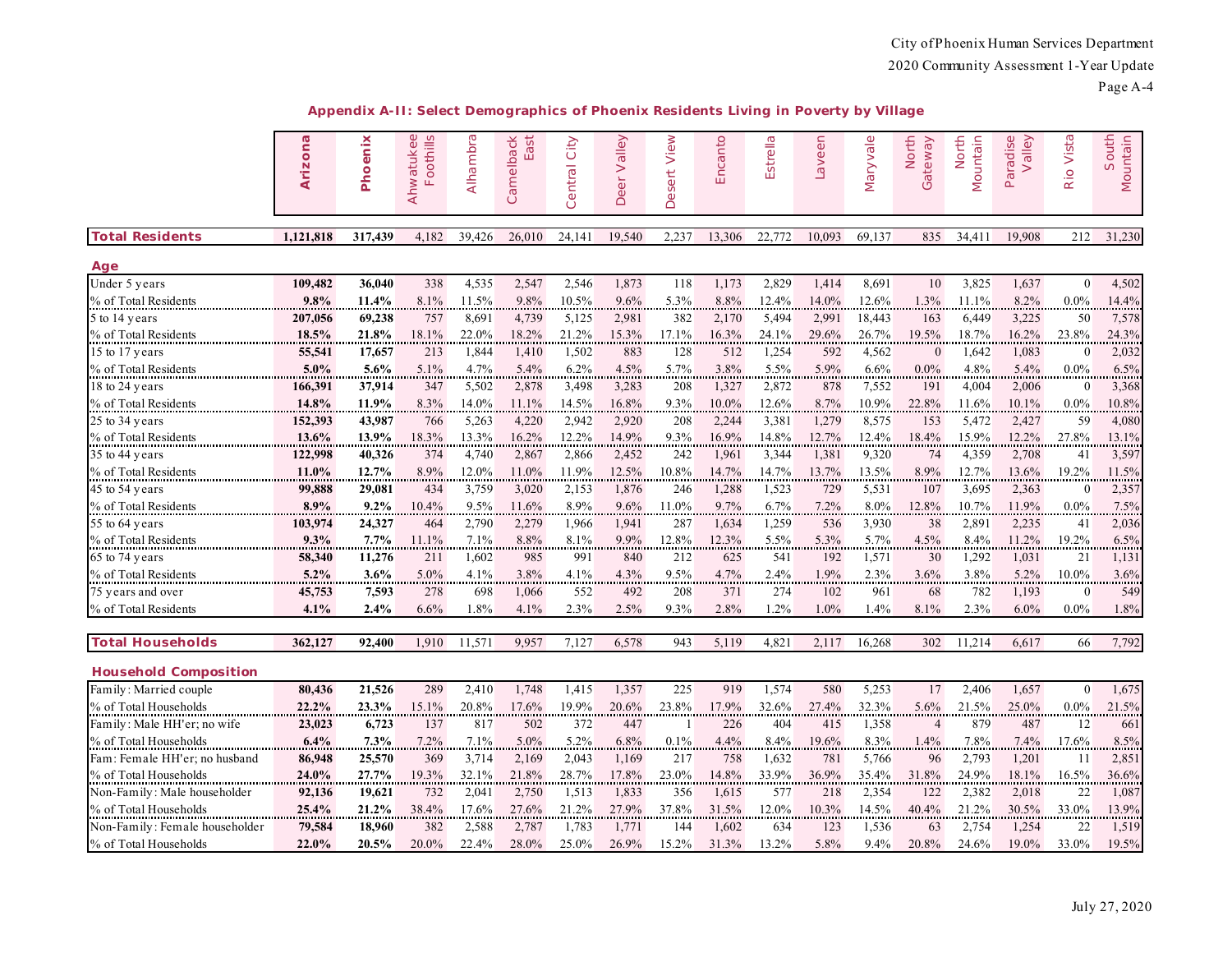Page A-5

**Appendix A-II: Select Demographics of Phoenix Residents Living in Poverty by Village**

|                                    | S<br>5<br><b>Ariz</b> | Phoenix    | Ahwatukee<br>Foothills | Alhambra  | Camelback<br>East | City<br>Central | Valley<br>$\overleftarrow{\Theta}$<br><b>De</b> | View<br>Desert | Encanto | Estrella | Laveen    | Maryvale | North<br>Gateway | North<br>Mountain | aradise<br>Valley<br>$\square$ | Rio Vista      | South<br>Mountain |
|------------------------------------|-----------------------|------------|------------------------|-----------|-------------------|-----------------|-------------------------------------------------|----------------|---------|----------|-----------|----------|------------------|-------------------|--------------------------------|----------------|-------------------|
| Race/Ethnicity                     |                       |            |                        |           |                   |                 |                                                 |                |         |          |           |          |                  |                   |                                |                |                   |
| American Indian/Alaska Native      | 95,280                | 7,694      | 121                    | 1,433     | 625               | 766             | 350                                             | $\mathbf{0}$   | 414     | 325      | 176       | 1,251    | $\overline{4}$   | 723               | 217                            | $\mathbf{0}$   | 1,289             |
| % of Total Residents               | 8.5%                  | 2.4%       | 2.9%                   | 3.6%      | 2.4%              | 3.2%            | 1.8%                                            | $0.0\%$        | 3.1%    | 1.4%     | 1.7%      | 1.8%     | 0.5%             | 2.1%              | 1.1%                           | $0.0\%$        | 4.1%              |
| Asian                              | 26,501                | 6,408      | 60                     | 2,030     | 460               | 302             | 705                                             | 51             | 588     | 39       | 310       | 400      | 24               | 718               | 494                            | $\theta$       | 228               |
| % of Total Residents               | 2.4%                  | 2.0%       | 1.4%                   | 5.1%      | 1.8%              | 1.3%            | 3.6%                                            | 2.3%           | 4.4%    | 0.2%     | 3.1%      | 0.6%     | 2.9%             | 2.1%              | 2.5%                           | $0.0\%$        | 0.7%              |
| Black/African American             | 57,312                | 25,764     | 540                    | 4,339     | 2,389             | 2,581           | 693                                             | 18             | 789     | 1,244    | 2,370     | 3,331    | 30               | 3,413             | 609                            | 14             | 3,404             |
| % of Total Residents               | $5.1\%$               | 8.1%       | 12.9%                  | 11.0%     | 9.2%              | 10.7%           | 3.5%                                            | 0.8%           | 5.9%    | 5.5%     | 23.5%     | 4.8%     | 3.6%             | 9.9%              | 3.1%<br>                       | 6.7%           | 10.9%             |
| Hispanic                           | 502,442               | 192,050    | 1,290                  | 21,641    | 14,509            | 15,558          | 5,941                                           | 224            | 6,694   | 19,365   | 4,944     | 57,705   | 24               | 14,915            | 7,099                          | $\Omega$       | 22,144            |
| % of Total Residents               | 44.8%                 | 60.5%      | 30.8%                  | 54.9%     | 55.8%             | 64.4%           | 30.4%                                           | 10.0%          | 50.3%   | 85.0%    | 49.0%     | 83.5%    | 2.9%             | 43.3%             | 35.7%                          | $0.0\%$        | 70.9%             |
| Native Hawaiian/Other Islander     | 1,799                 | 418        | $\theta$               | 16        | 68                | $\theta$        | 20                                              | $\mathbf{0}$   | 16      | $\theta$ | 36        | 121      | $\mathbf{0}$     | 48                | 94                             | $\Omega$       | $\theta$          |
| % of Total Residents               | 0.2%                  | 0.1%       | $0.0\%$                | $0.0\%$   | 0.3%              | 0.0%            | 0.1%                                            | $0.0\%$        | 0.1%    | 0.0%     | 0.4%      | 0.2%     | 0.0%             | 0.1%              | 0.5%                           | $0.0\%$        | $0.0\%$           |
| White/Caucasian                    | 401,830               | 78,287     | 2,004                  | 8,674     | 7,499             | 4,181           | 11,545                                          | 1,934          | 4,580   | 1,528    | 1,718     | 5,563    | 748              | 13,737            | 10,957                         | 188            | 3,431             |
| % of Total Residents               | 35.8%                 | 24.7%      | 47.9%                  | 22.0%     | 28.8%             | 17.3%           | 59.1%                                           | 86.5%          | 34.4%   | 6.7%     | 17.0%     | 8.0%     | 89.5%            | 39.9%             | 55.0%                          | 88.8%          | 11.0%             |
| Two or More Races                  | 29,284                | 5,500      | 151                    | 995       | 417               | 483             | 228                                             | 8              | 228     | 200      | 447       | 565      | $\bf{0}$         | 802               | 414                            | $\Omega$       | 562               |
| % of Total Residents               | 2.6%                  | 1.7%       | 3.6%                   | 2.5%      | 1.6%              | 2.0%            | 1.2%                                            | 0.4%           | 1.7%    | 0.9%     | 4.4%      | 0.8%     | 0.0%             | 2.3%              | 2.1%                           | $0.0\%$        | 1.8%              |
| Other                              | 3,113                 | 596        | 8                      | 130       | 47                | 60              | 12                                              | $\mathbf{0}$   | 25      | 23       | 45        | 84       | $\boldsymbol{0}$ | 73                | 9                              | $\Omega$       | 79                |
| % of Total Residents               | 0.3%                  | $0.2\%$    | 0.2%                   | 0.3%      | 0.2%              | 0.3%            | 0.1%                                            | $0.0\%$        | 0.2%    | 0.1%     | 0.4%      | 0.1%     | $0.0\%$          | 0.2%              | $0.0\%$                        | $0.0\%$        | 0.3%              |
| Citizenship                        |                       |            |                        |           |                   |                 |                                                 |                |         |          |           |          |                  |                   |                                |                |                   |
| Citizen                            | 967,756               | 252,740    | 4,004                  | 30,560    | 20,184            | 19,676          | 17,321                                          | 2,098          | 10,550  | 16,865   | 9,126     | 51,196   | 781              | 28,454            | 16,755                         | 212            | 24,956            |
| % of Total Residents               | 86.3%                 | 79.6%      | 95.7%                  | 77.5%     | 77.6%             | 81.5%           | 88.6%                                           | 93.8%          | 79.3%   | 74.1%    | 90.4%     | 74.1%    | 93.5%            | 82.7%             | 84.2%                          | 100.0%         | 79.9%             |
| Non-Citizen                        | 154,062               | 64,699     | 179                    | 8,866     | 5,826             | 4,465           | 2,219                                           | 139            | 2,755   | 5,907    | 966       | 17,940   | 54               | 5,957             | 3,153                          | $\theta$       | 6,273             |
| % of Total Residents               | 13.7%                 | 20.4%      | 4.3%                   | 22.5%     | 22.4%             | 18.5%           | 11.4%                                           | 6.2%           | 20.7%   | 25.9%    | 9.6%      | 25.9%    | 6.5%             | 17.3%             | 15.8%                          | $0.0\%$        | 20.1%             |
| Educational Attainment (Age $25+)$ |                       |            |                        |           |                   |                 |                                                 |                |         |          |           |          |                  |                   |                                |                |                   |
| Less than high school graduation   | 170,241               | 59,442     | 411                    | 7,364     | 4,948             | 5,567           | 2,639                                           | 56             | 2,804   | 5,107    | 1,265     | 15,466   | 12               | 5,100             | 2,807                          | $\overline{0}$ | 5,893             |
| % of Total Residents Age 25+       | 29.2%                 | 38.0%      | 16.3%                  | 39.1%     | 34.3%             | 48.5%           | 25.1%                                           | 4.0%           | 34.5%   | 49.5%    | 30.0%     | 51.7%    | 2.6%             | 27.6%             | 23.5%                          | $0.0\%$        | 42.9%             |
| High School graduates              | 174,763               | 43,883     | 548                    | 5,440     | 3,857             | 2,727           | 2,847                                           | 112            | 2,020   | 2,965    | 1,295     | 8,682    | 170              | 6,131             | 2,564                          | 47             | 4,478             |
| % of Total Residents Age 25+       | 30.0%                 | $28.0\%$   | 21.7%                  | 28.9%     | 26.7%             | 23.8%           | 27.1%                                           | 8.0%           | 24.9%   | 28.7%    | 30.7%     | $29.0\%$ | 36.1%            | 33.2%             | 21.4%                          | 29.4%          | 32.6%             |
| Some college, associates degree    | 166,602               | 38,737     | 962                    | 4,744     | 3,520             | 2,333           | 3,420                                           | 505            | 2,164   | 1,901    | 1,286     | 4,790    | 162              | 5,848             | 4,436                          | 68             | 2,598             |
| % of Total Residents Age 25+       | 28.6%                 | 24.7%<br>. | 38.1%<br>.             | 25.2%<br> | 24.4%             | 20.3%<br>       | 32.5%<br>.                                      | 36.0%          | 26.6%   | 18.4%    | 30.5%<br> | 16.0%    | 34.4%            | 31.6%             | 37.1%<br>.                     | 42.3%<br>.     | 18.9%<br>         |
| Bachelor's degree or higher        | 71,742                | 14,528     | 605                    | 1,305     | 2,111             | 842             | 1,615                                           | 729            | 1,136   | 349      | 371       | 950      | 127              | 1,413             | 2,151                          | 45             | 781               |
| % of Total Residents Age 25+       | 12.3%                 | 9.3%       | 24.0%                  | 6.9%      | 14.6%             | 7.3%            | 15.3%                                           | 52.0%          | 14.0%   | 3.4%     | 8.8%      | 3.2%     | 26.9%            | 7.6%              | 18.0%                          | 28.2%          | 5.7%              |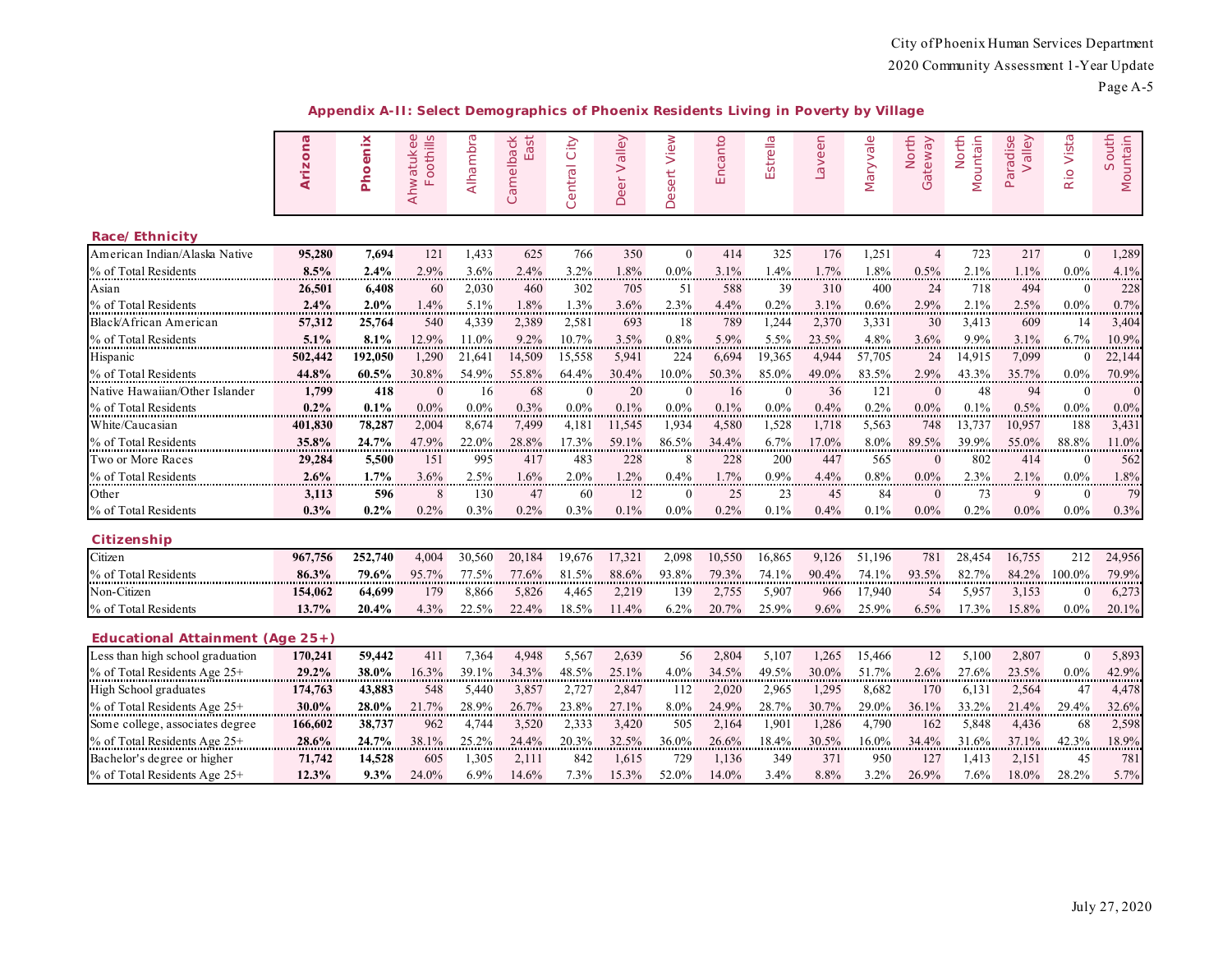| Appendix A-II: Select Demographics of Phoenix Residents Living in Poverty by Village |
|--------------------------------------------------------------------------------------|
|--------------------------------------------------------------------------------------|

|                                | $\boldsymbol{\varpi}$ | Δ        | $\stackrel{\sim}{=}$<br>$\circ$<br>g<br>$\circ$<br>⋖ |        | <b>Iback</b><br>ist<br>$\circ$<br>m<br>$\circ$ | ≧<br>$\circ$ | dlley<br>$\overline{\omega}$ |       | ш     | $\frac{a}{b}$<br>Estr | $\omega$ | $rac{e}{a}$ | ∠     | ş<br>Σ | þ<br>$\sigma$<br>$\sigma$ .<br>S<br>$\Delta$ | ista<br><u>ه.</u><br>$\simeq$ | $\circ$<br>$\omega =$<br>Σ |
|--------------------------------|-----------------------|----------|------------------------------------------------------|--------|------------------------------------------------|--------------|------------------------------|-------|-------|-----------------------|----------|-------------|-------|--------|----------------------------------------------|-------------------------------|----------------------------|
| Employment (Age $16+$ )        |                       |          |                                                      |        |                                                |              |                              |       |       |                       |          |             |       |        |                                              |                               |                            |
| Employed                       | 253,558               | 70,490   | 1,145                                                | 8.700  | 7,055                                          | 5.112        | 4,952                        | 598   | 3,529 | 4,211                 | 1,630    | 14,526      | 212   | 7,699  | 5,175                                        | 53                            | 5,893                      |
| $%$ of Total Residents Age 16+ | $32.2\%$              | $34.2\%$ | 38.0%                                                | 34.0%  | 38.6%                                          | 32.0%        | 34.4%                        | 35.3% | 36.0% | 30.0%                 | 29.7%    | 35.9%       | 32.0% | 32.6%  | 35.2%                                        | 33.1%                         | 31.9%                      |
| Not Employed                   | 533,208               | 135,786  | 1,871                                                | 16,885 | 11,200                                         | 10,857       | 9,439                        | 1,097 | 6,263 | 9,820                 | 3,860    | 25,956      | 450   | 15,891 | 9,510                                        | 108                           | 12,579                     |
| $%$ of Total Residents Age 16+ | $67.8\%$              | 65.8%    | 62.0%                                                | 66.0%  | 61.4%                                          | 68.0%        | 65.6%                        | 64.7% | 64.0% | 70.0%                 | 70.3%    | 64.1%       | 68.0% | 67.4%  | 64.8%                                        | 66.9%                         | 68.1%                      |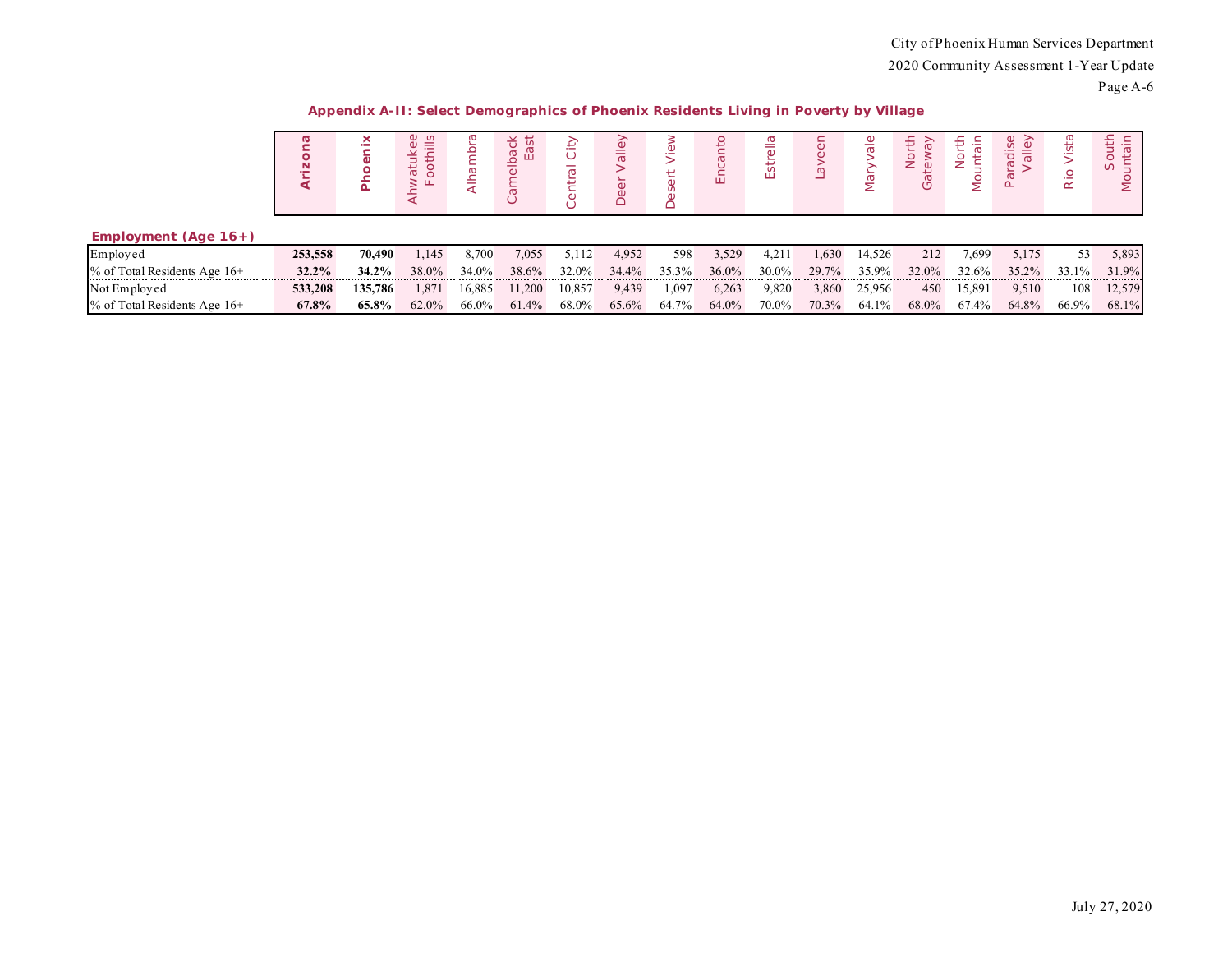|                               | Arizona | enix<br>Pho | $\omega$ $\omega$<br>oothills<br>tuke<br>Ahwa <sup>-</sup><br>LL. | Alhambra | East<br>melback<br>$\sigma$<br>$\circ$ | City<br>Central | alley<br>><br>ă<br>Dè | View<br>sert<br>ق | Encanto | Estrella | Laveen | Maryvale | North<br>teway<br>$\sigma$<br>$\circ$ | North<br>untain<br>$\overline{\mathsf{S}}$ | alley<br>aradise<br>௨ | Vista<br>Rio | South<br>Mountain |
|-------------------------------|---------|-------------|-------------------------------------------------------------------|----------|----------------------------------------|-----------------|-----------------------|-------------------|---------|----------|--------|----------|---------------------------------------|--------------------------------------------|-----------------------|--------------|-------------------|
| <b>Residents</b>              | 16.1%   | 19.4%       | 5.1%                                                              | 28.2%    | 17.6%                                  | 41.5%           | 10.7%                 | 3.9%              | 23.3%   | 23.6%    | 16.5%  | 28.2%    | 4.0%                                  | 19.8%                                      | 11.2%                 | 3.4%         | 24.4%             |
| <b>Households</b>             | 14.3%   | 16.4%       | $6.0\%$                                                           | 24.4%    | 15.7%                                  | 35.7%           | 9.5%                  | 4.3%              | 20.9%   | 20.8%    | 12.7%  | 26.3%    | 3.9%                                  | 17.1%                                      | 9.4%                  | 3.9%         | 20.6%             |
| Age                           |         |             |                                                                   |          |                                        |                 |                       |                   |         |          |        |          |                                       |                                            |                       |              |                   |
| Under 5 years                 | 25.1%   | 29.9%       | 7.8%                                                              | 40.9%    | 27.4%                                  | 57.9%           | 15.5%                 | 3.2%              | 35.4%   | 32.2%    | 24.2%  | 38.6%    | 0.6%                                  | 31.1%                                      | 16.4%                 | $0.0\%$      | 40.9%             |
| 5 to 14 years                 | 22.5%   | 28.8%       | 6.9%                                                              | 39.2%    | 27.6%                                  | 59.3%           | 13.4%                 | 4.5%              | 35.9%   | 30.9%    | 25.6%  | 39.1%    | 5.1%                                  | 28.9%                                      | 15.5%                 | 6.3%         | 36.0%             |
| 15 to 17 years                | 20.0%   | 25.1%       | 5.8%                                                              | 31.3%    | 26.8%                                  | 64.3%           | 13.3%                 | 4.9%              | 26.7%   | 24.9%    | 20.0%  | 33.6%    | $0.0\%$                               | 25.9%                                      | 15.5%                 | $0.0\%$      | 32.5%             |
| 18 to 24 years                | 24.5%   | 23.5%       | 5.7%                                                              | 34.9%    | 21.7%                                  | 44.0%           | 20.0%                 | 7.1%              | 28.0%   | 25.4%    | 17.3%  | 23.7%    | 14.6%                                 | 23.5%                                      | 15.9%                 | $0.0\%$      | 23.1%             |
| 25 to 34 years                | 16.1%   | 17.0%       | 6.7%                                                              | 25.5%    | 15.1%                                  | 27.2%           | 9.8%                  | 3.4%              | 19.2%   | 19.1%    | 13.8%  | 23.5%    | 5.1%                                  | 20.2%                                      | 9.8%                  | 7.2%         | 20.2%             |
| 35 to 44 years                | 14.4%   | 17.9%       | 3.4%                                                              | 25.4%    | 13.9%                                  | 37.2%           | 9.9%                  | 2.8%              | 22.5%   | 23.2%    | 14.3%  | 28.3%    | 2.0%                                  | 18.8%                                      | 11.2%                 | 3.9%         | 21.6%             |
| 45 to 54 years                | 11.8%   | 13.7%       | 3.3%                                                              | 21.9%    | 14.6%                                  | 34.4%           | 7.2%                  | 2.5%              | 16.6%   | 15.6%    | 10.0%  | 20.3%    | 3.6%                                  | 16.8%                                      | 9.2%                  | $0.0\%$      | 15.7%             |
| 55 to 64 years                | 12.5%   | 13.8%       | 3.8%                                                              | 20.0%    | 14.4%                                  | 36.3%           | 8.5%                  | 4.1%              | 23.0%   | 17.6%    | 10.1%  | 21.2%    | 1.7%                                  | 13.9%                                      | 9.1%                  | 5.3%         | 16.7%             |
| 65 to 74 years                | 8.7%    | 10.9%       | 3.8%                                                              | 19.0%    | 10.2%                                  | 34.0%           | $6.0\%$               | 4.5%              | 15.9%   | 18.1%    | 6.8%   | 17.1%    | 1.9%                                  | 9.3%                                       | 6.2%                  | 4.3%         | 15.9%             |
| 75 years and over             | 9.5%    | 11.5%       | 7.5%                                                              | 11.3%    | 13.3%                                  | 32.0%           | 6.7%                  | 5.8%              | 19.7%   | 18.4%    | 8.3%   | 17.3%    | 10.0%                                 | 8.5%                                       | 10.3%                 | $0.0\%$      | 14.3%             |
| <b>Household Composition</b>  |         |             |                                                                   |          |                                        |                 |                       |                   |         |          |        |          |                                       |                                            |                       |              |                   |
| Family: Married couple        | 6.7%    | 9.1%        | 1.8%                                                              | 14.7%    | $9.0\%$                                | 29.4%           | 4.1%                  | 1.7%              | 13.9%   | 13.5%    | 6.6%   | 18.9%    | 0.4%                                  | 9.8%                                       | 5.1%                  | $0.0\%$      | 11.2%             |
| Family: Male HH'er; no wife   | 16.7%   | 17.2%       | 8.1%                                                              | 22.6%    | 14.5%                                  | 29.9%           | 11.2%                 | $0.1\%$           | 15.6%   | 16.7%    | 25.9%  | 20.1%    | 1.1%                                  | 18.6%                                      | 14.0%                 | 14.0%        | 18.9%             |
| Fam: Female HH'er; no husband | 28.1%   | 30.2%       | 10.8%                                                             | 41.1%    | 27.3%                                  | 51.6%           | 15.3%                 | 13.3%             | 32.0%   | 35.9%    | 25.2%  | 40.0%    | 15.3%                                 | 28.6%                                      | 15.9%                 | 6.7%         | 33.7%             |
| Non-Family: Male householder  | 21.6%   | 18.7%       | 14.3%                                                             | 19.9%    | 16.0%                                  | 27.2%           | 15.1%                 | 12.3%             | 21.7%   | 22.3%    | 13.7%  | 34.3%    | 10.2%                                 | 17.4%                                      | 16.3%                 | 10.3%        | 18.5%             |

Non-Family : Female householder **17.7% 19.2%** 6.9% 32.1% 18.3% 40.5% 14.5% 3.8% 24.1% 33.7% 8.0% 25.0% 5.4% 21.4% 8.8% 19.9% 30.8%

**Appendix A-III: Calculated Poverty Rates for Select Demographics by Village**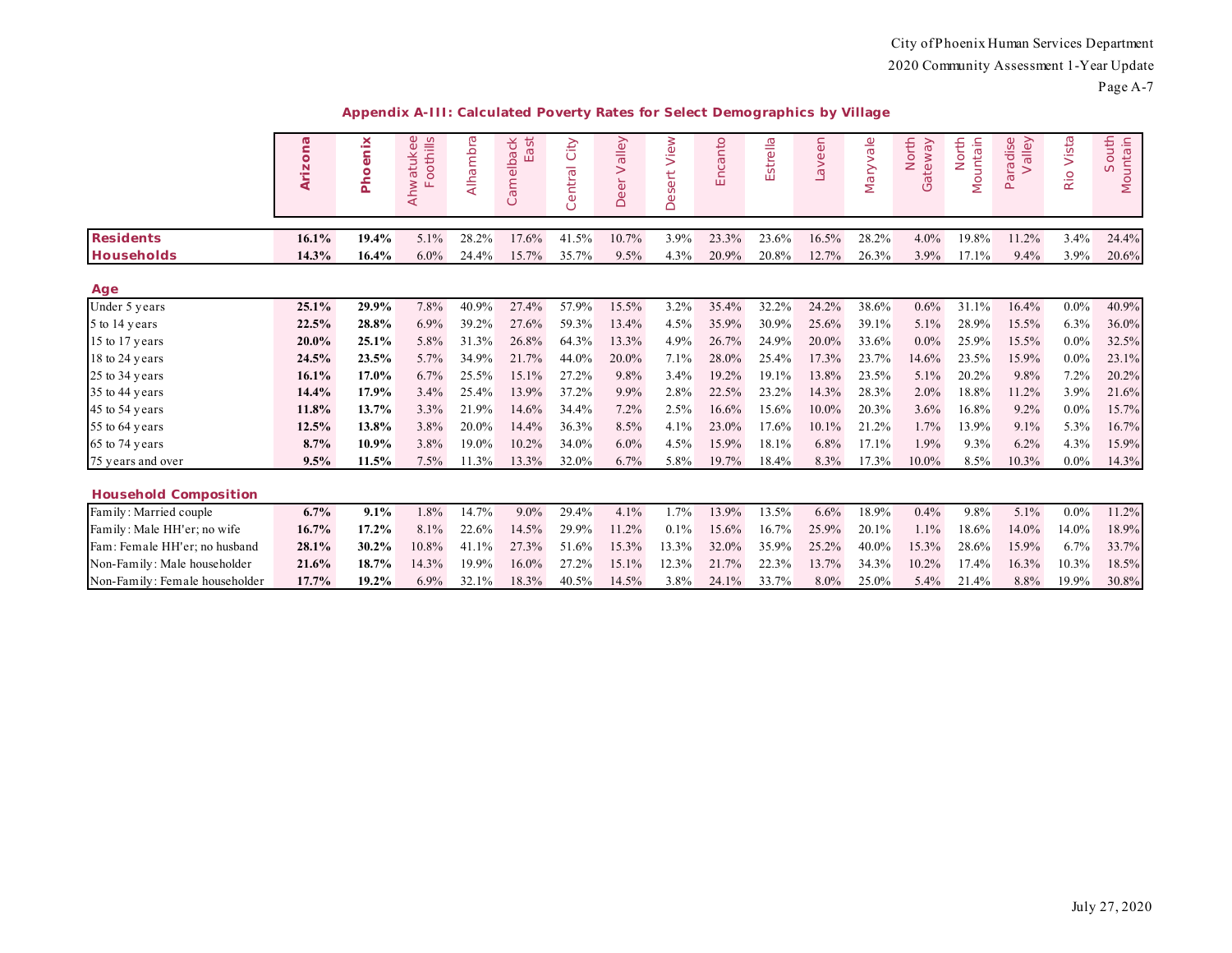Page A-8

| Appendix A-III: Calculated Poverty Rates for Select Demographics by Village |  |  |
|-----------------------------------------------------------------------------|--|--|
|                                                                             |  |  |

|                                     | Arizona | Phoenix | $\omega$<br>oothills<br>Ahwatuke<br>$\sqcup$ | Alhambra | amelback<br>East<br>$\circ$ | City<br>entral<br>$\circ$ | alley<br>$\geq$<br>eer<br>$\Box$ | View<br>sert<br>$\ddot{\omega}$<br>Õ | Encanto | Estrella | Laveen | Maryvale | North<br>Gateway | Mountain<br>North | Valley<br>Paradise | Vista<br>Rio | South<br>Mountain |
|-------------------------------------|---------|---------|----------------------------------------------|----------|-----------------------------|---------------------------|----------------------------------|--------------------------------------|---------|----------|--------|----------|------------------|-------------------|--------------------|--------------|-------------------|
| Race/Ethnicity                      |         |         |                                              |          |                             |                           |                                  |                                      |         |          |        |          |                  |                   |                    |              |                   |
| American Indian/Alaska Native       | 33.0%   | 24.9%   | 6.6%                                         | 34.7%    | 15.6%                       | 51.9%                     | 17.1%                            | $0.0\%$                              | 21.6%   | 24.1%    | 19.9%  | 33.2%    | 4.1%             | 20.7%             | 12.6%              | $0.0\%$      | 31.6%             |
| Asian                               | 12.1%   | 10.5%   | 1.2%                                         | 31.2%    | 12.3%                       | 38.2%                     | 6.1%                             | 1.3%                                 | 30.4%   | 2.9%     | 10.0%  | 14.0%    | 1.9%             | 13.2%             | 4.6%               | $0.0\%$      | 11.1%             |
| Black/African American              | 20.3%   | 24.9%   | 9.4%                                         | 38.7%    | 27.2%                       | 45.4%                     | 12.3%                            | 2.4%                                 | 23.3%   | 20.3%    | 22.8%  | 26.6%    | 4.4%             | 32.0%             | 13.2%              | 43.3%        | 19.7%             |
| Hispanic                            | 23.3%   | 27.7%   | 10.1%                                        | 32.3%    | 29.2%                       | 44.3%                     | 17.5%                            | 5.8%                                 | 28.1%   | 26.1%    | 16.3%  | 30.1%    | 1.4%             | 26.2%             | 21.7%              | $0.0\%$      | 28.0%             |
| Native Hawaiian/Other Islander      | 14.2%   | 12.3%   | $0.0\%$                                      | 32.9%    | 20.6%                       | $0.0\%$                   | 3.4%                             | 0.1%                                 | 39.1%   | $0.0\%$  | 29.7%  | 18.6%    | $0.0\%$          | 20.9%             | 37.7%              | $0.0\%$      | $0.0\%$           |
| White/Caucasian                     | 10.5%   | 11.0%   | 3.7%                                         | 18.3%    | 9.6%                        | 30.2%                     | 9.2%                             | 4.0%                                 | 18.5%   | 13.7%    | 12.4%  | 18.3%    | 4.4%             | 14.6%             | 8.8%               | 3.7%         | 15.9%             |
| Two or More Races                   | 22.5%   | 18.0%   | 7.3%                                         | 31.3%    | 16.6%                       | 42.2%                     | 7.5%                             | 1.0%                                 | 20.1%   | 13.7%    | 19.3%  | 20.0%    | $0.0\%$          | 24.9%             | 13.9%              | $0.0\%$      | 16.6%             |
| Other                               | 22.5%   | 18.4%   | 3.7%                                         | 35.7%    | 17.2%                       | 45.1%                     | 4.0%                             | $0.0\%$                              | 20.7%   | 14.7%    | 18.4%  | 25.0%    | $0.0\%$          | 22.2%             | 3.4%               | $0.0\%$      | 19.8%             |
| Citizenship                         |         |         |                                              |          |                             |                           |                                  |                                      |         |          |        |          |                  |                   |                    |              |                   |
| Citizen                             | 15.1%   | 17.8%   | 5.1%                                         | 26.2%    | 15.3%                       | 41.2%                     | 10.2%                            | 3.8%                                 | 21.3%   | 21.4%    | 16.4%  | 26.9%    | 3.9%             | 18.4%             | 10.4%              | 3.6%         | 23.1%             |
| Non-Citizen                         | 28.6%   | 30.6%   | 4.6%                                         | 37.8%    | 36.2%                       | 42.7%                     | 18.1%                            | 6.6%                                 | 36.1%   | 33.8%    | 17.5%  | 32.6%    | 6.7%             | 30.9%             | 18.6%              | $0.0\%$      | 31.7%             |
| Educational Attainment (Age $25+$ ) |         |         |                                              |          |                             |                           |                                  |                                      |         |          |        |          |                  |                   |                    |              |                   |
| Less than high school graduation    | 28.3%   | 31.1%   | 19.6%                                        | 34.9%    | 36.0%                       | 45.7%                     | 24.0%                            | 5.2%                                 | 39.3%   | 30.6%    | 21.4%  | 29.9%    | 2.8%             | 31.1%             | 25.0%              | $0.0\%$      | 29.3%             |
| High School graduates               | 15.8%   | 18.0%   | 6.8%                                         | 24.3%    | 19.3%                       | 33.9%                     | 9.9%                             | 2.7%                                 | 27.4%   | 17.1%    | 13.6%  | 22.3%    | 7.5%             | 19.8%             | 11.2%              | 4.4%         | 20.9%             |
| Some college, associates degree     | 10.6%   | 12.4%   | 5.3%                                         | 20.2%    | 12.2%                       | 28.6%                     | 7.5%                             | 4.7%                                 | 18.3%   | 13.9%    | 10.9%  | 15.9%    | 3.3%             | 14.8%             | 10.7%              | 3.7%         | 12.4%             |
| Bachelor's degree or higher         | $5.3\%$ | 4.9%    | 2.1%                                         | 7.2%     | 5.3%                        | 13.1%                     | 4.1%                             | 3.0%                                 | 7.7%    | 6.1%     | 4.4%   | 10.5%    | 1.9%             | 4.8%              | 4.1%               | 3.7%         | 6.2%              |
| Employment (Age $16+$ )             |         |         |                                              |          |                             |                           |                                  |                                      |         |          |        |          |                  |                   |                    |              |                   |
| $\operatorname{Employed}$           | 8.1%    | 8.9%    | 2.5%                                         | 14.2%    | 8.7%                        | 20.5%                     | 5.2%                             | 2.0%                                 | 11.3%   | 10.1%    | 6.0%   | 14.4%    | 1.9%             | 9.2%              | 5.5%               | 1.8%         | 10.4%             |
| Not Employed                        | 22.4%   | 29.4%   | 9.3%                                         | 38.9%    | 29.1%                       | 55.9%                     | 19.0%                            | 7.5%                                 | 39.7%   | 37.4%    | 25.2%  | 37.1%    | $9.0\%$          | 29.5%             | 18.8%              | 5.4%         | 33.7%             |
|                                     |         |         |                                              |          |                             |                           |                                  |                                      |         |          |        |          |                  |                   |                    |              |                   |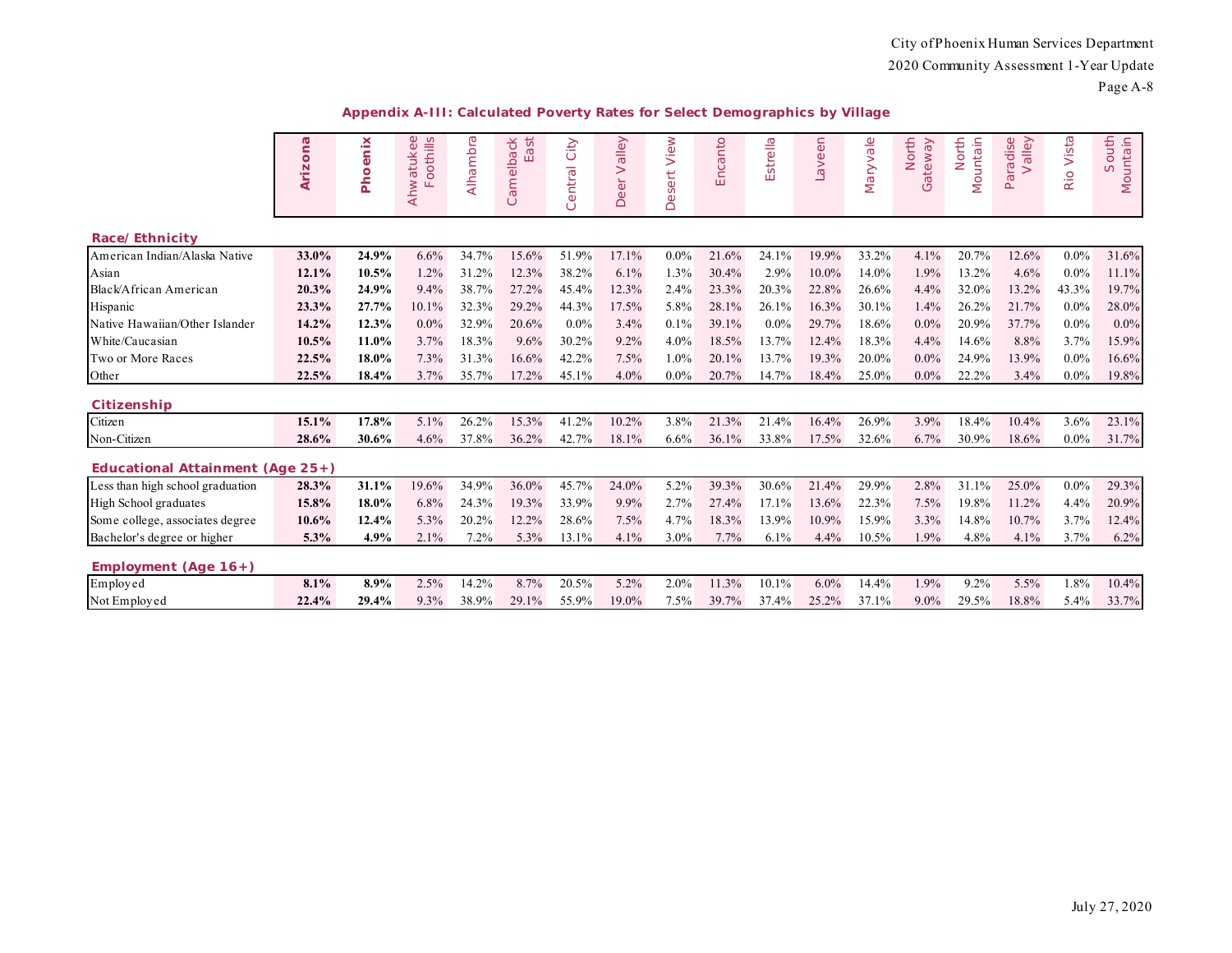|                        | Arizona   | Phoenix   | Start<br>Start<br>8<br>gat<br>ω<br>Head<br>Head<br>$\overline{\Phi}$<br>≏ |                 |        | Washington<br>ooker<br>൶ | alley<br>$\rm{>}$<br>Deer | owler<br>Щ |            |          |        |            | Greater Phoenix Urban League (GPUL) |           |               | Murphy  | Roosevelt       | Washington | Wilson     |
|------------------------|-----------|-----------|---------------------------------------------------------------------------|-----------------|--------|--------------------------|---------------------------|------------|------------|----------|--------|------------|-------------------------------------|-----------|---------------|---------|-----------------|------------|------------|
|                        |           |           | Early                                                                     | Phoenix<br>₹    |        | Elem.<br>Phoenix         |                           |            | Cartwright | Isaac    | Laveen | Pendergast | Phoenix<br>Elem.                    | Riverside | Total         |         |                 |            |            |
| <b>Total Residents</b> | 6,946,685 | 1,634,593 |                                                                           | 787,002 980,494 | 76,447 | 24,459                   | 147,090                   | 39,016     | 133,874    | 45,706   | 51,997 | 48,924     | 32,744                              |           | 8,244 321,490 | 13,281  | 119,022 235,703 |            | 3,985      |
| Age                    |           |           |                                                                           |                 |        |                          |                           |            |            |          |        |            |                                     |           |               |         |                 |            |            |
| Under 5 years          | 436,102   | 120,712   | 64,595                                                                    | 80.148          | 6,404  | 1,611                    | 9,788                     | 4,384      | 12,798     | 4,111    | 5,135  | 3,982      | 2,179                               | 608       | 28,812        | 778     | 10,565          | 17,387     | 420        |
| % of Total Residents   | 6.3%      | 7.4%      | 8.2%                                                                      | 8.2%            | 8.4%   | 6.6%                     | 6.7%                      | 11.2%      | 9.6%       | $9.0\%$  | 9.9%   | 8.1%       | 6.7%                                | 7.4%      | $9.0\%$       | 5.9%    | 8.9%            | 7.4%       | 10.5%      |
| 5 to 14 years          | 920,099   | 240,484   | 128,087 157,457                                                           |                 | 14,379 | 2,878                    | 18,926                    | 7,379      | 26,273     | 8,866    | 10,124 | 9,040      | 4,320                               | 1,622     | 60,246        | 1,432   | 20,079          | 31,477     | 661        |
| % of Total Residents   | 13.2%     | 14.7%     | 16.3%                                                                     | 16.1%           | 18.8%  | 11.8%                    | 12.9%                     | 18.9%      | 19.6%      | 19.4%    | 19.5%  | 18.5%      | 13.2%                               | 19.7%     | 18.7%         | 10.8%   | 16.9%           | 13.4%      | 16.6%      |
| 15 to 17 years         | 277,582   | 70,313    | 35,959                                                                    | 44,086          | 3,742  | 836                      | 5,754                     | 2,233      | 7,786      | 2,464    | 2,505  | 2,561      | 1,149                               | 409       | 16,874        | 449     | 5,514           | 8,505      | 179        |
| % of Total Residents   | 4.0%      | 4.3%      | 4.6%                                                                      | 4.5%            | 4.9%   | 3.4%                     | 3.9%                      | 5.7%       | 5.8%       | 5.4%     | 4.8%   | 5.2%       | 3.5%                                | 5.0%      | 5.2%          | 3.4%    | 4.6%            | 3.6%       | 4.5%<br>   |
| 18 to 24 years         | 678,970   | 161,477   | 85,388                                                                    | 108,301         | 10,387 | 3,383                    | 12,395                    | 4,873      | 17,514     | 5,637    | 4,230  | 6,445      | 3,626                               | 986       | 38,438        | 2,090   | 13,304          | 22,921     | 509        |
| % of Total Residents   | 9.8%      | 9.9%      | 10.8%                                                                     | 11.0%           | 13.6%  | 13.8%                    | 8.4%                      | 12.5%      | 13.1%      | 12.3%    | 8.1%   | 13.2%      | 11.1%                               | 12.0%     | 12.0%         | 15.7%   | 11.2%           | 9.7%       | 12.8%      |
| 25 to 34 years         | 945,811   | 258,198   | 121,078 155,029                                                           |                 | 11,132 | 5,102                    | 23,415                    | 6,984      | 19,898     | 6,589    | 7,950  | 7,019      | 6,285                               | 1,388     | 49,128        | 3,115   | 18,513          | 36,703     | 935        |
| % of Total Residents   | 13.6%     | 15.8%     | 15.4%                                                                     | 15.8%           | 14.6%  | 20.9%                    | 15.9%                     | 17.9%      | 14.9%      | 14.4%    | 15.3%  | 14.3%      | 19.2%                               | 16.8%     | 15.3%         | 23.5%   | 15.6%           | 15.6%      | 23.5%      |
| 35 to 44 years         | 855,220   | 225,781   | 109,070                                                                   | 134,944         | 10,353 | 3,241                    | 21,961                    | 5,622      | 17,488     | 6,336    | 8,120  | 6,998      | 4,348                               | 1,366     | 44,657        | 1,906   | 15,867          | 30,826     | 512        |
| % of Total Residents   | 12.3%     | 13.8%     | 13.9%                                                                     | 13.8%           | 13.5%  | 13.3%                    | 14.9%                     | 14.4%      | 13.1%      | 13.9%    | 15.6%  | 14.3%      | 13.3%                               | 16.6%     | 13.9%         | 14.4%   | 13.3%           | 13.1%      | 12.8%<br>. |
| 45 to 54 years         | 845,263   | 211,754   |                                                                           | 95,144 117,628  | 8,470  | 2,599                    | 21,124                    | 3,363      | 14,835     | 4,816    | 6,059  | 5,724      | 4,017                               | 808       | 36,260        | 1,673   | 13,855          | 29,944     | 340        |
| % of Total Residents   | 12.2%     | 13.0%     | 12.1%                                                                     | 12.0%           | 11.1%  | 10.6%                    | 14.4%                     | 8.6%       | 11.1%      | 10.5%    | 11.7%  | 11.7%      | 12.3%                               | 9.8%      | 11.3%         | 12.6%   | 11.6%           | 12.7%      | 8.5%<br>.  |
| 55 to 64 years         | 829,318   | 175,690   | 75,589                                                                    | 94,400          | 6,228  | 2,665                    | 17,453                    | 2,450      | 9,655      | 3,643    | 4,485  | 4,115      | 3,582                               | 667       | 26,146        | 1,191   | 11,113          | 26,892     | 260        |
| % of Total Residents   | 11.9%     | 10.7%     | 9.6%                                                                      | 9.6%            | 8.1%   | 10.9%                    | 11.9%                     | 6.3%       | 7.2%       | 8.0%     | 8.6%   | 8.4%       | 10.9%                               | 8.1%      | 8.1%          | $9.0\%$ | 9.3%            | 11.4%      | 6.5%<br>.  |
| 65 to 74 years         | 674,235   | 103,895   | 44,689                                                                    | 55,336          | 3,519  | 1.471                    | 11,176                    | 1,027      | 4,647      | 2,022    | 2,434  | 2,000      | 2,110                               | 318       | 13,531        | 486     | 6,473           | 17,546     | 106        |
| % of Total Residents   | 9.7%      | 6.4%      | 5.7%                                                                      | 5.6%            | 4.6%   | $6.0\%$                  | 7.6%                      | 2.6%       | 3.5%       | 4.4%<br> | 4.7%   | 4.1%       | 6.4%                                | 3.9%      | 4.2%          | 3.7%    | 5.4%            | 7.4%<br>.  | 2.6%<br>   |
| 75 years and over      | 484,085   | 66,289    | 27,403                                                                    | 33,165          | 1,832  | 673                      | 5,097                     | 699        | 2,980      | 1,221    | 955    | 1,041      | 1,127                               | 73        | 7,398         | 159     | 3,739           | 13,504     | 64         |
| % of Total Residents   | 7.0%      | 4.1%      | 3.5%                                                                      | 3.4%            | 2.4%   | 2.7%                     | 3.5%                      | 1.8%       | 2.2%       | 2.7%     | 1.8%   | 2.1%       | 3.4%                                | 0.9%      | 2.3%          | 1.2%    | 3.1%            | 5.7%       | 1.6%       |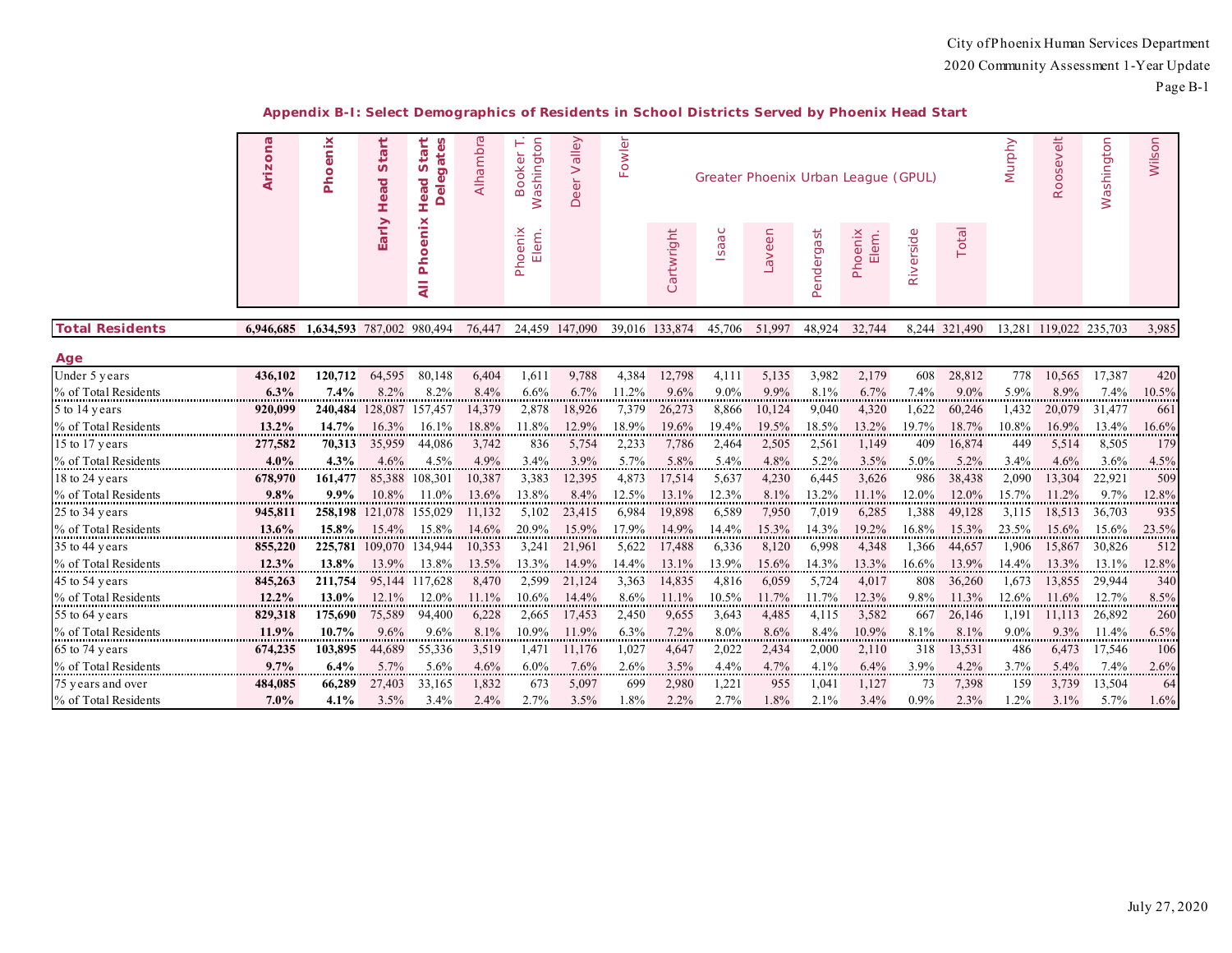#### **Appendix B-I: Select Demographics of Residents in School Districts Served by Phoenix Head Start**

|                                 | Arizona   | Phoenix   | art<br>5<br>Head | Start<br>gates<br><b>Deleg</b><br>Head | Alhambra    | Washington<br>⊢<br><b>Booker</b> | Deer Valley | Fowler     |            |            |         |            | Greater Phoenix Urban League (GPUL) |            |         | Murphy     | Roosevelt | Washington  | Wilson                  |
|---------------------------------|-----------|-----------|------------------|----------------------------------------|-------------|----------------------------------|-------------|------------|------------|------------|---------|------------|-------------------------------------|------------|---------|------------|-----------|-------------|-------------------------|
|                                 |           |           | Early            | Phoenix<br>₹                           |             | Phoenix<br>Elem.                 |             |            | Cartwright | Isaac      | Laveen  | Pendergast | Phoenix<br>Elem.                    | Riverside  | Total   |            |           |             |                         |
| <b>Total Households</b>         | 2,524,300 | 563,363   | 247,189          | 306,91                                 | 22,069      | 9,510                            | 54,571      | 9.943      | 32,365     | 12,074     | 14,134  | 12,960     | 11,972                              | 2,145      | 85,650  | 2,641      | 34,429    | 86,928      | 1,170                   |
| <b>Household Composition</b>    |           |           |                  |                                        |             |                                  |             |            |            |            |         |            |                                     |            |         |            |           |             |                         |
| Family: Married couple          | 1,200,133 | 235,910   | 107,270          | 127,821                                | 7,822       | 2,089                            | 27,964      | 4,483      | 14,890     | 5,016      | 7,624   | 6,324      | 3,278                               | 974        | 38,106  | 991        | 13,875    | 32,173      | 318                     |
| % of Total Households           | 47.5%     | 41.9%     | 43.4%            | 41.6%                                  | 35.4%       | 22.0%                            | 51.2%       | 45.1%      | 46.0%      | 41.5%      | 53.9%   | 48.8%      | 27.4%                               | 45.4%      | 44.5%   | 37.5%      | 40.3%     | 37.0%       | 27.2%                   |
| Family: Male HH'er; no wife     | 138,254   | 39,079    | 20,490           | 25,500                                 | 2,247       | 526                              | 3,121       | 1,001      | 3,960      | 1,016      | 1,388   | 1,299      | 838                                 | 231        | 8,732   | 320        | 3,262     | 6,227       | -64                     |
| % of Total Households           | 5.5%      | 6.9%      | 8.3%             | 8.3%                                   | 10.2%       | 5.5%                             | 5.7%        | 10.1%      | 12.2%      | 8.4%       | 9.8%    | 10.0%      | 7.0%                                | 10.8%      | 10.2%   | 12.1%      | 9.5%      | 7.2%        | 5.5%                    |
| Fam: Female HH'er; no husband   | 309,739   | 84,614    | 42,465           | 54.324                                 | 4,870       | 1,382                            | 5,521       | 2,313      | 7,540      | 2,753      | 2,539   | 2.720      | 1,711                               | 439        | 17.702  | 493        | 8.006     | 13,770      | 266                     |
| % of Total Households           | 12.3%     | 15.0%     | 17.2%            | 17.7%                                  | 22.1%       | 14.5%                            | 10.1%       | 23.3%      | 23.3%      | 22.8%      | 18.0%   | 21.0%      | 14.3%                               | 20.5%      | 20.7%   | 18.7%      | 23.3%     | 15.8%       | 22.7%<br>.              |
| Non-Family : Male householder   | 427,018   | 105,031   | 40,738           | 52,954                                 | 4,123       | 2,949                            | 9,291       | 1,202      | 3,266      | 1,958      | 1,314   | 1,378      | 3,343                               | 328        | 11,587  | 556        | 5,055     | 17,879      | 31                      |
| % of Total Households           | 16.9%     | 18.6%     | 16.5%            | 17.3%                                  | 18.7%       | 31.0%                            | 17.0%       | 12.1%      | 10.1%      | 16.2%      | 9.3%    | 10.6%      | 27.9%                               | 15.3%      | 13.5%   | 21.1%      | 14.7%     | 20.6%       | 26.6%                   |
| Non-Family : Female householder | 449,156   | 98,729    | 36,226           | 46,313                                 | 3,008       | 2,564                            | 8,674       | 944        | 2,709      | 1,331      | 1,270   | 1,238      | 2,802                               | 173        | 9,523   | 281        | 4,230     | 16,879      | 210                     |
| % of Total Households           | 17.8%     | 17.5%     | 14.7%            | 15.1%                                  | 13.6%       | 27.0%                            | 15.9%       | 9.5%       | 8.4%       | 11.0%      | $9.0\%$ | 9.6%       | 23.4%                               | 8.1%       | 11.1%   | 10.6%      | 12.3%     | 19.4%       | 18.0%                   |
| Race/Ethnicity                  |           |           |                  |                                        |             |                                  |             |            |            |            |         |            |                                     |            |         |            |           |             |                         |
| American Indian/Alaska Native   | 288,987   | 30,953    | 13,861           | 19,478                                 | 2,224       | 934                              | 1,645       | 1,091      | 1,809      | 461        | 683     | 810        | 661                                 | 187        | 4,611   | 278        | 3,693     | 4,952       | 51                      |
| % of Total Residents            | 4.2%      | 1.9%      | 1.8%             | 2.0%                                   | 2.9%        | 3.8%                             | 1.1%        | 2.8%       | 1.4%       | 1.0%       | 1.3%    | 1.7%       | 2.0%                                | 2.3%       | 1.4%    | 2.1%       | 3.1%      | 2.1%        | 1.3%                    |
| Asian                           | 219,519   | 60,947    | 27,889           | 31,399                                 | 3,761       | 448                              | 10.105      | 766        | 739        | 190        | 2,638   | 1,274      | 883                                 | 206        | 5,930   | 9          | 2,130     | 8,211       | 41                      |
| % of Total Residents            | 3.2%      | 3.7%      | 3.5%             | 3.2%                                   | 4.9%        | 1.8%                             | 6.9%        | 2.0%       | 0.6%       | 0.4%       | 5.1%    | 2.6%       | 2.7%                                | 2.5%       | 1.8%    | 0.1%       | 1.8%      | 3.5%        | $1.0\%$                 |
| Black/African American          | 281,731   | 103,435   | 47,682           | 70,672                                 | 5,979       | 1,599                            | 4,153       | 2,564      | 5,727      | 1,151      | 8,459   | 3,112      | 2,973                               | 859        | 22,282  | 532        | 17,378    | 15,677      | 507                     |
| % of Total Residents<br>.       | 4.1%      | 6.3%<br>. | 6.1%             | 7.2%                                   | 7.8%        | 6.5%                             | 2.8%        | 6.6%       | 4.3%       | 2.5%       | 16.3%   | 6.4%       | 9.1%                                | 10.4%      | 6.9%    | 4.0%       | 14.6%     | 6.7%        | 12.7%<br><b>ALCOHOL</b> |
| Hispanic                        | 2,159,790 | 693,548   | 396,820          | 512,806                                | 50,032      | 12,415                           | 23,385      | 29,409     | 10,895     | 39,663     | 25,797  | 32,479     | 16,687                              | 5,586      | 231,107 | 1,206      | 73,068    | 79,576      | 2,610                   |
| % of Total Residents            | 31.1%     | 42.4%     | 50.4%            | 52.3%                                  | 65.4%       | 50.8%                            | 15.9%       | 75.4%      | 82.8%      | 86.8%      | 49.6%   | 66.4%      | 51.0%                               | 67.8%      | 71.9%   | 84.4%      | 61.4%     | 33.8%       | 65.5%                   |
| Native Hawaiian/Other Islander  | 12,639    | 3,388     | 1,819            | 2,133                                  | 19          | 9                                | 309         | 273        | 203        | $\Omega$   | 119     | 364        | 12                                  | 107        | 804     | $\theta$   | 294       | 426         |                         |
| % of Total Residents            | 0.2%      | $0.2\%$   | 0.2%             | 0.2%                                   | $0.0\%$     | $0.0\%$                          | 0.2%        | 0.7%       | 0.2%       | $0.0\%$    | 0.2%    | 0.7%       | $0.0\%$                             | 1.3%       | 0.2%    | $0.0\%$    | 0.2%      | 0.2%        | $0.0\%$                 |
| White/Caucasian                 | 3,840,229 | 708,599   | 283,619          | 323,463                                | 12,627      | 8,581                            | 104,758     | 4,195      | 13,205     | 3,935      | 12,182  | 9,915      | 10,749                              | 1,089      | 51,076  | 1,122      | 18,688    | 121,713     | 703                     |
| % of Total Residents            | 55.3%     | 43.4%     | 36.0%            | 33.0%                                  | 16.5%       | 35.1%                            | 71.2%       | 10.8%      | $9.9\%$    | 8.6%       | 23.4%   | 20.3%      | 32.8%                               | 13.2%      | 15.9%   | 8.4%       | 15.7%     | 51.6%       | 17.6%<br>               |
| Two or More Races               | 129,973   | 30,490    | 13,805           | 18,490                                 | 1,604       | 424                              | 2,495       | 640        | 1,153      | 276        | 1,917   | 875        | 702                                 | 188        | 5,112   | 122        | 3,375     | 4,656       | 63                      |
| % of Total Residents            | $1.9\%$   | $1.9\%$   | 1.8%             | 1.9%                                   | 2.1%        | 1.7%                             | 1.7%        | 1.6%       | 0.9%       | 0.6%       | 3.7%    | 1.8%       | 2.1%                                | 2.3%       | 1.6%    | 0.9%       | 2.8%      | 2.0%        | 1.6%                    |
| Other                           | 13,816    | 3,233     | 1,507<br>0.2%    | 2,052<br>0.2%                          | 201<br>0.3% | 51<br>0.2%                       | 242         | 79<br>0.2% | 143        | 31<br>0.1% | 202     | 95         | 76<br>0.2%                          | 23<br>0.3% | 570     | 13<br>0.1% | 396       | 492<br>0.2% | -10                     |
| % of Total Residents            | 0.2%      | $0.2\%$   |                  |                                        |             |                                  | 0.2%        |            | 0.1%       |            | 0.4%    | 0.2%       |                                     |            | 0.2%    |            | $0.3\%$   |             | 0.2%                    |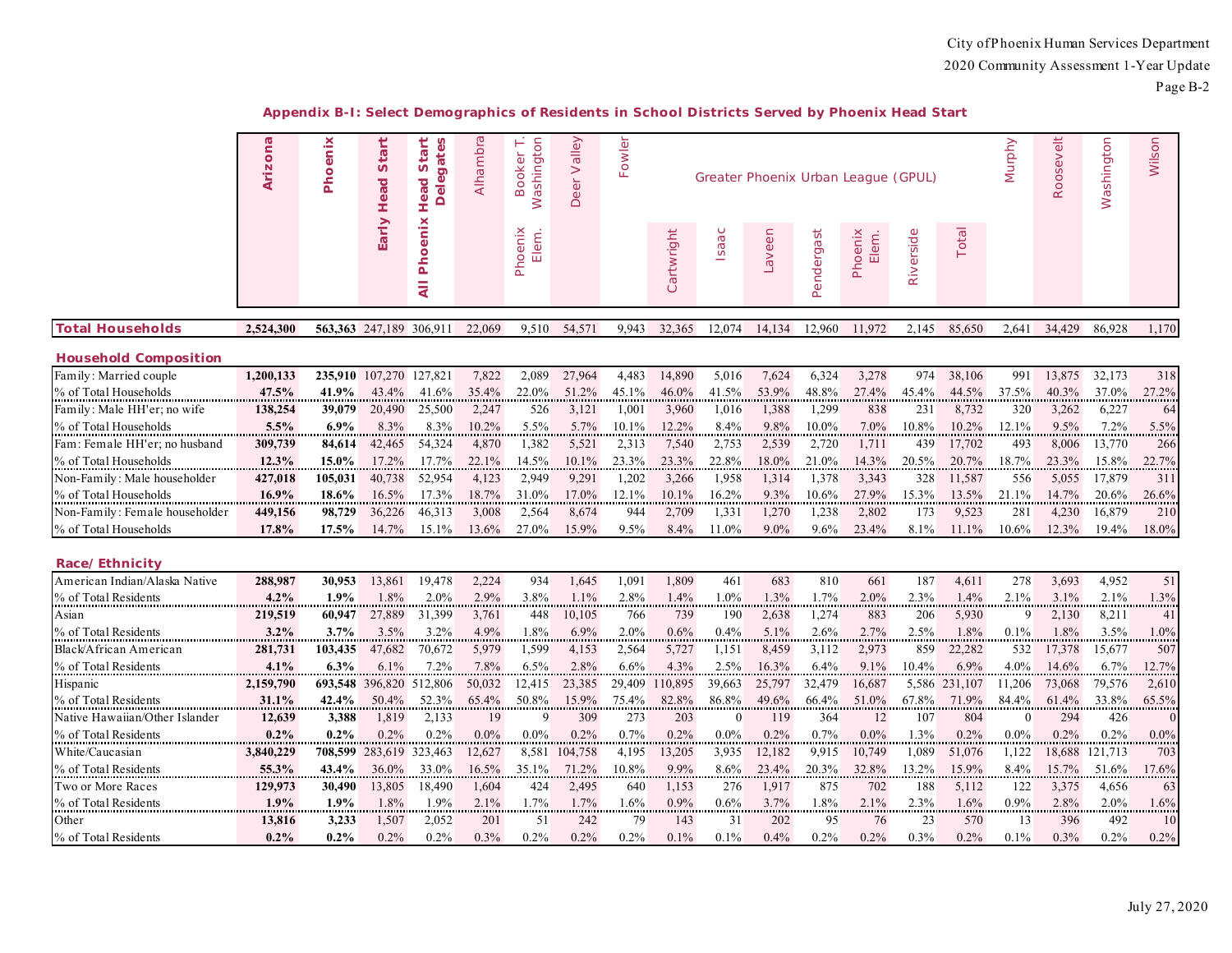|  |  |  | Appendix B-I: Select Demographics of Residents in School Districts Served by Phoenix Head Start |
|--|--|--|-------------------------------------------------------------------------------------------------|
|  |  |  |                                                                                                 |

|                                    | Arizona   | Phoenix    | Start<br>Head           | Start<br><b>es</b><br>gat<br>ω<br>Head<br>$\overline{\Phi}$<br>$\Box$ | Alhambra | Washington<br><b>Booker</b> | Deer Valley | Fowler<br>Greater Phoenix Urban League (GPUL) |            |        |         |            |                  | Murphy    | Roosevelt | Washington | Wilson  |         |             |
|------------------------------------|-----------|------------|-------------------------|-----------------------------------------------------------------------|----------|-----------------------------|-------------|-----------------------------------------------|------------|--------|---------|------------|------------------|-----------|-----------|------------|---------|---------|-------------|
|                                    |           |            | Early                   | Phoenix<br>$\overline{a}$                                             |          | Elem.<br>Phoenix            |             |                                               | Cartwright | Isaac  | Laveen  | Pendergast | Phoenix<br>Elem. | Riverside | Total     |            |         |         |             |
| Citizenship                        |           |            |                         |                                                                       |          |                             |             |                                               |            |        |         |            |                  |           |           |            |         |         |             |
| Citizen                            | 6,408,359 | 1,423,469  | 665,016 828,343         |                                                                       | 57,821   | 20,587                      | 137,611     | 32,305                                        | 100,753    | 31,534 | 47,058  | 41,739     | 27,659           | 7,214     | 255,956   | 10,587     | 101.285 | 208,982 | 3,210       |
| % of Total Residents               | 92.3%     | 87.1%      | 84.5%                   | 84.5%                                                                 | 75.6%    | 84.2%                       | 93.6%       | 82.8%                                         | 75.3%      | 69.0%  | 90.5%   | 85.3%      | 84.5%            | 87.5%     | 79.6%     | 79.7%      | 85.1%   | 88.7%   | 80.6%<br>.  |
| Non-Citizen                        | 538,326   | 211,124    | 121,987                 | 152,151                                                               | 18,626   | 3,873                       | 9,480       | 6,710                                         | 33,122     | 14,172 | 4,940   | 7,186      | 5,085            | 1,030     | 65,534    | 2,694      | 17,738  | 26,721  | 774         |
| % of Total Residents               | 7.7%      | 12.9%      | 15.5%                   | 15.5%                                                                 | 24.4%    | 15.8%                       | $6.4\%$     | 17.2%                                         | 24.7%      | 31.0%  | 9.5%    | 14.7%      | 15.5%            | 12.5%     | 20.4%     | 20.3%      | 14.9%   | 11.3%   | 19.4%       |
| Language at Home                   |           |            |                         |                                                                       |          |                             |             |                                               |            |        |         |            |                  |           |           |            |         |         |             |
| English Only                       | 1,824,522 |            | 364,936 141,992 174,423 |                                                                       | 8,631    | 5,790                       | 43,702      | 3,310                                         | 8,997      | 2,599  | 7,846   | 5,964      | 7,341            | 902       | 33,649    | 655        | 18,151  | 60,040  | 494         |
| % of Total Households<br>.         | 72.3%     | 64.8%<br>. | 57.4%                   | 56.8%                                                                 | 39.1%    | 60.9%                       | 80.1%       | 33.3%                                         | 27.8%      | 21.5%  | 55.5%   | 46.0%      | 61.3%            | 42.0%     | 39.3%     | 24.8%      | 52.7%   |         | 69.1% 42.2% |
| Sometimes/Always Spanish           | 498,155   | 152,707    |                         | 84,900 108,906                                                        | 11,296   | 3,179                       | 4,739       | 6,067                                         | 22,409     | 9,127  | 4,774   | 6,346      | 3,849            | 1,101     | 47,605    | 1,937      | 14,471  | 19,041  | 569         |
| % of Total Households              | 19.7%     | 27.1%      | 34.3%                   | 35.5%                                                                 | 51.2%    | 33.4%                       | 8.7%        | 61.0%                                         | 69.2%      | 75.6%  | 33.8%   | 49.0%      | 32.1%            | 51.3%     | 55.6%     | 73.4%      | 42.0%   | 21.9%   | 48.6%       |
| Sometimes/Always Other Lang.       | 201,623   | 45,720     | 20,297                  | 23,583                                                                | 2,141    | 541                         | 6,130       | 566                                           | 959        | 347    | 1,515   | 650        | 782              | 143       | 4,396     | 49         | 1,807   | 7,847   | 107         |
| % of Total Households              | 8.0%      | 8.1%       | 8.2%                    | 7.7%                                                                  | 9.7%     | 5.7%                        | 11.2%       | 5.7%                                          | 3.0%       | 2.9%   | 10.7%   | 5.0%       | 6.5%             | 6.6%      | 5.1%      | 1.8%       | 5.2%    | $9.0\%$ | 9.2%        |
| Linguistic Isolation               |           |            |                         |                                                                       |          |                             |             |                                               |            |        |         |            |                  |           |           |            |         |         |             |
| Spanish Only - Ling. Isolated      | 77,375    | 27,796     | 15,727                  | 20,897                                                                | 2,745    | 747                         | 604         | 789                                           | 4,274      | 2,781  | 467     | 821        | 870              | 111       | 9,324     | 465        | 2,969   | 3,135   | 120         |
| % of Total Households              | 3.1%      | 4.9%       | 6.4%                    | 6.8%                                                                  | 12.4%    | 7.9%                        | 1.1%        | 7.9%                                          | 13.2%      | 23.0%  | 3.3%    | 6.3%       | 7.3%             | 5.2%      | 10.9%     | 17.6%      | 8.6%    | 3.6%    | 10.2%       |
| Other Lang. Only - Ling. Iso.      | 29,848    | 7,609      | 4,345                   | 4,923                                                                 | 936      | 40                          | 820         | 32                                            | 239        | 202    | 220     | 81         | 346              | 5         | 1,094     | 3          | 167     | 1,810   | 22          |
| % of Total Households              | 1.2%      | 1.4%       | 1.8%                    | 1.6%                                                                  | 4.2%     | 0.4%                        | 1.5%        | 0.3%                                          | 0.7%       | 1.7%   | $1.6\%$ | 0.6%       | 2.9%             | 0.3%      | 1.3%      | 0.1%       | 0.5%    | 2.1%    | 1.9%        |
| Educational Attainment (Age $25+)$ |           |            |                         |                                                                       |          |                             |             |                                               |            |        |         |            |                  |           |           |            |         |         |             |
| Less than high school graduation   | 600,649   | 190,992    | 108,980                 | 141,644                                                               | 16,347   | 4,122                       | 7,001       | 6,315                                         | 30,510     | 12,174 | 4,945   | 7,391      | 5,715            | 952       | 61,686    | 3,568      | 18,514  | 23,345  | 744         |
| % of Total Residents Age 25+       | 13.0%     | 18.3%      | 23.0%                   | 24.0%                                                                 | 39.4%    | 26.2%                       | 7.0%        | 31.3%                                         | 43.9%      | 49.4%  | 16.5%   | 27.5%      | 26.6%            | 20.6%     | 34.8%     | 41.8%      | 26.6%   | 15.0%   | 33.6%       |
| High School graduates              | 1,105,528 | 243,233    | 128,577 159,924         |                                                                       | 11,797   | 2,951                       | 22,038      | 6,436                                         | 20,927     | 6,904  | 7,912   | 8,187      | 4,873            | 1,467     | 50,271    | 3,122      | 19,920  | 42,907  | 481         |
| % of Total Residents Age 25+       | 23.9%     | 23.4%      | 27.2%                   | 27.1%                                                                 | 28.4%    | 18.7%                       | 22.0%       | 31.9%                                         | 30.1%      | 28.0%  | 26.4%   | 30.4%      | 22.7%            | 31.8%     | 28.4%     | 36.6%      | 28.6%   | 27.6%   | 21.7%       |
| Some college, associates degree    | 1,572,222 | 311,419    | 143, 174 173, 536       |                                                                       | 9,780    | 3,559                       | 37,018      | 5,234                                         | 14,874     | 4,542  | 9,869   | 7,920      | 5,419            | 1,534     | 44,158    | 1,370      | 19,477  | 52,403  | 537         |
| % of Total Residents Age 25+       | 33.9%     | 29.9%      | 30.3%                   | 29.4%                                                                 | 23.5%    | 22.6%                       | 36.9%       | 26.0%                                         | 21.4%      | 18.4%  | 32.9%   | 29.4%      | 25.2%            | 33.2%     | 24.9%     | 16.1%      | 28.0%   | 33.7%   | 24.2%       |
| Bachelor's degree or higher        | 1,355,533 | 295,964    | 92,241                  | 115,397                                                               | 3,609    | 5,120                       | 34,169      | 2,160                                         | 3,193      | 1,006  | 7,277   | 3,400      | 5,462            | 667       | 21,006    | 471        | 11,649  | 36,759  | 454         |
| % of Total Residents Age 25+       | 29.3%     | 28.4%      | 19.5%                   | 19.5%                                                                 | 8.7%     | 32.5%                       | 34.1%       | 10.7%                                         | 4.6%       | 4.1%   | 24.3%   | 12.6%      | 25.4%            | 14.4%     | 11.9%     | 5.5%       | 16.7%   | 23.7%   | 20.5%       |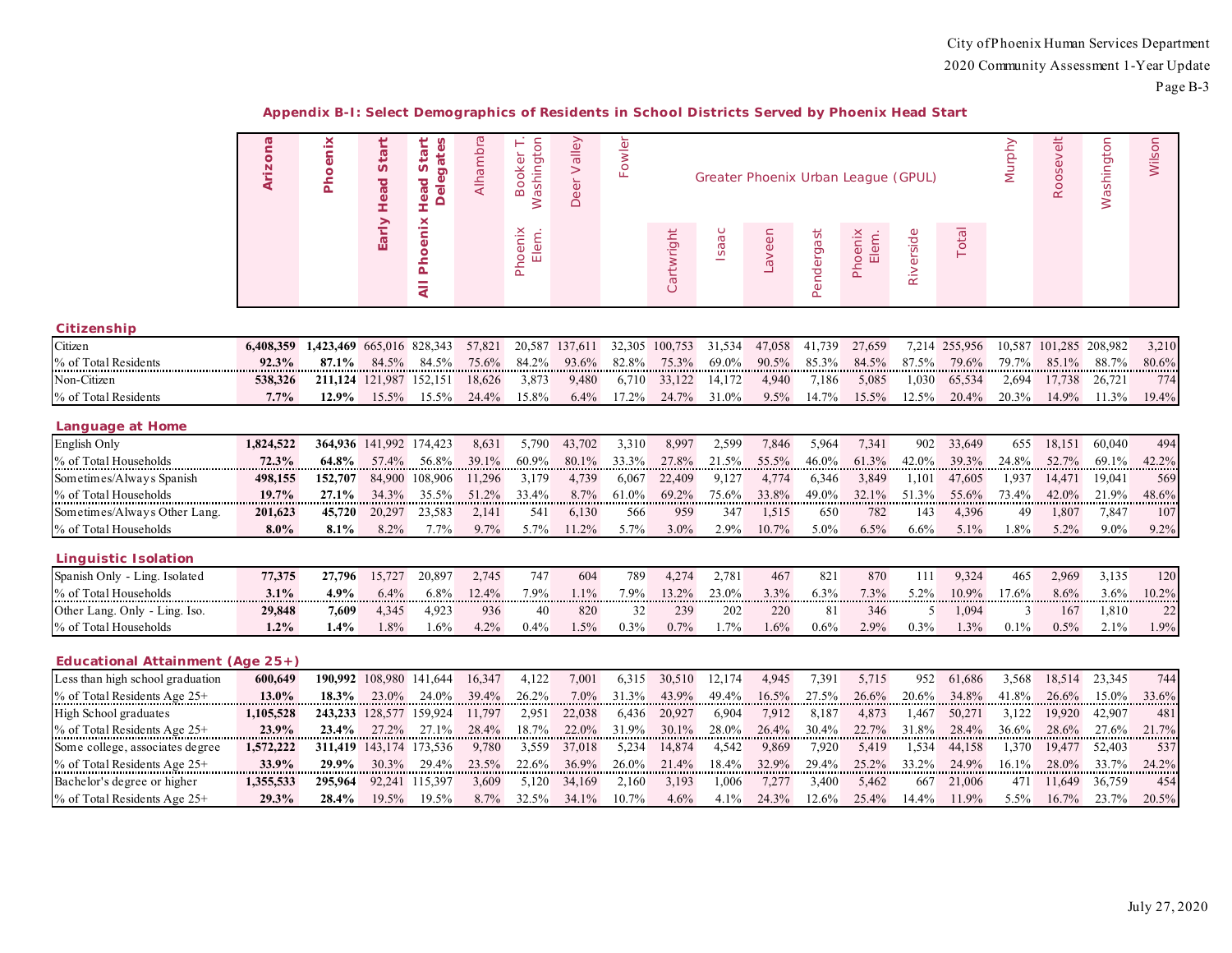|  |  |  | Appendix B-I: Select Demographics of Residents in School Districts Served by Phoenix Head Start |  |
|--|--|--|-------------------------------------------------------------------------------------------------|--|
|  |  |  |                                                                                                 |  |

| $\frac{1}{2}$ | Star<br>pe         | Star<br>ā<br>ead<br>க | Alhambr | $\overline{\circ}$<br>īs               | $\frac{1}{a}$<br>Deer | ш |             |       |            |               | Greater Phoenix Urban League (GPUL)              |               |      | 등<br><b>Roos</b> | ngtor<br>lse. | Wilsor |
|---------------|--------------------|-----------------------|---------|----------------------------------------|-----------------------|---|-------------|-------|------------|---------------|--------------------------------------------------|---------------|------|------------------|---------------|--------|
|               | $\bar{\mathbb{E}}$ | ×                     |         | ≚<br>읊<br>Ō<br>$\overline{\mathbf{r}}$ |                       |   | right<br>Ca | Isaac | reen<br>λě | dergast<br>C. | peni<br>$\frac{\overline{d}}{\overline{d}}$<br>ᅕ | bis<br>$\sim$ | otal |                  |               |        |

#### *Employment (Age 16+)*

| Employed                        |       |       |       | 787,782 355,233 271,219 31,080                                                       |       |       |                                     |  | 11,940 77,275 16,826 53,089 16,711 22,743 22,685 14,807 |  | 4,062 134,098           | 4.948       | 52,305 110,761 |                            | 1.873 |
|---------------------------------|-------|-------|-------|--------------------------------------------------------------------------------------|-------|-------|-------------------------------------|--|---------------------------------------------------------|--|-------------------------|-------------|----------------|----------------------------|-------|
| $\%$ of Total Residents Age 16+ | 56 6% | 63.0% |       | $61.0\%$ $61.1\%$ 57.1%                                                              |       | 60.6% |                                     |  | 66.4% 63.5% 57.6% 52.4% 63.3%                           |  | 64.7% 57.3% 69.1% 59.1% | 45.3%       |                | $60.4\%$ $60.2\%$ $65.8\%$ |       |
| Not Employed                    |       |       |       | 462,178 227,100 172,664 23,336 7,753 39,183 9,682 39,119 15,196 13,160 12,364 11,055 |       |       |                                     |  |                                                         |  | $1.815$ 92.710 5.973    |             | 34.235 73.244  |                            | 9721  |
| $\%$ of Total Residents Age 16+ |       | 37.0% | 39.0% | 38.9%                                                                                | 42.9% | 39.4% | $33.6\%$ $36.5\%$ $42.4\%$ $47.6\%$ |  | 36.7% 35.3% 42.7% 30.9%                                 |  |                         | 40.9% 54.7% | 39.6% 39.8%    |                            | 34.2% |

#### *Income (Households)*

| Less than $$15,000$  | 281,509  | 64,413  | 30,771   | 41.578   | 4.942    | 2,306 | 3,169    | 1.213    | 4,723    | 3,011 | 1,044   | 989      | 2,952   | 183     | 12,901 | 640   | 4.698 | 11.497   | 211 <sup>1</sup> |
|----------------------|----------|---------|----------|----------|----------|-------|----------|----------|----------|-------|---------|----------|---------|---------|--------|-------|-------|----------|------------------|
| % of Total           | $11.2\%$ | 11.4%   | $12.4\%$ | $13.5\%$ | $22.4\%$ | 24.3% | 5.8%     | $2.2\%$  | $14.6\%$ | 24.9% | $7.4\%$ | 7.6%     | 24.7%   | 8.5%    | 15.1%  | 24.3% | 13.6% | 13.2%    | 18.0%            |
| S15,000 to \$24,999  | 244,220  | 54,354  | 26,421   | 33,576   | 3.499    | .270  | 3,278    | 904      | 4.384    | 1.808 | 866     | 1.025    | 1,502   | 151     | 9.736  | 483   | 3.718 | 10.505   | 182              |
| % of Total           | $9.7\%$  | $9.6\%$ | $10.7\%$ | $10.9\%$ | 15.9%    | 13.4% | $6.0\%$  | $9.1\%$  | 13.5%    | 15.0% | $6.1\%$ | $7.9\%$  | 12.5%   | 7.1%    | 11.4%  | 18.3% | 10.8% | $12.1\%$ | $15.5\%$         |
| \$25,000 to \$34,999 | 250,765  | 55,897  | 27,200   | 34,095   | 2,956    | 954   | 4,409    | 1,255    | 4,511    | 1.983 | 1,106   | 1,322    | 1,664   | 238     | 10,824 | 408   | 3,688 | 9,421    | 181              |
| % of Total           | $9.9\%$  | $9.9\%$ | $11.0\%$ | $1.1\%$  | 13.4%    | 10.0% | 8.1%     | 12.6%    | 13.9%    | 16.4% | 7.8%    | 10.2%    | 13.9%   | $1.1\%$ | 12.6%  | 5.4%  | 10.7% | 10.8%    | 15.5%            |
| \$35,000 to \$49,999 | 349.631  | 81.414  | 39,043   | 47.762   | 3,545    | 1.392 | 6,939    | 1,661    | 6,563    | 1,867 | 1,683   | 2,300    | 1,530   | 406     | 14,349 | 287   | 5,331 | 14,079   | 179              |
| % of Total           | 13.9%    | 14.5%   | 15.8%    | $15.6\%$ | $16.1\%$ | 14.6% | 12.7%    | $16.7\%$ | 20.3%    | 15.5% | 1.9%    |          | 12.8%   | 18.9%   | 16.8%  | 10.9% | 15.5% | $16.2\%$ | 15.3%            |
| \$50,000 to \$74,999 | 472,904  | 104,744 | 49.160   | 59,175   | 3.787    | 1.351 | 11.085   | 2.434    | 6,354    | 1.690 | 3.162   | 3.366    | 1,581   | 504     | 16.657 | 482   | 6.375 | 16,779   | 225              |
| % of Total           | 18.7%    | 18.6%   | $19.9\%$ | $19.3\%$ | 17.2%    | 14.2% | 20.3%    | 24.5%    | 19.6%    | 14.0% | 22.4%   | 26.0%    | 13.2%   | 23.5%   | 19.4%  | 18.3% | 18.5% | 19.3%    | 19.2%            |
| \$75,000 to \$99,999 | 315,900  | 66.833  | 29.364   | 35,338   | 1.664    | 719   | 8.138    | .126     | 3,076    | -860  | 2,413   | 1.983    | 958     | 270     | 9,561  | 154   | 4.062 | 9,834    | 81 <sup>1</sup>  |
| % of Total           | 12.5%    | 11.9%   | $11.9\%$ | 11.5%    | $7.5\%$  | 7.6%  | $14.9\%$ | 11.3%    | $9.5\%$  | 7.1%  | 17.1%   | 5.3%     | $8.0\%$ | $2.6\%$ | 11.2%  | 5.8%  | 11.8% | 11.3%    | $6.9\%$          |
| $$100,000$ or more   | 609.371  | 135,708 | 45,229   | 55,387   | 1,675    | 1.518 | 17,554   | .349     | 2,753    | 856   | 3,861   | 1.974    | 1,784   | 392     | 11,621 | 186   | 6,558 | 14,814   | 1111             |
| % of Total           | 24.1%    | 24.1%   | 18.3%    | 18.0%    | $7.6\%$  | 16.0% | 32.2%    | $3.6\%$  | $8.5\%$  | 7.1%  | 27.3%   | $15.2\%$ | 14.9%   | 18.3%   | 13.6%  | 7.1%  | 19.0% | 17.0%    | 9.5%             |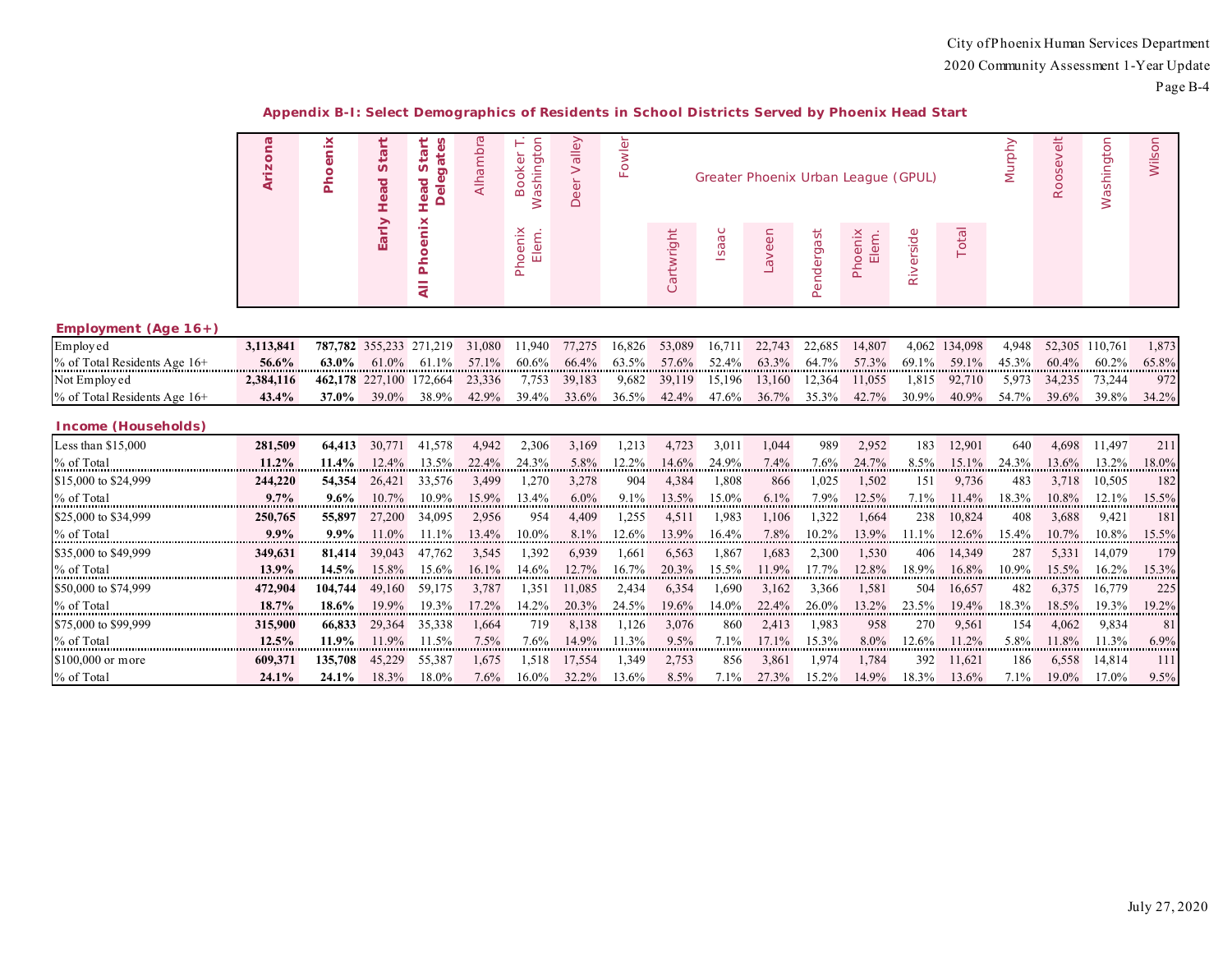|                        | Arizona   | Phoenix | à<br>$\omega$<br>Head | elegates<br>۳ę<br>سيد<br>S<br>Head<br>ó | Alhambra | Washington<br>Booker | Velley<br>$\,>$<br>Deer | Fowler |            |        |        |            | Greater Phoenix Urban League (GPUL) |           |          | Murphy   | $\frac{1}{\sqrt{2}}$<br>Roosev | Washington | Wilson |
|------------------------|-----------|---------|-----------------------|-----------------------------------------|----------|----------------------|-------------------------|--------|------------|--------|--------|------------|-------------------------------------|-----------|----------|----------|--------------------------------|------------|--------|
|                        |           |         | Early                 | enix<br>۰<br>Ě<br>$\bar{a}$             |          | Elem.<br>Phoenix     |                         |        | Cartwright | Isaac  | Laveen | Pendergast | Phoenix<br>Elem.                    | Riverside | Total    |          |                                |            |        |
| <b>Total Residents</b> | 1,121,818 | 317,439 | 174, 177 230, 035     |                                         | 26,626   | 9,041                | 12,740                  | 9,274  | 41,796     | 17,688 | 8,757  | 7,474      | 11,037                              | 1,464     | 88,215   | 5,938    | 28,230                         | 48,360     | 1,611  |
| Age                    |           |         |                       |                                         |          |                      |                         |        |            |        |        |            |                                     |           |          |          |                                |            |        |
| Under 5 years          | 109,482   | 36,040  | 20,876                | 27,770                                  | 3,166    | 951                  | 864                     | 1,268  | 5,429      | 2,267  | 1,329  | 682        | 1,050                               | 171       | 10,930   | 462      | 4,151                          | 5,699      | 280    |
| % of Total Residents   | 9.8%      | 11.4%   | 12.0%                 | 12.1%                                   | 11.9%    | 10.5%                | 6.8%                    | 13.7%  | 13.0%      | 12.8%  | 15.2%  | 9.1%       | 9.5%                                | 11.7%     | 12.4%    | 7.8%     | 14.7%                          | 11.8%      | 17.3%  |
| 5 to 14 years          | 207,056   | 69,238  | 41,327                | 52,842                                  | 6,465    | 1,582                | 2,046                   | 2,775  | 11,273     | 4,649  | 2,627  | 1,809      | 1,852                               | 430       | 22,640   | 701      | 6,960                          | 9,252      | 420    |
| % of Total Residents   | 18.5%     | 21.8%   | 23.7%                 | 23.0%                                   | 24.3%    | 17.5%                | 16.1%                   | 29.9%  | 27.0%      | 26.3%  | 30.0%  | 24.2%      | 16.8%                               | 29.4%     | 25.7%    | 11.8%    | 24.7%                          | 19.1%      | 26.1%  |
| 15 to 17 years         | 55,541    | 17,657  | 9,602                 | 12,591                                  | 1,387    | 574                  | 547                     | 534    | 2,903      | 1,216  | 514    | 418        | 540                                 | 85        | 5,676    | 149      | 1,624                          | 1,998      | 102    |
| % of Total Residents   | $5.0\%$   | 5.6%    | 5.5%                  | 5.5%                                    | 5.2%     | 6.4%                 | 4.3%                    | 5.8%   | 6.9%       | 6.9%   | 5.9%   | 5.6%       | 4.9%                                | 5.8%      | 6.4%     | 2.5%     | 5.8%                           | 4.1%       | 6.4%   |
| 18 to 24 years         | 166,391   | 37,914  | 21,094                | 28,258                                  | 3,555    | 1,522                | 2,276                   | 1,005  | 4,583      | 1,729  | 760    | 1,180      | 1,518                               | 183       | 9,952    | 1,023    | 2,961                          | 5,823      | 140    |
| % of Total Residents   | 14.8%     | 11.9%   | 12.1%                 | 12.3%                                   | 13.4%    | 16.8%                | 17.9%                   | 10.8%  | 11.0%      | 9.8%   | 8.7%   | 15.8%      | 13.7%                               | 12.5%     | 11.3%    | 17.2%    | 10.5%                          | 12.0%      | 8.7%   |
| 25 to 34 years         | 152,393   | 43,987  | 23,586                | 31.543                                  | 3,537    | 1,151                | 1,983                   | 1,350  | 4,985      | 2.091  | 1,059  | 861        | 1,435                               | 177       | 10.607   | 1,301    | 3,862                          | 7,544      | 207    |
| % of Total Residents   | 13.6%     | 13.9%   | 13.5%                 | 13.7%                                   | 13.3%    | 12.7%                | 15.6%                   | 14.6%  | 11.9%      | 11.8%  | 12.1%  | 11.5%      | 13.0%                               | 12.1%     | 12.0%    | 21.9%    | 13.7%                          | 15.6%      | 12.9%  |
| 35 to 44 years         | 122,998   | 40,326  | 22,970                | 29,678                                  | 3,266    | 1,212                | 1,689                   | 1,305  | 5,865      | 2,568  | 1,277  | 842        | 1,225                               | 221       | 11,999   | 780      | 3,276                          | 5,936      | 214    |
| % of Total Residents   | 11.0%     | 12.7%   | 13.2%                 | 12.9%                                   | 12.3%    | 13.4%                | 13.3%                   | 14.1%  | 14.0%      | 14.5%  | 14.6%  | 11.3%      | 11.1%                               | 15.1%     | 13.6%    | 13.1%    | 11.6%                          | 12.3%      | 13.3%  |
| 45 to 54 years         | 99,888    | 29,081  | 15,050                | 19,774                                  | 2,194    | 722                  | 1,179                   | 369    | 3,449      | 1,415  | 608    | 601        | 1,196                               | 86        | 7,355    | 696      | 1,987                          | 5,149      | 123    |
| % of Total Residents   | 8.9%      | $9.2\%$ | 8.6%                  | 8.6%                                    | 8.2%     | 8.0%                 | 9.3%                    | 4.0%   | 8.3%       | 8.0%   | 6.9%   | 8.0%       | 10.8%                               | 5.9%      | 8.3%     | 11.7%    | 7.0%                           | $10.6\%$   | 7.6%   |
| 55 to 64 years         | 103,974   | 24,327  | 11,435                | 15,844                                  | 1,761    | 783                  | 1,307                   | 326    | 2,094      | 832    | 402    | 773        | 1,187                               | 87        | 5,374    | 549      | 1,802                          | 3,854      | 88     |
| % of Total Residents   | $9.3\%$   | $7.7\%$ | 6.6%                  | 6.9%                                    | 6.6%     | 8.7%<br>.            | 10.3%                   | 3.5%   | 5.0%       | 4.7%   | 4.6%   | 10.3%      | 10.8%                               | 6.0%      | 6.1%     | 9.2%<br> | 6.4%                           | 8.0%<br>   | 5.4%   |
| 65 to 74 years         | 58,340    | 11,276  | 5,144                 | 7,450                                   | 872      | 402                  | 449                     | 152    | 683        | 631    | 141    | 230        | 607                                 | 12        | 2,305    | 220      | 1,044                          | 1,974      | 32     |
| % of Total Residents   | $5.2\%$   | 3.6%    | 3.0%                  | 3.2%<br>.                               | 3.3%     | 4.4%                 | 3.5%                    | 1.6%   | 1.6%       | 3.6%   | 1.6%   | 3.1%       | 5.5%<br>                            | 0.8%      | 2.6%<br> | 3.7%     | 3.7%                           | 4.1%       | 2.0%   |
| 75 years and over      | 45,753    | 7,593   | 3,093                 | 4,286                                   | 422      | 142                  | 400                     | 190    | 531        | 289    | 40     | 78         | 427                                 | 12        | 1,377    | -56      | 563                            | 1,132      |        |
| % of Total Residents   | 4.1%      | 2.4%    | 1.8%                  | 1.9%                                    | 1.6%     | 1.6%                 | 3.1%                    | 2.0%   | 1.3%       | 1.6%   | 0.5%   | 1.0%       | 3.9%                                | 0.8%      | 1.6%     | $0.9\%$  | 2.0%                           | 2.3%       | 0.2%   |

#### **Appendix B-II: Select Demographics of Residents in Poverty in Schoold Districts Served by Phoenix Head Start**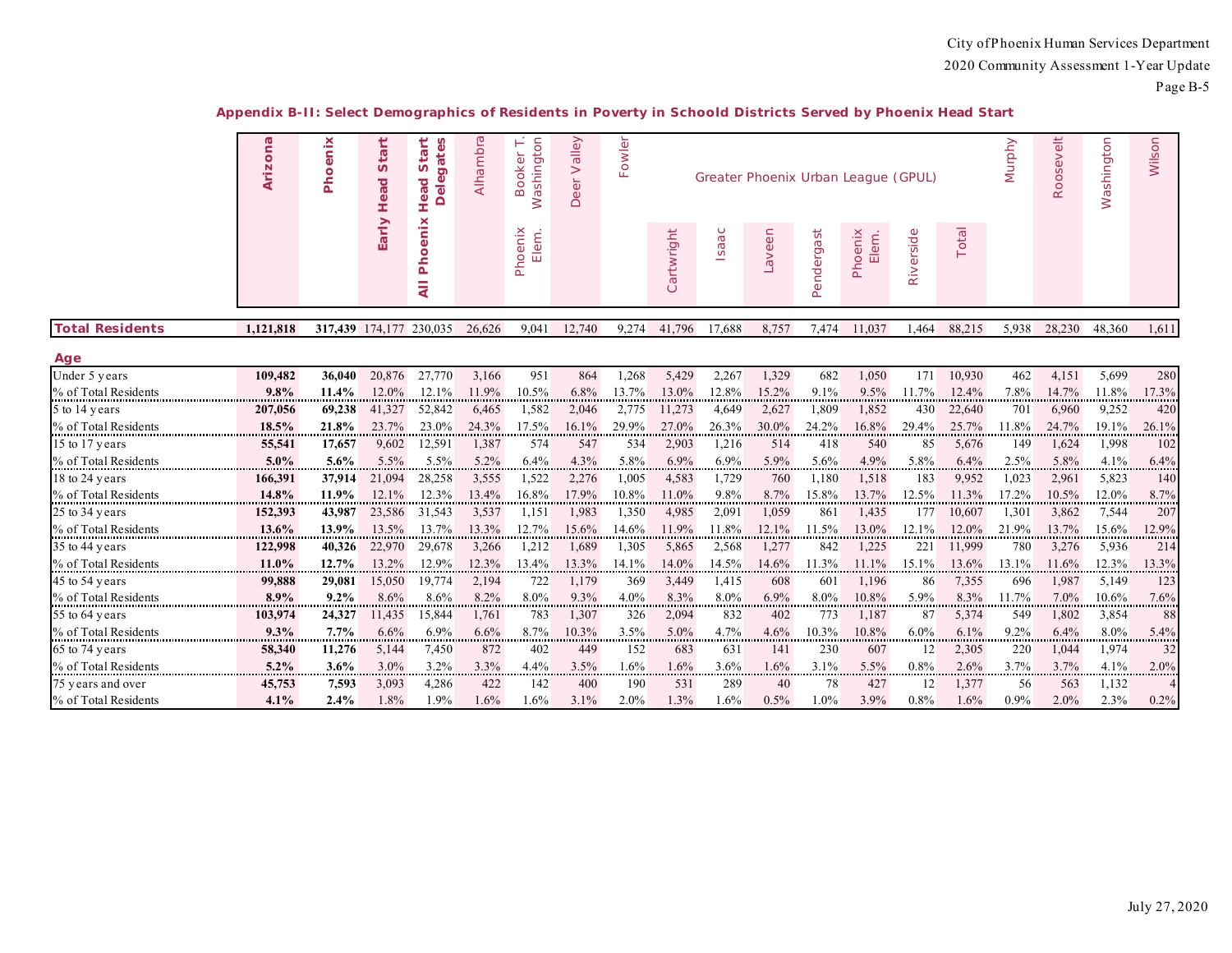|                                | Arizona | Phoenix | Start<br>Head | ārt<br><b>Delegates</b><br>5<br>Head | Alhambra | Washington<br>θr<br><b>Book</b> | Valley<br>Deer | Fowler   |            |          | Greater Phoenix Urban League (GPUL) |            |                  |           |         | Murphy       | Roosevelt | Washington | Wilson      |
|--------------------------------|---------|---------|---------------|--------------------------------------|----------|---------------------------------|----------------|----------|------------|----------|-------------------------------------|------------|------------------|-----------|---------|--------------|-----------|------------|-------------|
|                                |         |         | Early         | enix<br><b>Pho</b><br>₹              |          | Phoenix<br>Elem.                |                |          | Cartwright | Isaac    | Laveen                              | Pendergast | Phoenix<br>Elem. | Riverside | Total   |              |           |            |             |
| <b>Total Households</b>        | 362,127 | 92,400  | 47,001        | 62,004                               | 7,236    | 2,885                           | 4,212          | 2,039    | 9,217      | 4,695    | 1,834                               | 1,908      | 3,651            | 353       | 21,658  | 1,037        | 7,055     | 15,507     | 374         |
| <b>Household Composition</b>   |         |         |               |                                      |          |                                 |                |          |            |          |                                     |            |                  |           |         |              |           |            |             |
| Family: Married couple         | 80,436  | 21,526  | 12,334        | 15,254                               | 1,740    | 481                             | 817            | 667      | 3,167      | 1,384    | 526                                 | 646        | 551              | 80        | 6,354   | 306          | 1,468     | 3,307      | 114         |
| % of Total Households          | 22.2%   | 23.3%   | 26.2%         | 24.6%                                | 24.0%    | 16.7%                           | 19.4%          | 32.7%    | 34.4%      | 29.5%    | 28.7%                               | 33.8%      | 15.1%            | 22.7%     | 29.3%   | 29.5%        | 20.8%     | 21.3%      | 30.5%       |
| Family: Male HH'er; no wife    | 23,023  | 6,723   | 3,937         | 5,046                                | 631      | 129                             | 301            | 148      | 908        | 336      | 359                                 | 82         | 233              | 59        | 1,978   | 88           | 645       | 1,112      | 13          |
| % of Total Households          | 6.4%    | 7.3%    | 8.4%          | 8.1%                                 | 8.7%     | 4.5%                            | 7.1%           | 7.3%     | 9.8%       | 7.2%     | 19.6%                               | 4.3%       | 6.4%             | 16.8%     | 9.1%    | 8.5%         | 9.1%      | 7.2%       | 3.6%        |
| Fam: Female HH'er; no husband  | 86,948  | 25,570  | 14,264        | 18,790                               | 2,382    | 707                             | 780            | 840      | 3,314      | 1,430    | 687                                 | 726        | 820              | 111       | 7,089   | 243          | 2,614     | 3,994      | 143         |
| % of Total Households          | 24.0%   | 27.7%   | 30.3%         | 30.3%                                | 32.9%    | 24.5%                           | 18.5%          | 41.2%    | 36.0%      | 30.5%    | 37.5%                               | 38.1%      | 22.5%            | 31.5%     | 32.7%   | 23.4%        | 37.0%     | 25.8%      | 38.2%       |
| Non-Family: Male householder   | 79,584  | 18,960  | 8,315         | 11,894                               | 1,256    | 842                             | 1,197          | 193      | 688        | 734      | .<br>95                             | 178        | 1,069            | 50        | 2,814   | 235          | 1,372     | 3,924      | 60          |
| % of Total Households          | 22.0%   | 20.5%   | 17.7%         | 19.2%                                | 17.4%    | 29.2%                           | 28.4%          | 9.5%     | 7.5%       | 15.6%    | $5.2\%$                             | 9.3%       | 29.3%            | 14.1%     | 13.0%   | 22.7%        | 19.4%     | 25.3%      | 16.1%       |
| Non-Family: Female householder | 92,136  | 19,621  | 8,152         | 11,020                               | 1,227    | 725                             | 1,118          | 191      | 1,140      | 810      | 167                                 | 276        | 978              | 53        | 3,424   | 165          | 956       | 3,170      | 43          |
| % of Total Households          | 25.4%   | 21.2%   | 17.3%         | 17.8%                                | 17.0%    | 25.1%                           | 26.5%          | 9.4%     | 12.4%      | 17.3%    | 9.1%                                | 14.5%      | 26.8%            | 14.9%     | 15.8%   | 16.0%        | 13.6%     | 20.4%      | 11.6%       |
| Race/Ethnicity                 |         |         |               |                                      |          |                                 |                |          |            |          |                                     |            |                  |           |         |              |           |            |             |
| American Indian/Alaska Native  | 95,280  | 7,694   | 3,829         | 5,823                                | 838      | 344                             | 315            | 401      | 709        | 125      | 108                                 | 35         | 297              | 111       | 1,386   | 105          | 1,223     | 1,187      | 25          |
| % of Total Residents           | 8.5%    | 2.4%    | 2.2%          | 2.5%                                 | $3.1\%$  | 3.8%                            | 2.5%           | 4.3%     | 1.7%       | 0.7%     | 1.2%                                | 0.5%       | 2.7%             | 7.6%      | $1.6\%$ | $1.8\%$      | 4.3%      | 2.5%       | 1.6%        |
| Asian                          | 26,501  | 6,408   | 4,296         | 4,976                                | 1,685    | 83                              | 548            |          | 241        | 28       | 299                                 | 124        | 359              | $\Omega$  | 1,051   | 2            | 223       | 1,369      | 13          |
| % of Total Residents           | $2.4\%$ | 2.0%    | 2.5%          | 2.2%                                 | 6.3%     | 0.9%                            | 4.3%           | $0.0\%$  | 0.6%       | 0.2%     | 3.4%                                | 1.7%       | 3.3%             | $0.0\%$   | 1.2%    | $0.0\%$      | 0.8%      | 2.8%       | 0.8%        |
| Black/African American         | 57,312  | 25,764  | 13,298        | 18,584                               | 2,376    | 525                             | 331            | 642      | 1,780      | 299      | 2,097                               | 707        | 971              | 224       | 6,078   | 299          | 3,277     | 4,843      | 213         |
| % of Total Residents           | 5.1%    | 8.1%    | 7.6%          | 8.1%                                 | 8.9%     | 5.8%                            | 2.6%           | 6.9%     | 4.3%       | 1.7%     | 24.0%                               | 9.5%       | 8.8%             | 15.3%     | 6.9%    | 5.0%         | 11.6%     | 10.0%      | 13.2%       |
| Hispanic                       | 502,442 | 192,050 | 111,195       | 149,291                              | 17,001   | 5,617                           | 3,332          | 7,856    | 35,389     | 15,988   | 4,208                               | 5,477      | 6,078            | 1,063     | 68,204  | 4,818        | 20,300    | 20,881     | 1,281       |
| % of Total Residents           | 44.8%   | 60.5%   | 63.8%         | 64.9%                                | 63.9%    | 62.1%                           | 26.2%          | 84.7%    | 84.7%      | 90.4%    | 48.1%                               | 73.3%      | 55.1%            | 72.6%     | 77.3%   | 81.1%        | 71.9%     | 43.2%      | 79.5%       |
| Native Hawaiian/Other Islander | 1,799   | 418     | 241           | 249                                  | 12       | 9                               | 20             | $\theta$ | 113        | $\Omega$ | 36                                  | 8          | $\overline{0}$   | $\theta$  | 157     | $\mathbf{0}$ | $\Omega$  | 52         | $\mathbf 0$ |
| % of Total Residents           | 0.2%    | 0.1%    | 0.1%          | 0.1%                                 | 0.0%     | 0.1%                            | 0.2%           | $0.0\%$  | 0.3%       | $0.0\%$  | 0.4%                                | 0.1%       | $0.0\%$          | $0.0\%$   | 0.2%    | $0.0\%$      | $0.0\%$   | 0.1%       | $0.0\%$     |
| White/Caucasian                | 401,830 | 78,287  | 37,811        | 46,235                               | 3,958    | 2,181                           | 8,010          | 288      | 3,093      | 1,160    | 1,510                               | 981        | 2,949            | 29        | 9,722   | 620          | 2,520     | 18,782     | 154         |
| % of Total Residents           | 35.8%   | 24.7%   | 21.7%         | 20.1%                                | 14.9%    | 24.1%                           | 62.9%          | 3.1%     | 7.4%       | 6.6%     | 17.2%                               | 13.1%      | 26.7%            | 2.0%      | 11.0%   | 10.4%        | 8.9%      | 38.8%      | 9.6%        |
| Two or More Races              | 29,284  | 5,500   | 2,841         | 3,818                                | 544      | 120                             | 161            | 49       | 341        | 72       | 410                                 | 116        | 249              | 23        | 1,211   | 66           | 534       | 1,125      | 8           |
| % of Total Residents           | 2.6%    | 1.7%    | 1.6%          | 1.7%                                 | $2.0\%$  | 1.3%                            | 1.3%           | 0.5%     | 0.8%       | 0.4%     | 4.7%                                | 1.6%       | 2.3%             | 1.5%      | 1.4%    | 1.1%         | 1.9%      | 2.3%       | 0.5%        |
| Other                          | 3,113   | 596     | 336           | 464                                  | 81       | 16                              | 6              | 16       | 47         | 8        | 41                                  | 15         | 26               | .5        | 143     | 6            | 76        | 116        |             |
| % of Total Residents           | 0.3%    | 0.2%    | 0.2%          | 0.2%                                 | 0.3%     | 0.2%                            | 0.1%           | 0.2%     | 0.1%       | $0.0\%$  | 0.5%                                | 0.2%       | 0.2%             | 0.4%      | 0.2%    | $0.1\%$      | 0.3%      | 0.2%       | 0.2%        |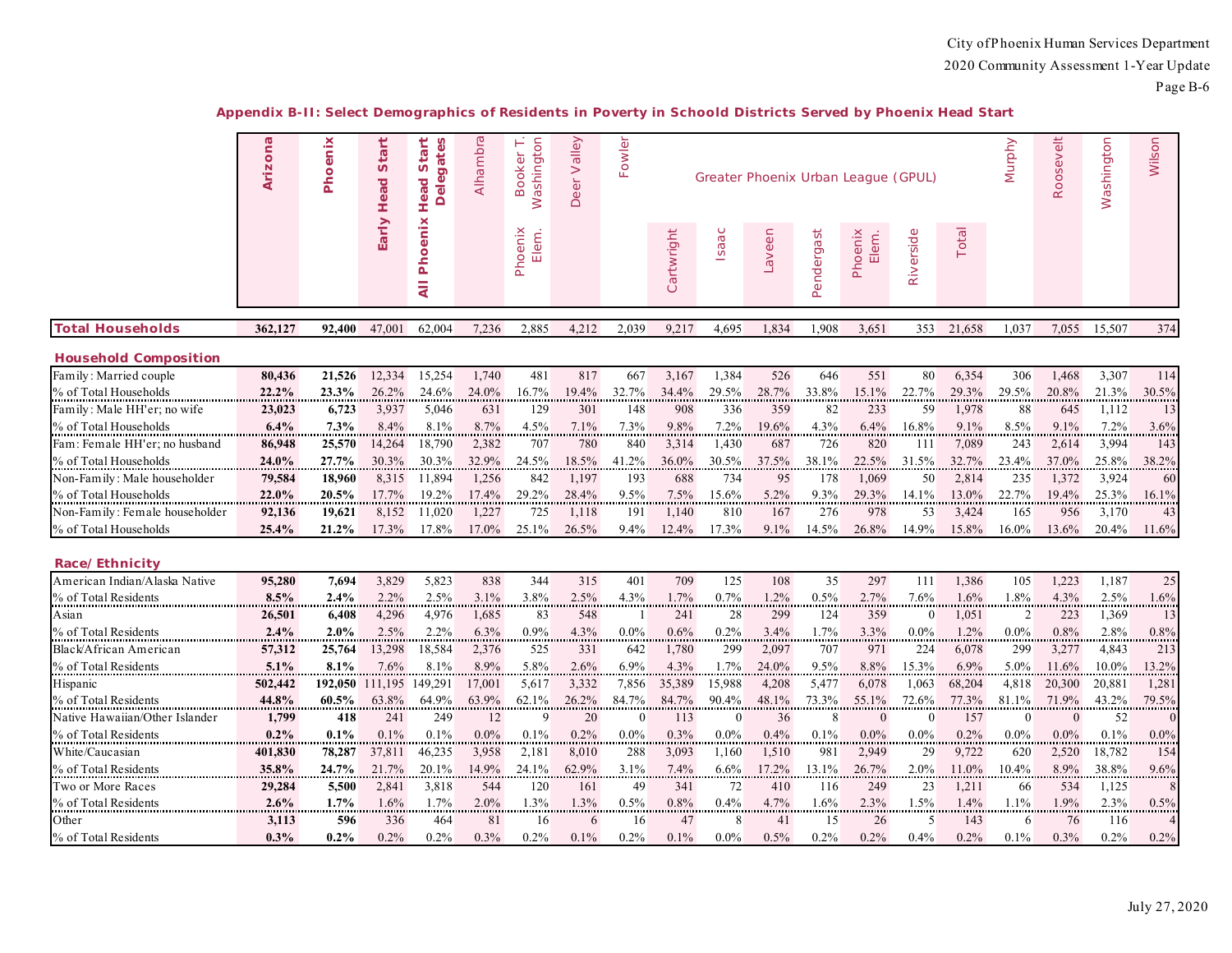|                                     | Arizona | Phoenix | tart<br>$\omega$<br>Head | ārt<br>gates<br>$rac{\tilde{\mathbf{e}}}{\mathbf{e}}$<br>Head<br>≏ | Alhambra | Washington<br>ooker | alley<br>><br>Deer | owler<br>ш |                      | Greater Phoenix Urban League (GPUL) |        |            |                  |           |        | Murphy | $\frac{1}{\Theta}$<br>Roosev | Washington | Wilson |
|-------------------------------------|---------|---------|--------------------------|--------------------------------------------------------------------|----------|---------------------|--------------------|------------|----------------------|-------------------------------------|--------|------------|------------------|-----------|--------|--------|------------------------------|------------|--------|
|                                     |         |         | Early                    | ×<br>Ë<br>٥<br>혼<br>Ę                                              |          | Elem.<br>Phoenix    |                    |            | artwright<br>$\circ$ | saac                                | Laveen | Pendergast | Phoenix<br>Elem. | Riverside | Total  |        |                              |            |        |
| Citizenship                         |         |         |                          |                                                                    |          |                     |                    |            |                      |                                     |        |            |                  |           |        |        |                              |            |        |
| Citizen                             | 967,756 | 252,740 | 135,217                  | 180,193                                                            | 19,399   | 7,245               | 11,259             | 7,193      | 30,470               | 11,520                              | 7,838  | 6,298      | 9,163            | 1,222     | 66,510 | 4,621  | 22,727                       | 40,018     | 1,221  |
| % of Total Residents                | 86.3%   | 79.6%   | 77.6%                    | 78.3%                                                              | 72.9%    | 80.1%               | 88.4%              | 77.6%      | 72.9%                | 65.1%                               | 89.5%  | 84.3%      | 83.0%            | 83.5%     | 75.4%  | 77.8%  | 80.5%                        | 82.8%      | 75.8%  |
| Non-Citizen                         | 154,062 | 64,699  | 38,960                   | 49,842                                                             | 7,226    | 1,796               | 1,480              | 2,081      | 11,326               | 6,168                               | 919    | 1,176      | 1,875            | 241       | 21,706 | 1,317  | 5,504                        | 8,342      | 390    |
| % of Total Residents                | 13.7%   | 20.4%   | 22.4%                    | 21.7%                                                              | 27.1%    | 19.9%               | 11.6%              | 22.4%      | 27.1%                | 34.9%                               | 10.5%  | 15.7%      | 17.0%            | 16.5%     | 24.6%  | 22.2%  | 19.5%                        | 17.2%      | 24.2%  |
| Educational Attainment (Age $25+$ ) |         |         |                          |                                                                    |          |                     |                    |            |                      |                                     |        |            |                  |           |        |        |                              |            |        |
| Less than high school graduation    | 170,241 | 59,442  | 33,093                   | 44,890                                                             | 5,981    | 2,040               | 1,421              | 1,879      | 9,571                | 4,717                               | 1,163  | 1,142      | 2,457            | 179       | 19,230 | 1,502  | 5,455                        | 7,040      | 343    |
| % of Total Residents Age 25+        | 29.2%   | 38.0%   | 40.7%                    | 41.3%                                                              | 49.6%    | 46.2%               | 20.3%              | 50.9%      | 54.4%                | 60.3%                               | 33.0%  | 33.8%      | 40.4%            | 30.1%     | 49.3%  | 41.7%  | 43.5%                        | 27.5%      | 51.3%  |
| High School graduates               | 174,763 | 43,883  | 24,044                   | 32,367                                                             | 3,413    | 1,033               | 2,025              | 905        | 4,954                | 2,055                               | 959    | 1,155      | 1,620            | 169       | 10,912 | 1,432  | 4,048                        | 8,410      | 188    |
| % of Total Residents Age 25+        | 30.0%   | 28.0%   | 29.6%                    | 29.8%                                                              | 28.3%    | 23.4%               | 28.9%              | 24.5%      | 28.1%                | 26.3%                               | 27.2%  | 34.1%      | 26.7%            | 28.3%     | 28.0%  | 39.8%  | 32.3%                        | 32.9%      | 28.2%  |
| Some college, associates degree     | 166,602 | 38,737  | 19,006                   | 24,353                                                             | 2,204    | 824                 | 2,329              | 789        | 2,650                | 911                                 | 1,106  | 842        | 1,448            | 214       | 7,171  | 557    | 2,430                        | 7,961      | 88     |
| % of Total Residents Age 25+        | 28.6%   | 24.7%   | 23.4%                    | 22.4%                                                              | 18.3%    | 18.7%               | 33.2%              | 21.4%      | 15.1%                | 11.6%                               | 31.4%  | 24.9%      | 23.8%            | 35.9%     | 18.4%  | 15.5%  | 19.4%                        | 31.1%      | 13.1%  |
| Bachelor's degree or higher         | 71,742  | 14,528  | 5,134                    | 6,964                                                              | 454      | 515                 | 1,231              | 118        | 431                  | 144                                 | 299    | 246        | 552              | 34        | 1,705  | -111   | 602                          | 2,177      | 50     |
| % of Total Residents Age 25+        | 12.3%   | $9.3\%$ | 6.3%                     | 6.4%                                                               | 3.8%     | 11.7%               | 17.6%              | 3.2%       | 2.4%                 | 1.8%                                | 8.5%   | 7.3%       | 9.1%             | 5.6%      | 4.4%   | 3.1%   | 4.8%                         | 8.5%       | 7.4%   |
| Employment (Age $16+$ )             |         |         |                          |                                                                    |          |                     |                    |            |                      |                                     |        |            |                  |           |        |        |                              |            |        |
| Employed                            | 253,558 | 70,490  | 37,109                   | 30,664                                                             | 5,772    | 2,042               | 3,276              | 1,902      | 8,962                | 2,962                               | 1,413  | 1,939      | 2,132            | 265       | 17,673 | 999    | 5,205                        | 10,619     | 371    |
| % of Total Residents Age 16+        | 32.2%   | 34.2%   | 34.1%                    | 34.0%                                                              | 34.9%    | 32.3%               | 34.0%              | 37.6%      | 37.1%                | 28.6%                               | 30.5%  | 40.0%      | 26.8%            | 31.8%     | 33.5%  | 21.1%  | 31.4%                        | 32.4%      | 42.2%  |
| Not Employed                        | 533,208 | 135,786 | 71,663                   | 59,639                                                             | 10,760   | 4,276               | 6,371              | 3,15       | 15,164               | 7,404                               | 3,216  | 2,904      | 5,824            | 569       | 35,081 | 3,726  | 11,373                       | 22,124     | 507    |
| % of Total Residents Age 16+        | 67.8%   | 65.8%   | 65.9%                    | 66.0%                                                              | 65.1%    | 67.7%               | 66.0%              | 62.4%      | 62.9%                | 71.4%                               | 69.5%  | $60.0\%$   | 73.2%            | 68.2%     | 66.5%  | 78.9%  | 68.6%                        | 67.6%      | 57.8%  |

#### **Appendix B-II: Select Demographics of Residents in Poverty in Schoold Districts Served by Phoenix Head Start**